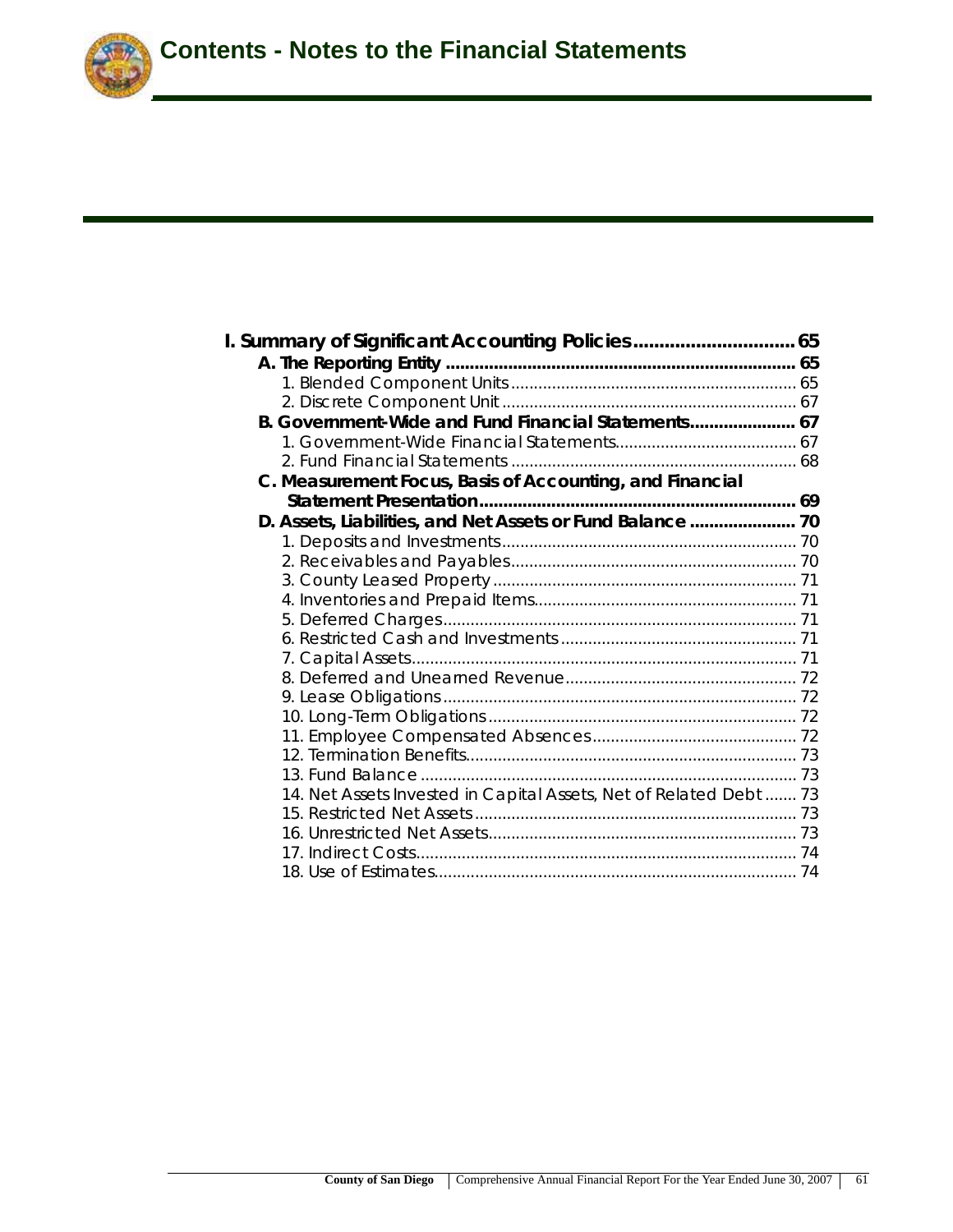

| II. Reconciliation of Government-Wide and Fund Financial |  |
|----------------------------------------------------------|--|
|                                                          |  |
|                                                          |  |
| B. Statement of Revenues, Expenditures and Changes in    |  |
|                                                          |  |
|                                                          |  |
| III. Stewardship, Compliance and Accountability 76       |  |
|                                                          |  |
|                                                          |  |
|                                                          |  |
|                                                          |  |
|                                                          |  |
|                                                          |  |
|                                                          |  |
|                                                          |  |
|                                                          |  |
|                                                          |  |
|                                                          |  |
|                                                          |  |
|                                                          |  |
|                                                          |  |
|                                                          |  |
|                                                          |  |
|                                                          |  |
|                                                          |  |
|                                                          |  |
|                                                          |  |
|                                                          |  |
|                                                          |  |
|                                                          |  |
|                                                          |  |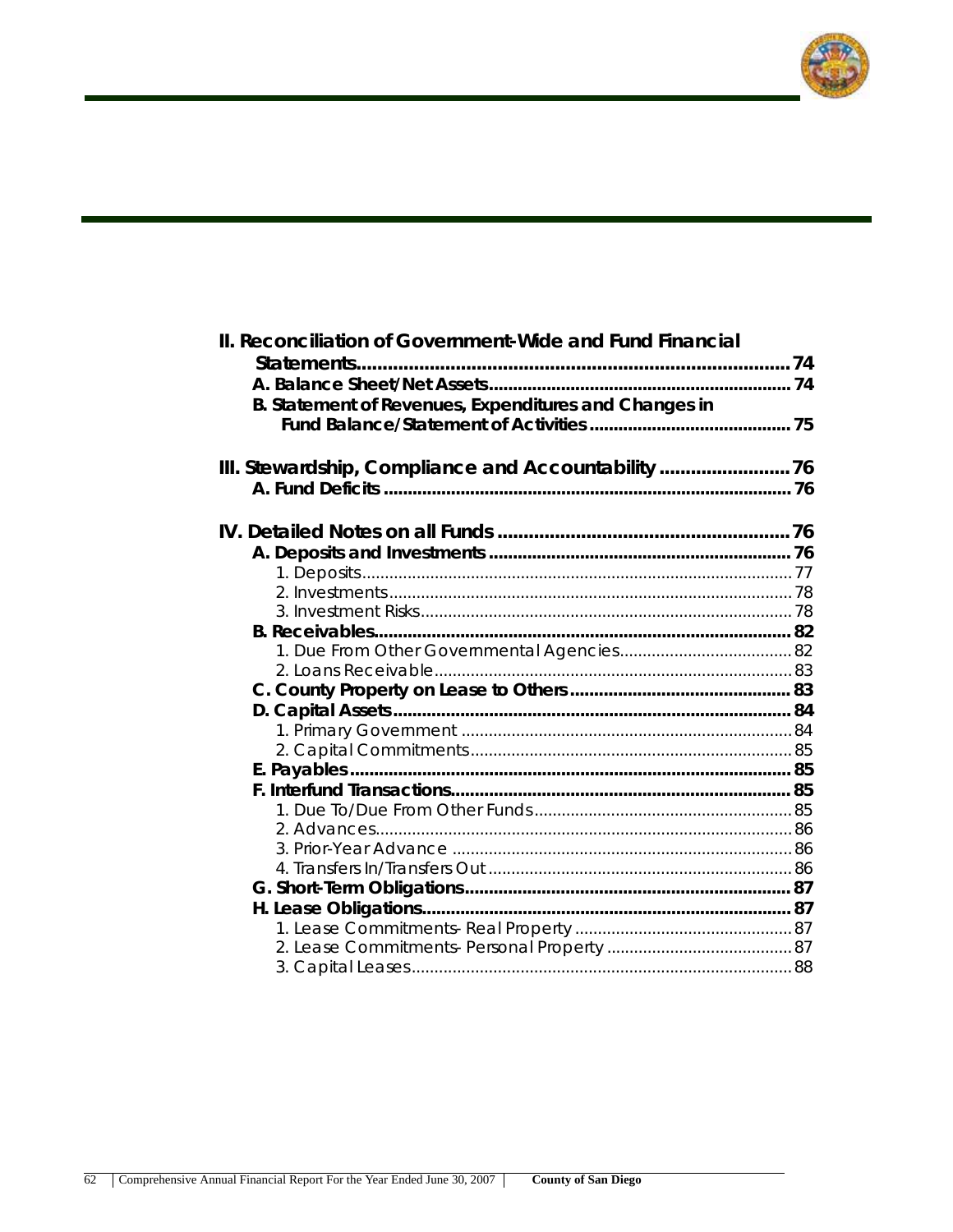

| K. Landfill Site Closure and Postclosure Care Costs  96  |  |
|----------------------------------------------------------|--|
|                                                          |  |
| M. Fund Balances Designated for Subsequent               |  |
|                                                          |  |
|                                                          |  |
|                                                          |  |
|                                                          |  |
|                                                          |  |
|                                                          |  |
|                                                          |  |
|                                                          |  |
|                                                          |  |
|                                                          |  |
|                                                          |  |
|                                                          |  |
|                                                          |  |
|                                                          |  |
| F. San Diego County Employees Retirement Association 101 |  |
|                                                          |  |
|                                                          |  |
| 3. Actuarial Assumptions and Annual Pension Cost  101    |  |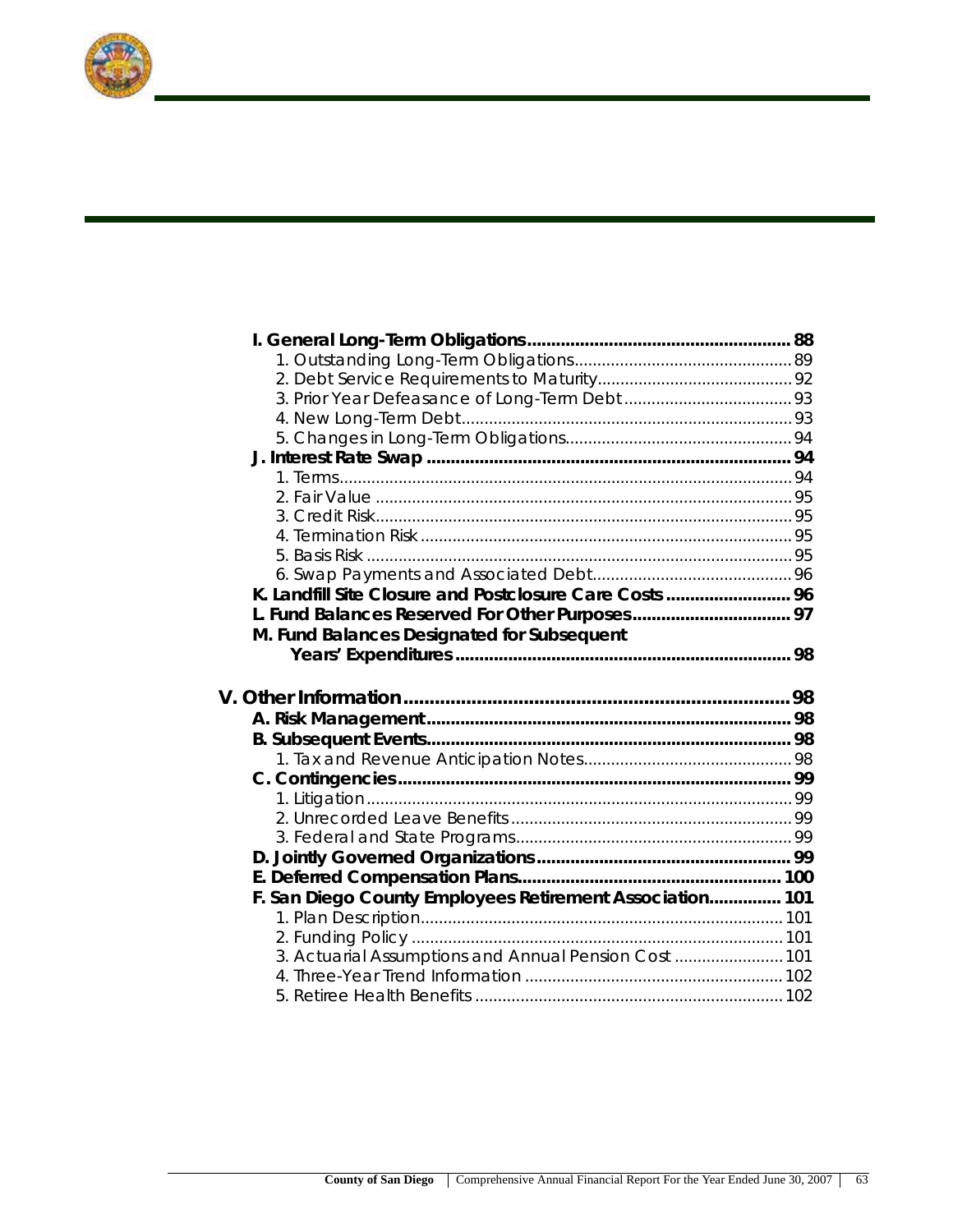

| 2. Specific Investments-Investment Trust Fund 102 |  |
|---------------------------------------------------|--|
|                                                   |  |
|                                                   |  |
|                                                   |  |
|                                                   |  |
|                                                   |  |
|                                                   |  |
|                                                   |  |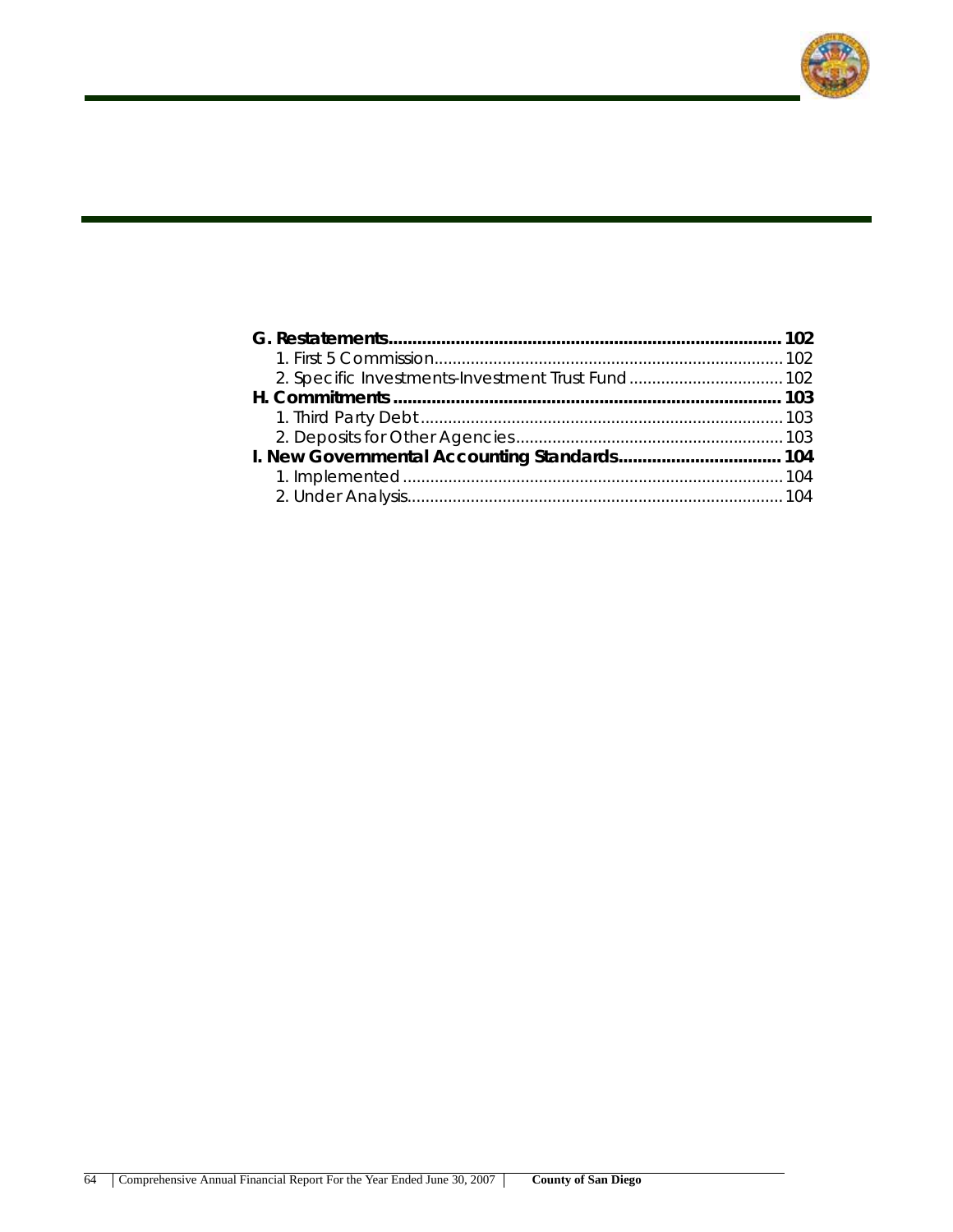

# **I. Summary of Significant Accounting Policies**

## **A. The Reporting Entity**

The County of San Diego (the "County" or "CoSD"), is a political subdivision of the State of California (the "State") charged with general governmental powers and governed by an elected five-member Board of Supervisors (the "CoSD Board"). The County provides a full range of general government services including police protection, detention and correction, public assistance, health and sanitation, recreation, library, flood control, public ways and facilities, inactive waste management, airport management and general financial and administrative support.

As required by generally accepted accounting principles in the United States of America (GAAP), these financial statements present the County (the primary government) and its component units, entities for which the County is considered to be financially accountable. The component units discussed below are included in the County's reporting entity because of the significance of their operational or financial relationships with the County. Management applied the criteria of Governmental Accounting Standards Board (GASB) Statement No. 14, "The Financial Reporting Entity," and Statement No. 39, "Determining Whether Certain Organizations are Component Units - an amendment of GASB Statement No. 14," to determine whether the following component units should be reported as blended or discretely presented component units. Blended component units, although legally separate entities are, in substance, part of the County's operations. Data from these component units are combined with the data from the primary government. Discretely presented component units are reported in a separate column in the government-wide financial statements to emphasize that it is legally separate from the County.

## **1. Blended Component Units**

Blended component units governed by the CoSD Board include the County of San Diego In-Home Support Services Public Authority (IHSS), the San Diego County Housing Authority, the San Diego County Redevelopment Agency, as well as various service areas and districts which provide specific services County-wide or to distinct geographic areas within the County. While each of these component units is legally separate from the County, the County is financially accountable for these entities. Financial accountability is demonstrated by the CoSD Board acting as the governing board for each of these component units. Descriptions of these component units are as follows:

*County of San Diego In-Home Supportive Services Public Authority (IHSS)* - This authority was established to serve as the employer of record for the IHSS program which provides in-home assistance to low-income aged, blind, and disabled individuals enabling them to remain safely in their own homes and avoid institutionalization. The IHSS program is statemandated. This fund is included as a *special revenue fund.* 

*San Diego County Housing Authority* - This authority accounts for revenues and expenditures related to providing decent housing in a suitable environment for individuals who cannot afford standard private housing. Contracts with the U.S. Department of Housing and Urban Development provide the major funding sources. This fund is included as a *special revenue fund*.

*San Diego County Redevelopment Agency* - This agency was established to provide a method of eliminating slums and blighted areas, improving housing, expanding employment opportunities, and providing an environment for the social, economic and psychological growth, and well-being of all citizens of the County. This agency is included in the *debt service and capital projects funds*.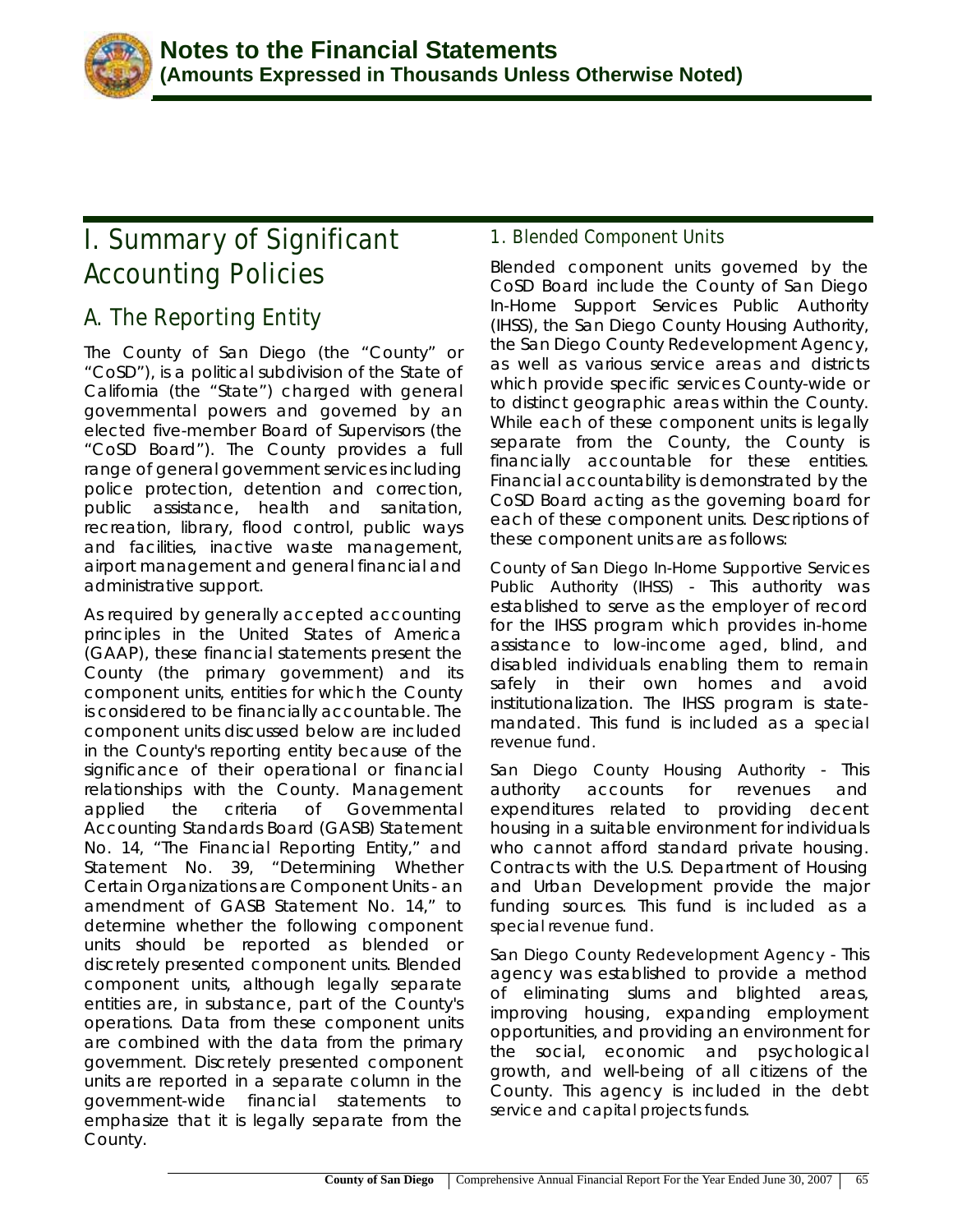

*Air Pollution Control District* - This district was established to provide for control of air pollution from motor vehicles and other sources in order to attain health-based air quality standards. Revenue sources include license and permit fees, fines, state and federal funds, charges to property owners and vehicle registration fees. This fund is included as a *special revenue fund*.

*County Service Districts* - These special districts were established to provide authorized services such as road, park, lighting maintenance, fire protection or ambulance service to specific areas in the county. They are financed by ad valorem property taxes in the area benefited or by special assessments levied on specific properties. These funds are included as *special revenue funds*.

*Flood Control District* - This district was established to account for revenues and expenditures related to providing flood control in the County. It is financed primarily by ad valorem property taxes and federal grants. This fund is included as a *special revenue fund*.

*Lighting Maintenance District* - This district was established to provide street and road lighting services to specified areas of the County. Revenue sources include ad valorem taxes, benefit fees, state funding and charges to property owners. This fund is included as a *special revenue fund*.

*Sanitation Districts* - These districts are used to account for the activities of all individual sanitation districts governed by the County Board of Supervisors. They are included as *enterprise funds*.

Blended component units governed by Boards other than the CoSD Board include the San Diego County Capital Asset Leasing Corporation, the San Diego County Tobacco Asset Securitization Corporation, the Tobacco Securitization Joint Powers Authority of Southern California. Because of their relationship with the County and the nature of their operations, these component units are, in substance, part of the County's operations and, accordingly,

the activities of these component units are combined (blended) with the activities of the County for purposes of reporting in the accompanying basic financial statements. The basis for blending these component units is that the governing bodies are substantially the same as the CoSD Board.

Descriptions of these component units are as follows:

*San Diego County Capital Asset Leasing Corporation (SANCAL)* - This corporation was established to finance the acquisition of County buildings and equipment. It is a nonprofit corporation governed by a five-member Board of Directors, which is appointed by the CoSD Board. This corporation is included in the *special revenue, debt service* and *capital projects funds*.

*The San Diego County Tobacco Asset Securitization Corporation (Corporation)* - This is a separate legal nonprofit public benefit corporation created under the California Nonprofit Public Benefit Corporation Law. It was established to purchase tobacco settlement payments allocated to the County from the State of California, pursuant to the Master Settlement Agreement concluded on November 23, 1998 between the major tobacco companies and 46 states (including California), the District of Columbia and four U.S. Territories. The Corporation is governed by a Board of Directors consisting of three members, two of which are employees of the County of San Diego and one independent director who is not an employee of the County. This fund is included as a *special revenue fund*.

*The Tobacco Securitization Joint Powers Authority of Southern California (TSJPA)* - This is a separate legal public entity created by a Joint Exercise of Powers Agreement between the County of San Diego and the County of Sacramento pursuant to Government Code Sections 6500 et seq. The Authority's purpose is to finance a loan via the sale of bonds to the San Diego County Tobacco Asset Securitization Corporation which in turn uses the loan proceeds to purchase the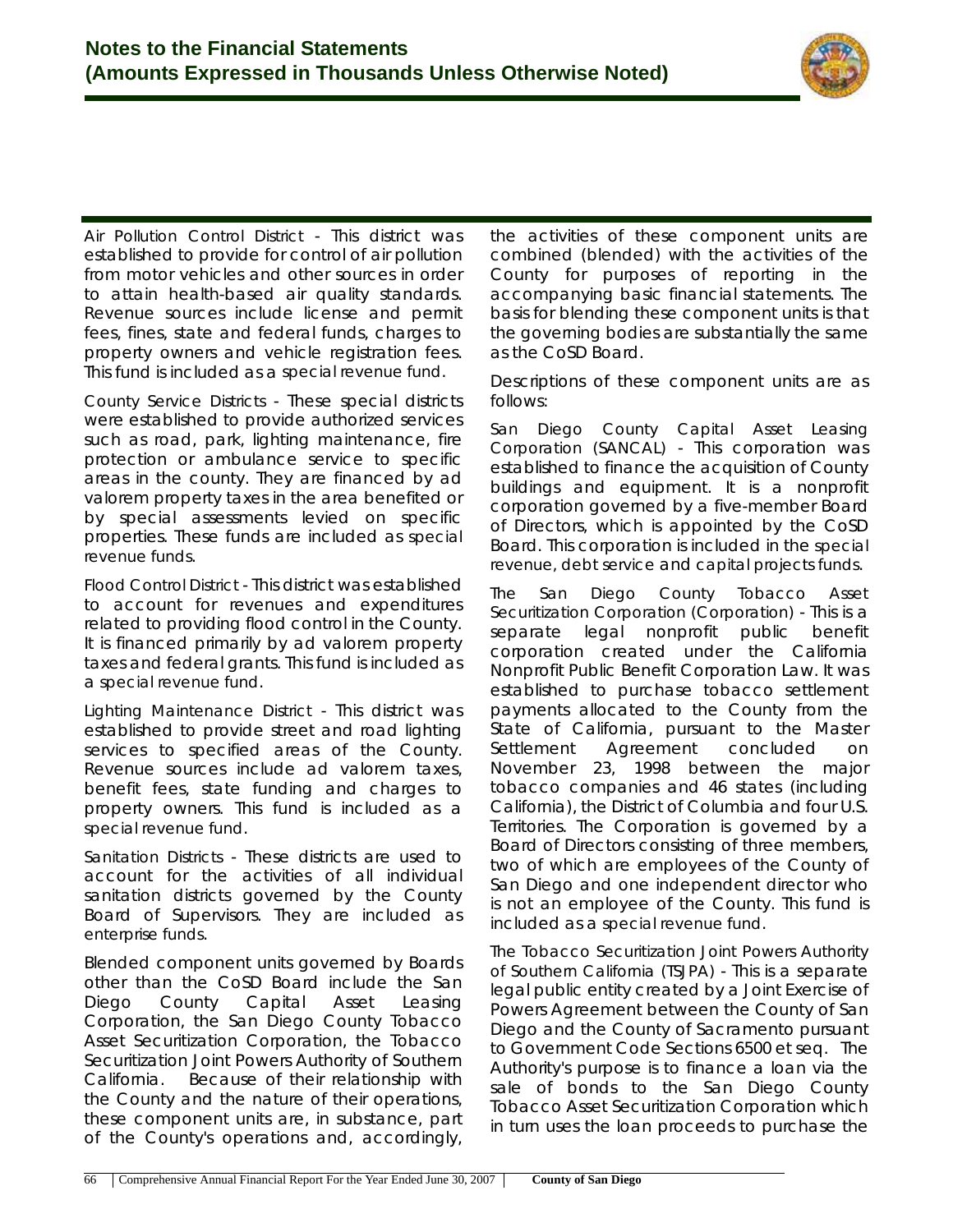

CoSD's future tobacco settlement revenues under the Purchase and Sale Agreement. The Authority is administered by a Board of Directors consisting of three members, two members who are appointed by the CoSD Board and the third member is appointed by the Sacramento County Board of Supervisors. This fund is included as a *special revenue fund*.

Separately issued financial reports of the County's blended component units can be obtained from the County Auditor and Controller's Office located at 1600 Pacific Highway, Room 166, San Diego, California 92101.

The San Diego County Employees' Retirement Association (SDCERA) is a separate legal entity and is fiscally independent of the County. It is controlled and governed by the Board of Retirement and not by the County Board of Supervisors. In previous fiscal periods, SDCERA was reported as a component unit of the County. Based on a reevaluation of the financial accountability criteria established in Governmental Accounting Standards Board Statement Number 14 "The Financial Reporting Entity," SDCERA was determined not to be a component unit of the County. Accordingly, beginning in fiscal year 2006-07 (2007), SDCERA is excluded from the County's fiduciary funds and no longer reported as a pension trust fund in the basic financial statements. The SDCERA publishes a separately audited Comprehensive Annual Financial Report which may be obtained by writing to the San Diego County Employees Retirement Association, 2275 Rio Bonito Way Suite 200, San Diego, California 92108 or by calling (619) 515-0130.

## **2. Discrete Component Unit**

The *First 5 Commission of San Diego (Commission)* was established by the Board as a separate legal entity under the authority of the California Children and Families First Act and Sections 130100 et seq. of the Health and Safety Code. It administers the County's share of tobacco taxes levied by the State for the purpose of implementing early childhood development programs. The County appoints all of the Commission's board and can remove appointed members at will. The Commission is discretely presented because its Board is not substantively the same as the County's and it does not provide services entirely or almost entirely to the County. A separately financial report can be obtained by writing to The First 5 Commission, 1495 Pacific Highway, Suite 202, (MS-A211), San Diego, CA, 92101-6466 or at http://www.first5sandiego.com/ ContentPage.asp?ContentID=188

## **B. Government-Wide and Fund Financial Statements**

## **1. Government-Wide Financial Statements**

The government-wide financial statements consist of the statement of net assets and the statement of activities and report information on all of the nonfiduciary activities of the primary government and its component units. As a general rule, the effect of interfund activity has been eliminated from the governmentwide financial statements. However, interfund services provided and used are not eliminated in the process of consolidation. All internal balances in the statement of net assets have been eliminated, with the exception of those representing balances between the governmental activities and the business-type activities, which are presented as internal balances and eliminated in the total government column. The statement of activities presents function revenue and expenses of governmental activities and business-type activities. Governmental activities, which normally are supported by taxes and intergovernmental revenues, are reported separately from business-type activities, which rely to a significant extent on fees and charges for support. In the statement of activities, internal service funds' revenue and expenses related to interfund services have been eliminated. Revenue and expenses related to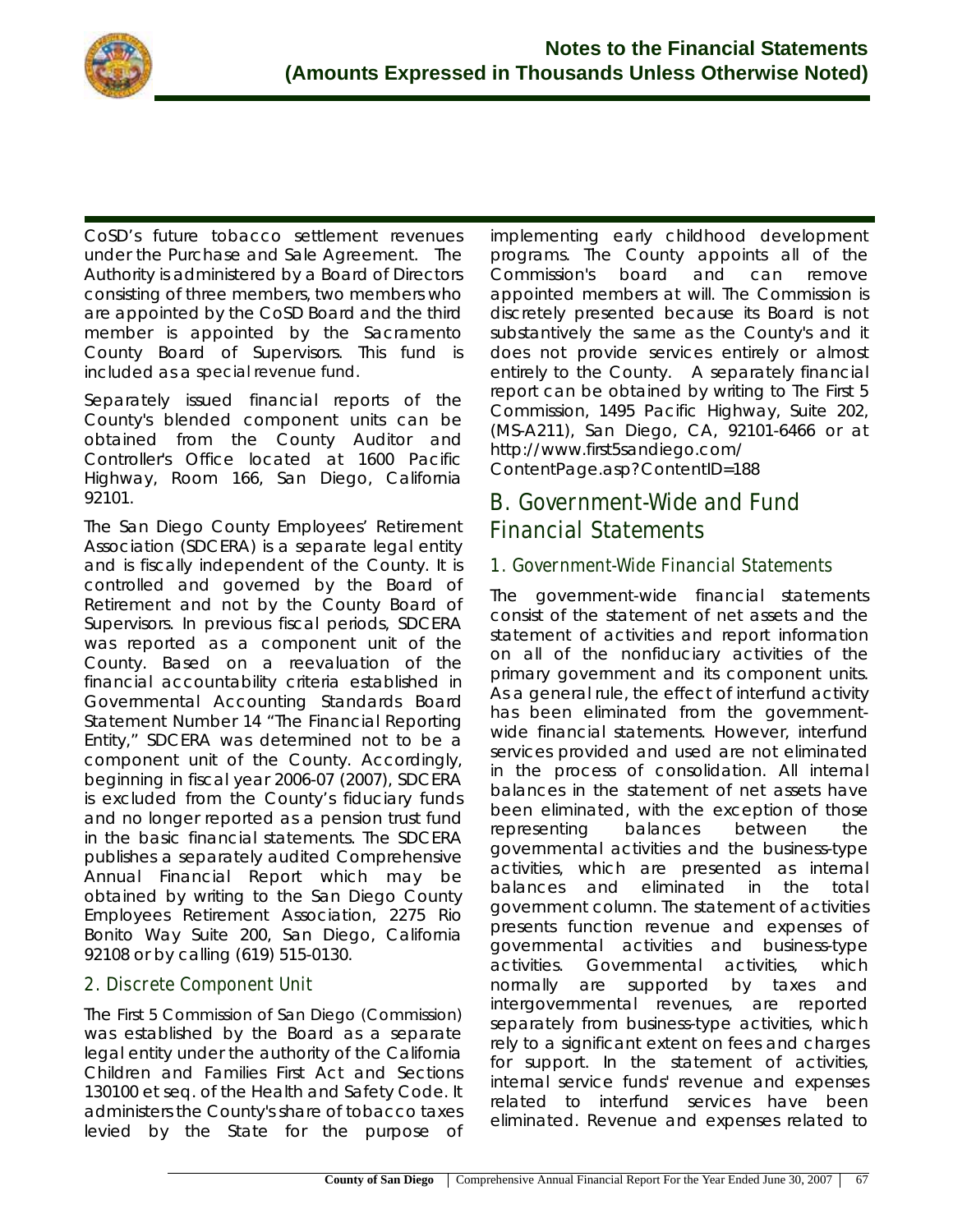

services provided to external customers have not been eliminated and are presented within governmental activities.

The government-wide financial statements distinguish functions of the County that are principally supported by taxes and intergovernmental revenues (governmental activities) from other functions that are intended to recover all or a significant portion of their costs through user fees and charges (business-type activities). The governmental activities of the County include general government, public protection, public ways and facilities, public assistance, health and sanitation, recreation and cultural, and education activities. The business type activities of the County include sanitation, wastewater and airport.

The statement of activities demonstrates the degree to which the direct expenses of a given function or segment is offset by program revenues. Direct expenses are those that are clearly identifiable with a specific function or segment. Program revenues include (1) charges to customers or applicants who purchase, use, or directly benefit from goods, services, or privileges provided by a given function or segment and (2) grants and contributions that are restricted to meeting the operational or capital requirements of a particular function or segment. Taxes and other items not properly included among program revenues are reported instead as general revenues.

### **2. Fund Financial Statements**

Separate fund financial statements are provided for governmental funds, proprietary funds and fiduciary funds, even though the latter are excluded from the government-wide financial statements. Major individual governmental funds are reported as separate columns in the fund financial statements.

The County reports the following major governmental funds:

The *General Fund* is the County's primary operating fund. It accounts for all financial resources of the County except those required to be accounted for in another fund. Revenues are primarily derived from taxes; licenses, permits and franchises; fines, forfeitures and penalties; use of money and property; intergovernmental revenues; charges for services; and other revenues. Expenditures are expended for functions of general government, public protection, public ways and facilities, health and sanitation, public assistance, education, and recreation and cultural. Expenditures also include capital outlay and debt service.

The *Tobacco Securitization Special Revenue Fund* accounts for tobacco settlement payments allocated to the County from the State of California, pursuant to the Master Settlement Agreement concluded on November 23, 1998 between the major tobacco companies and 46 states (including California), the District of Columbia and four U.S. Territories.

The County reports the following additional funds and fund types:

*Enterprise Funds* account for airport, sanitation district and wastewater management activities, including operations and maintenance, sewage collection and treatment services.

*Internal Service Funds* account for the financing of public works and communications equipment; the financing of materials and supplies (purchasing); start up services for new and existing county service districts; the County's public liability and employee benefits activities; the financing of fleet services; facilities management activities; the financing of information technology services; and the financing of clothing and personal sundry items for persons institutionalized at various county facilities. Goods or services provided by servicing County departments are paid for on a cost reimbursement basis by receiving departments.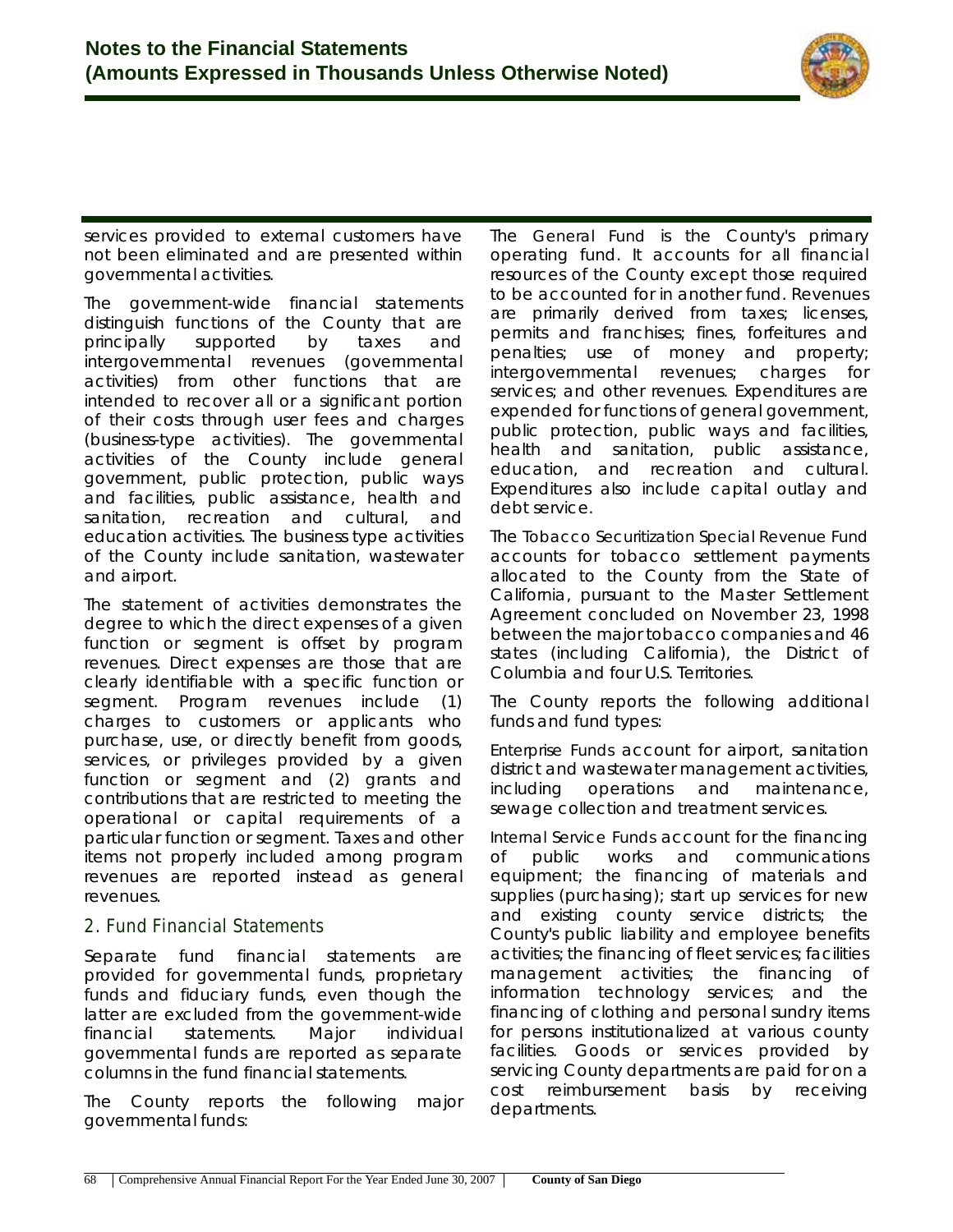

The following fiduciary funds account for resources that are held by the County as a trustee or agent for outside parties and cannot be used to support the County's programs.

*Investment Trust Funds* account for two types of investment activities on behalf of external entities and include: the portion of the County Treasurer's investment pool applicable to external entities (Pool Investments- Investment Trust Fund); and the total amount of individual investment accounts held on behalf of external entities by the Treasurer (Specific Investments - Investment Trust Fund). In general, external entities include school districts, independent special districts and various other governments. The Specific Investments - Investment Trust Fund was created in 2007 for the purpose of reporting individual investments which are offered as an alternative to a pooled position, (also, see Note V., G., 2. Restatements, Specific Investments-Investment Trust Fund.)

*Agency Funds* are custodial in nature, do not involve measurement of results of operations and account for assets held by the County as an agent for various local governments, organizations and individuals. Included are funds for child support payments; payroll taxes; public administrator and public guardian accounts; and apportioned taxes for other local governments.

## **C. Measurement Focus, Basis of Accounting, and Financial Statement Presentation**

The government-wide financial statements are reported using the economic resources measurement focus and the accrual basis of accounting, as are the proprietary fund and fiduciary fund financial statements. Revenues are recorded when earned and expenses are recorded when a liability is incurred, regardless of the timing of related cash flows. Property taxes are recognized as revenues in the fiscal year for which they are levied. Grants and

similar items are recognized as revenue as soon as all eligibility requirements imposed by the provider have been met.

*Governmental Funds* are reported using the current financial resources measurement focus and the modified accrual basis of accounting. Under this method, revenues are recognized when measurable and available. Sales taxes, interest, state and federal grants, and charges for services are accrued when their receipt occurs within 180 days following the end of the fiscal year. Property taxes are accrued if they are collectible within 60 days after the end of the accounting period. Expenditures are generally recorded when a liability is incurred, as under accrual accounting. However, debt service expenditures, as well as expenditures related to compensated absences, claims, and judgments, are recorded only when payment is due. General capital assets acquisitions and general principal payments are reported as expenditures in governmental funds. Proceeds of general long-term debt and capital leases are reported as other financing sources.

*Proprietary Funds* distinguish operating revenues and expenses from non-operating items. Operating revenues and expenses generally result from providing services and producing and delivering goods in connection with a proprietary fund's principal ongoing operations. The principal operating revenues of the County's enterprise funds and internal service funds are charges to customers for services. Operating expenses for enterprise funds and internal service funds include the cost of services, administrative expenses, and depreciation on capital assets. All revenues and expenses not meeting this definition are reported as non-operating revenues and expenses.

For *business-type activities*, the County has elected to apply all applicable Governmental Accounting Standards Board (GASB) pronouncements as well as any applicable pronouncements of the Financial Accounting Standards Board (FASB), the Accounting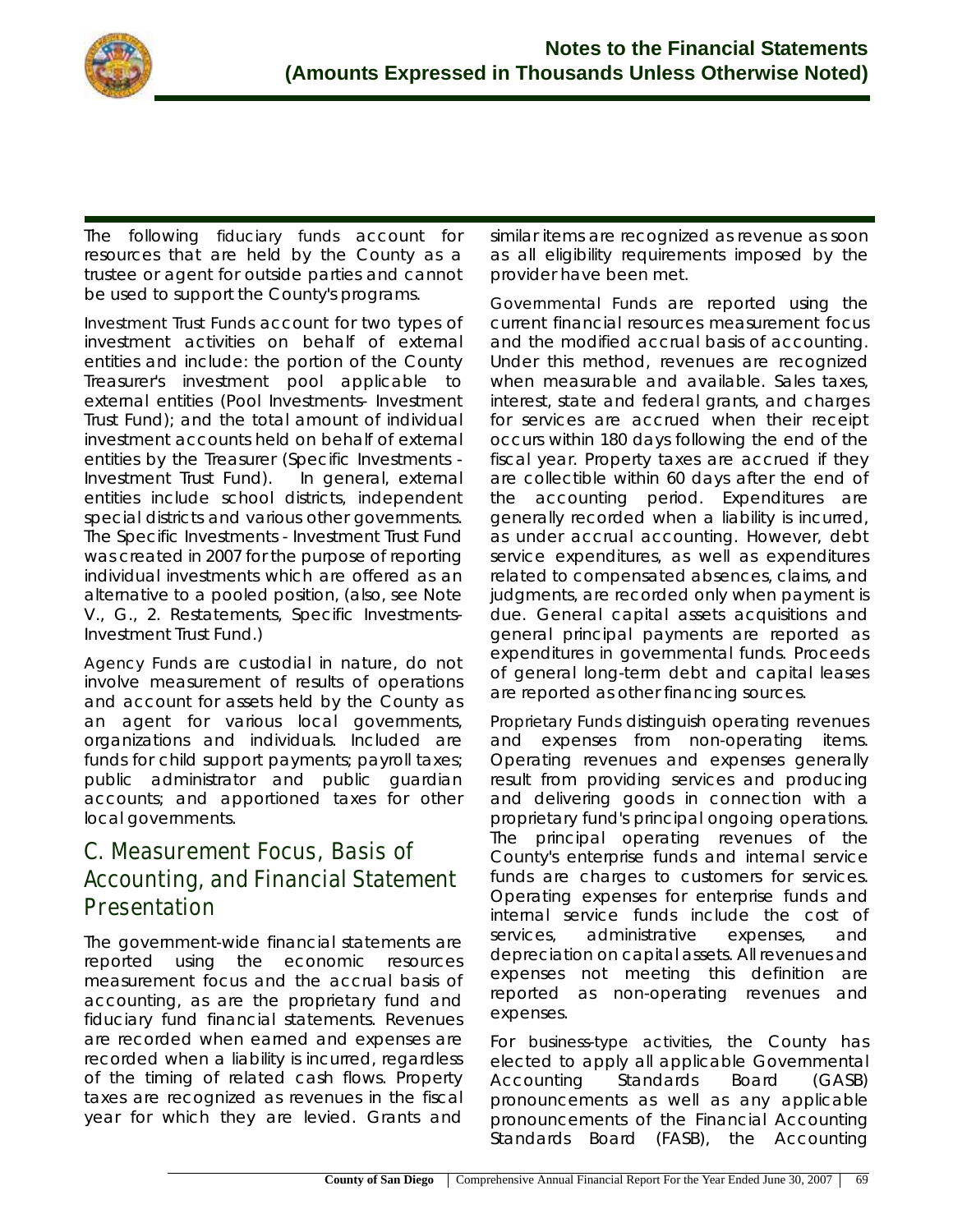

Principles Board, or any Accounting Research Bulletins issued on or before November 30, 1989 unless those pronouncements conflict with or contradict GASB pronouncements. The County has elected not to apply the FASB standards issued subsequent to November 30, 1989. The GASB periodically updates its codification of the existing Governmental Accounting and Financial Reporting Standards, which, along with subsequent GASB pronouncements (Statements and Interpretations), constitutes GAAP for governmental users.

When both *restricted and unrestricted resources* are available for use, it is the County's policy to use restricted resources first, then unrestricted resources as they are needed.

## **D. Assets, Liabilities, and Net Assets or Fund Balance**

## **1. Deposits and Investments**

For purposes of reporting the statement of cash flows, the County considers all short-term highly liquid investments (including restricted assets) to be cash equivalents. Investments held in the County Treasury's Investment Pool are available on demand to individual participants and are considered highly liquid and cash equivalents for purposes of the statements of cash flows.

Investments are stated at fair value. Securities, which are traded on a national exchange are valued at the last reported sales price at current exchange rates. The fair value of investments is determined monthly and is provided by the custodial bank.

## **2. Receivables and Payables**

Activity between funds that are representative of lending and borrowing arrangements outstanding at the end of the fiscal year are referred to as either "due to/from other funds" (i.e., the current portion of interfund loans) or "advances to/from other funds" (i.e., the noncurrent portion of interfund loans). All other outstanding balances between funds are reported as "due to/from other funds." Any residual balances outstanding between the governmental activities and business-type activities are reported in the government-wide financial statements as "internal balances."

All property taxes and accounts receivable are shown net of an allowance for uncollectibles.

Secured property taxes are levied based upon the assessed valuation as of the previous January 1st, (lien date) and the tax levy is recorded on July 1st. They are payable in two equal installments due on November 1st and February 1st and are considered delinquent with ten percent penalties after December 10th and April 10th, respectively. An additional penalty of one and one-half percent per month begins to accrue on July 1st and November 1st on delinquent secured property taxes. Unsecured property taxes are due as of the January 1st lien date and become delinquent, with 10 percent penalties, after August 31st. An additional penalty of one and one-half percent per month begins to accrue on October 31st on delinquent unsecured property taxes.

Governmental funds' property tax revenues are recognized in the fiscal year for which they are levied, provided they are due within the fiscal year and collected within 60 days after the fiscal year end. Property tax revenues are also recognized for unsecured and supplemental property taxes that are due at year end, and are collected within 60 days after the fiscal year end, but will not be apportioned until the next fiscal year due to the timing of the tax apportionment schedule.

Pursuant to State law, in fiscal year 1994 the County adopted the Teeter Plan, an alternative method of distributing secured property taxes to local agencies. Under this tax distribution method, the County General Fund annually advances to participating agencies the full amount of their share of current delinquent property taxes on the secured roll. In exchange, the General Fund receives all future delinquent tax payments, penalties and interest. While the County bears the risk of loss on delinquent taxes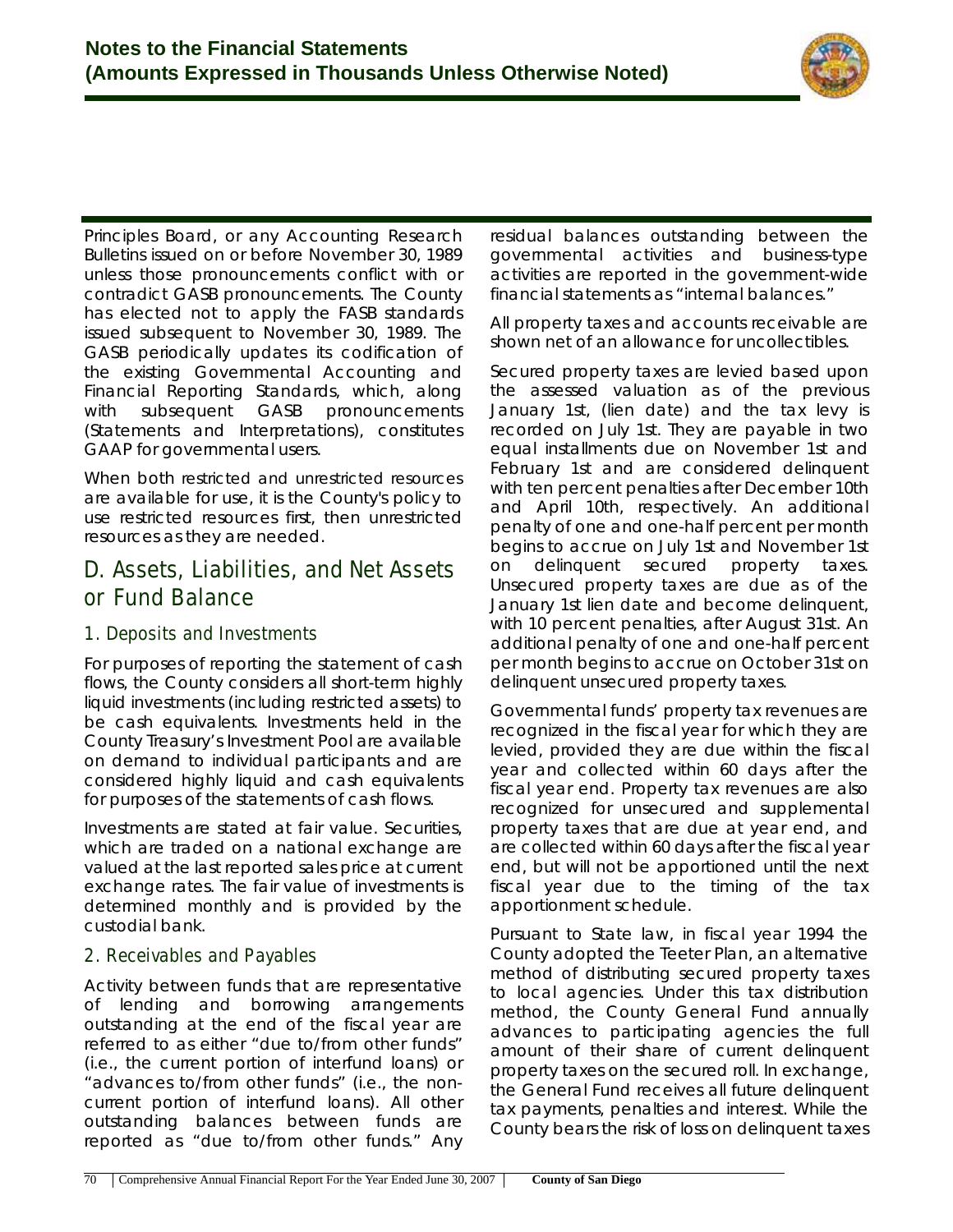

that go unpaid, it benefits from the penalties associated with these delinquent taxes when they are paid. In turn, participating local agencies receive a stable cash flow and eliminate collection risk. Under the Teeter Plan, the County is required to establish a tax loss reserve fund, equal to 25% of the current year delinquent secured tax levy at June 30th, to cover losses that may occur as a result of special sales of tax-defaulted property (i.e., if the sale price of the property is less than the amount owed). The tax loss reserve requirement for fiscal year 2007 was \$16.7M.

### **3. County Leased Property**

The County leases real property to the private sector and other governmental agencies. In the government-wide and proprietary funds financial statements, non-cancelable and cancelable leases are reported in the applicable governmental activities or proprietary funds' statement of net assets.

### **4. Inventories and Prepaid Items**

Inventories consisting of expendable supplies, are stated at average cost. They are accounted for as expenditures at the time of purchase and reported in the balance sheet of the General Fund and the other governmental funds as an asset with an offsetting reserve. Proprietary fund types are carried at average cost and are expended when consumed. Certain payments to vendors reflect costs applicable to future accounting periods and are recorded as prepaid items in both the government-wide and fund financial statements. The inventories and prepaid items recorded in the governmental funds do not reflect current appropriable resources and thus, an equivalent portion of fund balance is reserved.

### **5. Deferred Charges**

Bond issuance costs are deferred and amortized over the life of the bonds using the straight-line method. In the government-wide financial statements, deferred charges are reported as assets in the governmental activities.

### **6. Restricted Cash and Investments**

*Debt covenants* require resources to be set aside to repay principal and interest thereon for tax and revenue anticipation notes, pension obligation bonds, SANCAL certificates of participation and Redevelopment Agency bonds as restricted assets. Additionally, Tobacco Securitization Special Revenue Fund resources have been restricted and set aside to fund new and existing programs.

### **7. Capital Assets**

Capital assets are of a long-term character and include: land, buildings and improvements, construction in progress, equipment and infrastructure.

Infrastructure assets include roads, bridges, street lights, signals, flood channels and sewers.

Capital assets are recorded at *historical cost* if purchased or constructed. Donated capital assets are recorded at *estimated fair market value* at the date of donation. Capital assets with original unit costs equal to or greater than the *capitalization thresholds* shown in the following table are reported in the applicable *governmental* or *business-type activities* columns in the government-wide financial statements.

## **Table 1**

| <b>Capitalization Thresholds</b>  |                 |
|-----------------------------------|-----------------|
| <b>Buildings and improvements</b> | 50 <sup>1</sup> |
| Infrastructure                    | $25 - 50$       |
| Equipment                         |                 |

Depreciation is charged over the capital assets' estimated useful lives using the straight-line method for proprietary and governmental fund types. Governmental fund type depreciation is only shown in the statement of activities. Proprietary fund type depreciation is shown both in the fund statements and the statement of activities. Estimated useful lives are shown in **Table 2.**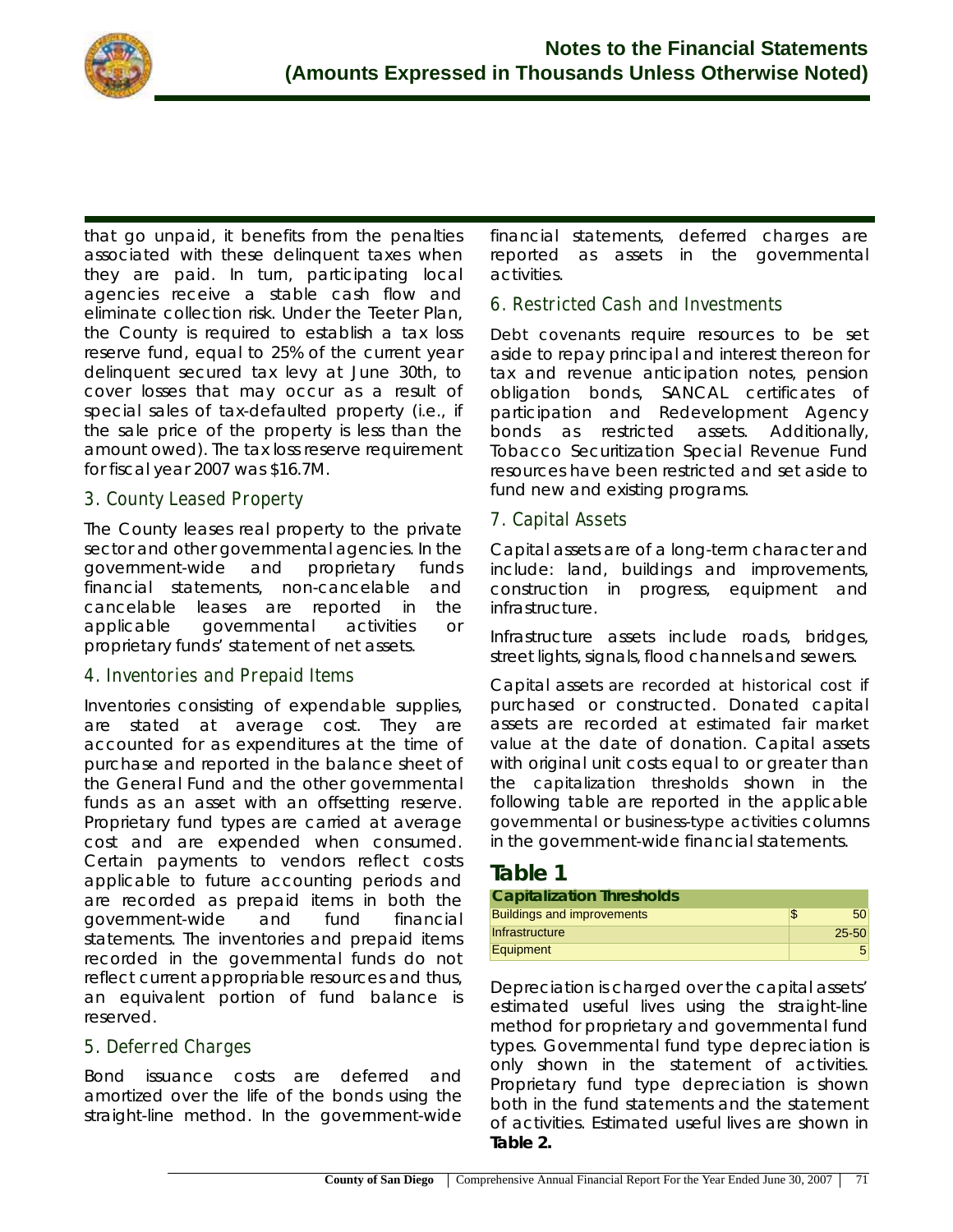

#### **Table 2 Estimated Useful Lives** Buildings and improvements **Example 20 years** 50 years Infrastructure 10-15 years Equipment 5-20 years

### **8. Deferred and Unearned Revenue**

Under both the accrual and modified accrual basis of accounting revenue may be recognized only when earned. Therefore, the government-wide statement of net assets as well as governmental and enterprise funds defer revenue recognition in connection with resources that have been received as of yearend, but not yet earned. In the governmentwide statement of net assets deferred revenue represents unearned revenue. Assets recognized in connection with a transaction before the earnings process is complete are offset by a corresponding liability for both deferred and unearned revenue. Under the modified accrual basis it is not enough that revenue has been earned if it is to be recognized in the current period. Revenue must also be susceptible to accrual (i.e. measurable and available to finance expenditures of the current period). Governmental funds report deferred revenues in connection with receivables for revenues not considered available to liquidate liabilities of the current period.

### **9. Lease Obligations**

The County leases various assets under both *operating* and *capita*l lease agreements. In the government-wide and proprietary funds financial statements, capital lease obligations are reported as liabilities in the applicable governmental activities or proprietary funds statement of net assets.

### **10. Long-Term Obligations**

In the government-wide financial statements, and proprietary fund type fund financial statements, long-term debt and other long-term obligations are reported as liabilities in the

applicable governmental activities, businesstype activities, or proprietary fund type statement of net assets. Certificates of participation and bond premiums, discounts, deferred amounts on refunding and issuance costs are *deferred* and *amortized* over the life of the *straight-line method*. Bonds and certificates of participation payable are reported net of the applicable premium, discount, or deferred amount on refunding. In the fund financial statements, governmental fund types recognize bond and certificates of participation premiums and discounts, as well as issuance costs, during the current period. The face amount of debt issued is reported as other financing sources. Premiums received on debt issuances are reported as other financing sources while discounts on debt issuances are reported as other financing uses. Issuance costs, whether or not withheld from the actual debt proceeds received, are reported as debt service expenditures.

## **11. Employee Compensated Absences**

The County's policy is to permit employees to accumulate *earned* but *unused* vacation, compensatory time, holiday and sick leave benefits. Each of these benefits is subject to certain limits based on employee class, except for sick leave and compensatory time that is subject to Fair Labor Standands Act (FLSA) rules. each of these benefits is subject to certain limits. All vacation pay and a certain portion of compensatory and sick pay for specified employee classes is accrued when incurred in the government-wide and proprietary funds financial statements. In the governmental funds, only those amounts that are due and payable at year-end are accrued. Except for specified employee classes, there is no liability for *unpaid accumulated* sick leave since the County does not cash out unused sick leave when employees separate from service with the County. However, employees eligible for retirement benefits that meet minimum balance requirements may apply unused sick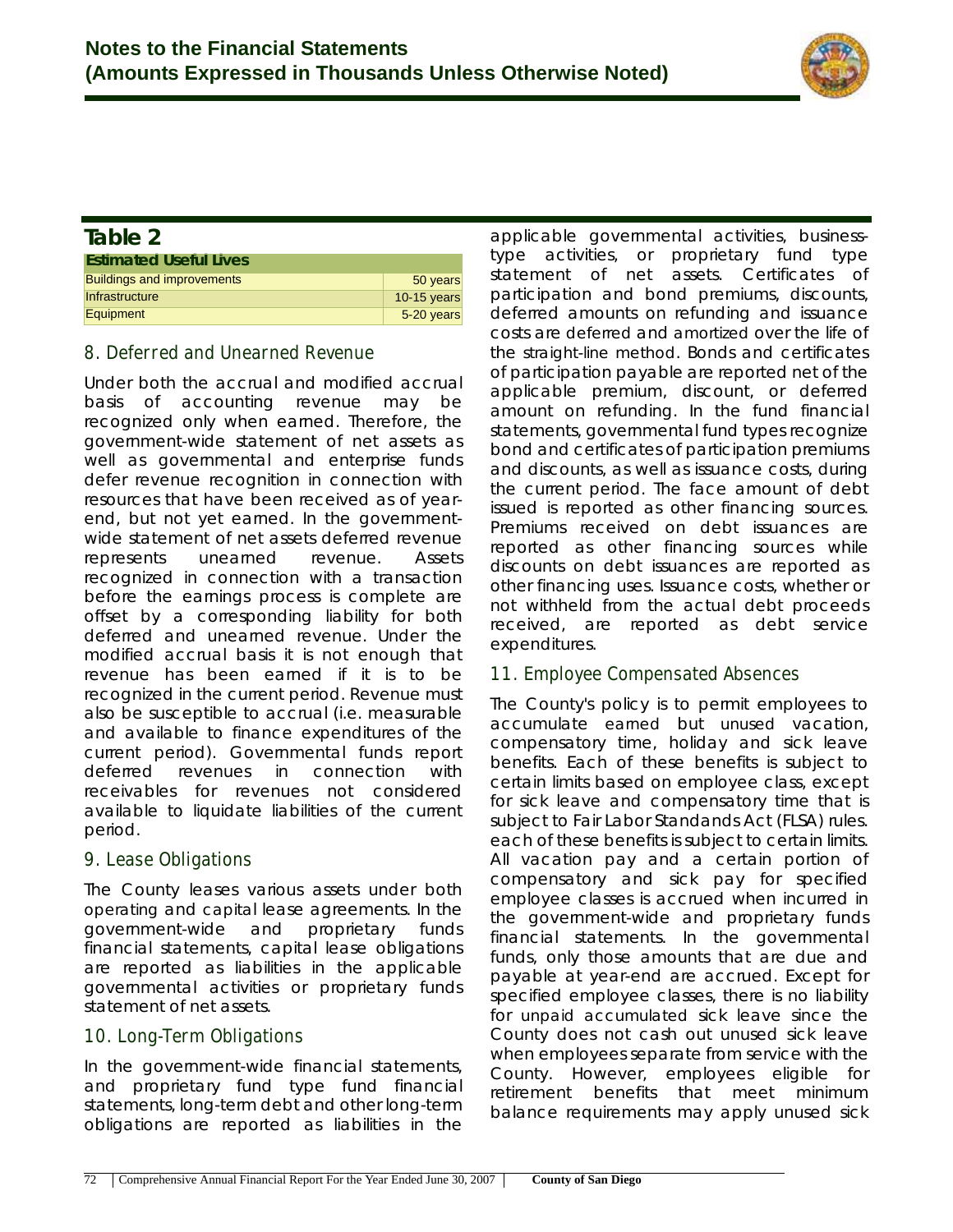

leave toward determining their length of service for purposes of determining their retirement benefits.

Amounts recorded as accumulated leave benefits include an amount representing salaryrelated payments such as the employer's share of Social Security and Medicare taxes associated with payments made for such compensated absences. Accumulated leave benefits including vacation, sick leave, and compensatory time worked in the amount of approximately \$82.8 million for the governmental activities as of June 30, 2007, is recorded in the statement of net assets. These amounts would not be expected to be liquidated from expendable available financial resources but would be expected to be liquidated in future years as employees elect to use these benefits as prescribed by Civil Service rules and regulations.

## **12. Termination Benefits**

Effective December 2000, County employees in the unclassified service may receive 50% of the cash value of all or a portion of their sick leave balances upon termination or retirement. The cash value of these benefits was \$6.8 million at June 30, 2007. This liability has been recorded in the current and long-term portion of compensatable absences in the appropriate proprietary funds and the statement of net assets. All County employees who have completed at least five years of continuous service in the County retirement system, and have a sick leave balance of at least one hundred hours, may convert, at retirement, all or a portion of their sick leave balance to retirement service credits on a hour-for-hour basis. The impact of the conversion of sick leave balances to retirement service credits on the County's actuarial accrued liability, as part of its defined benefit pension plan, is not estimatable, however, contribution requirements as determined in the actuarial valuation as of June 30, 2007 include assumptions regarding employee terminations, retirement, death, etc.

### **13. Fund Balance**

In the fund financial statements, governmental funds report reservations of fund balance for amounts that are not available for appropriation or are legally restricted by outside parties for use for a specific purpose. Designations of fund balance represent tentative management plans that are subject to change.

## **14. Net Assets Invested in Capital Assets, Net of Related Debt**

This amount is derived by subtracting the outstanding debts, (adjusted by any unamortized deferred charges (costs of issuances), premiums, discounts, deferred amounts on refunding, and unspent proceeds related to debt), incurred by the County to buy or construct capital assets shown in the statement of net assets. Capital assets cannot readily be sold and converted to cash.

## **15. Restricted Net Assets**

Restricted net assets arise when restrictions on the use of net assets are externally imposed by a creditor, (such as through debt covenants), grantors, contributors, or laws or regulations of other governments; or imposed by law through constitutional provisions or enabling legislation. The government-wide statement of net assets reports \$208.665 million of restricted net assets, all of which was externally imposed.

## **16. Unrestricted Net Assets**

These assets are resources of the County that can be used for any purpose, though they may not necessarily be liquid. In addition, assets in a restricted fund that exceed the amounts required to be restricted by external parties or enabling legislation are reported as unrestricted net assets.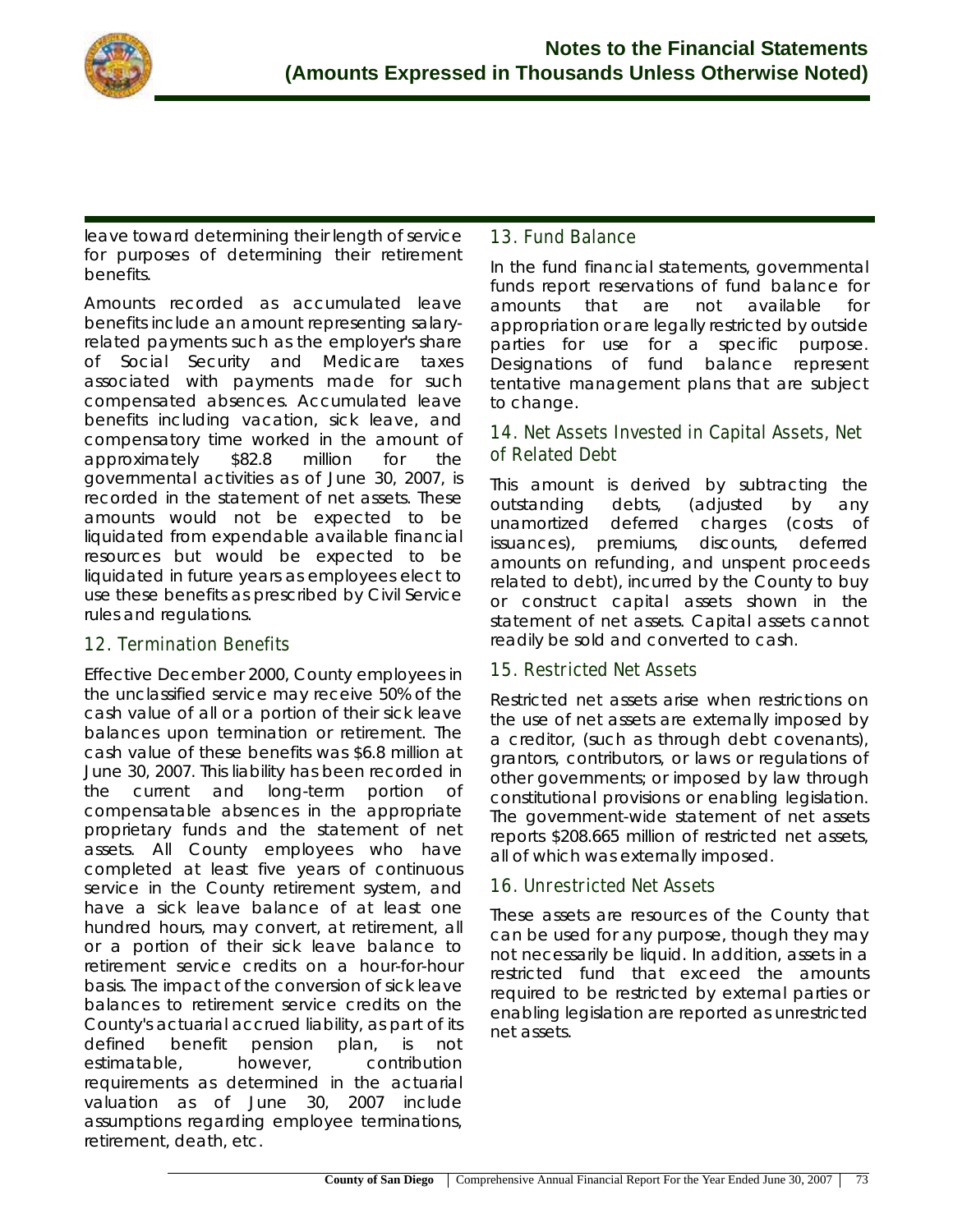

## **17. Indirect Costs**

Expenditures and expenses for functional activities include County indirect costs that are allocated to benefiting departments. Cost allocations were based on the County's Fiscal Year 2007 *County-wide Cost Allocation Plan* which was prepared in accordance with Federal Office of Management and Budget Circular A-87.

### **18. Use of Estimates**

The preparation of the basic financial statements in conformity with generally accepted accounting principles requires management to make estimates and assumptions that affect the amounts reported in the basic financial statements and accompanying notes. Actual results could differ from those estimates. Where significant estimates have been made in preparing these financial statements, they are described in the applicable footnotes.

# **II. Reconciliation of Government-Wide and Fund Financial Statements**

## **A. Balance Sheet/Net Assets**

Explanations of certain differences between the governmental funds balance sheet and the government-wide statement of net assets are detailed below:

## **Table 3**

| Governmental Fund Balance Sheet / Government-Wide Statement of Net Assets Reconciliation                                                                                                              |     |            |
|-------------------------------------------------------------------------------------------------------------------------------------------------------------------------------------------------------|-----|------------|
| Long-term liabilities, including bonds payable, are not due and payable in the current period and therefore are not reported in the funds. The details of this \$2,246,288 difference are as follows: |     |            |
| Bonds, notes and loans payable                                                                                                                                                                        | \$. | 2,427,781  |
| Less: Unaccreted appreciation - capital appreciation bonds                                                                                                                                            |     | (253, 171) |
| Less: Unamortized deferred amounts on refundings (to be amortized as interest expense)                                                                                                                |     | (26, 922)  |
| Less: Unamortized issuance discounts (to be amortized as interest expense)                                                                                                                            |     | (21, 362)  |
| Less: Unamortized issuance costs (to be amortized over the life of the debt)                                                                                                                          |     | (21, 175)  |
| Unamortized issuance premiums                                                                                                                                                                         |     | 7,351      |
| Capital lease obligations (excluding Internal Service Funds)                                                                                                                                          |     | 29,623     |
| Arbitrage                                                                                                                                                                                             |     | 2          |
| Compensated absences (excluding Internal Service Funds)                                                                                                                                               |     | 80,545     |
| Landfill closure and postclosure - San Marcos landfill                                                                                                                                                |     | 23,616     |
| Net adjustment to reduce fund balance - total governmental funds to arrive at net assets - governmental activities                                                                                    | \$. | 2,246,288  |
|                                                                                                                                                                                                       |     |            |
| Internal Service Funds (See description of Internal Service Funds in Note I. B. 2. Fund Financial Statements, Internal Service                                                                        |     |            |
| Funds.)The assets and liabilities of internal service funds are included in governmental activities in the statement of net assets.<br>The details of this \$104,957 difference are as follows:       |     |            |
| Net assets of the internal service funds                                                                                                                                                              | \$. | 105,720    |
| Less: Internal payable representing charges in excess of cost to business-type activities - prior years                                                                                               |     | (589)      |
| Less: Internal payable representing charges in excess of cost to business-type activities - current year                                                                                              |     | (174)      |
| Net adjustment to increase fund balance - total governmental funds to arrive at net assets - governmental activities                                                                                  | SS. | 104,957    |
|                                                                                                                                                                                                       |     |            |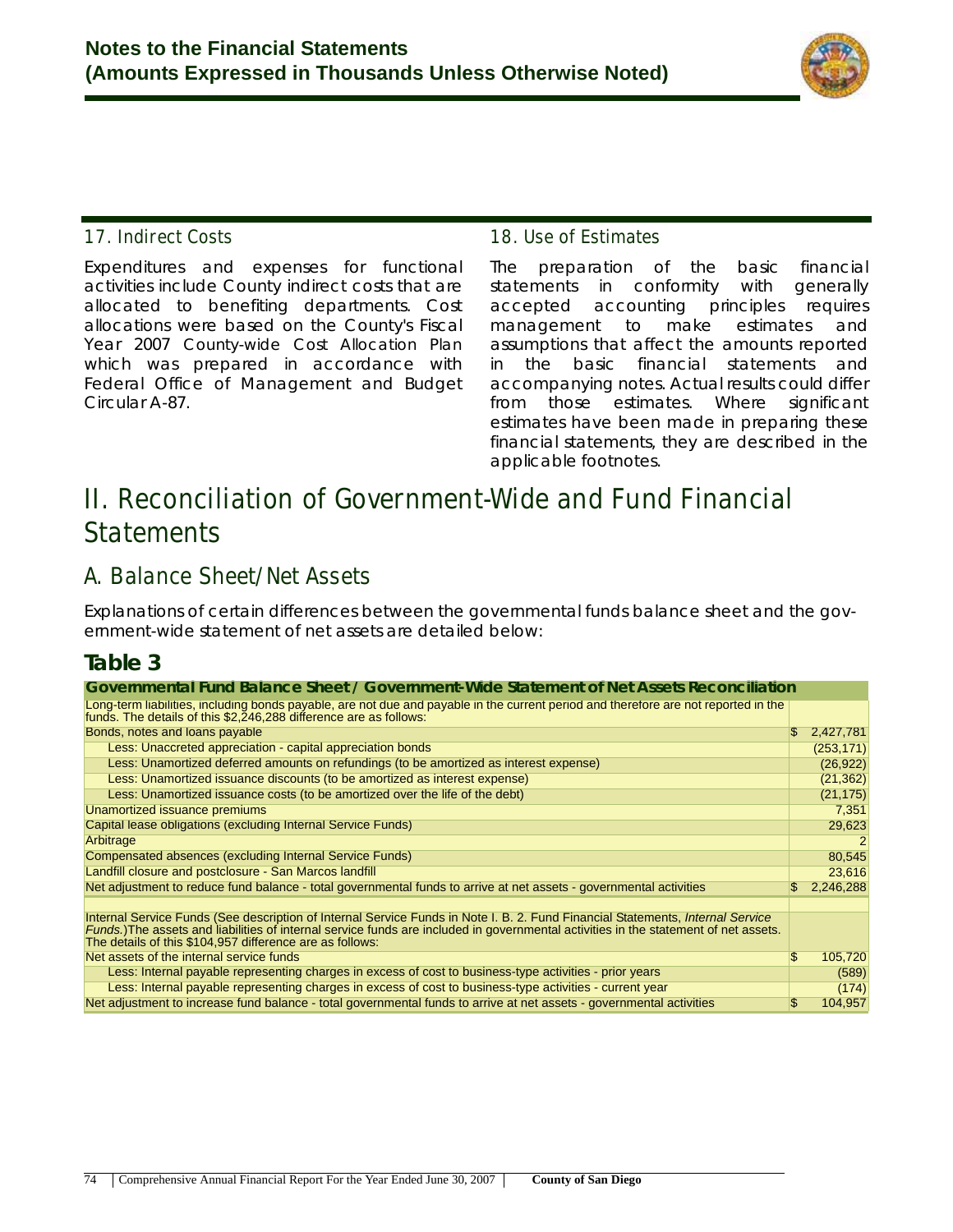

## **B. Statement of Revenues, Expenditures and Changes in Fund Balance/Statement of Activities**

Explanations of certain differences between the governmental fund statement of revenues, expenditures, and changes in fund balances and the government-wide statement of activities are detailed below:

**Governmental Fund Statement of Revenues, Expenditures, and Changes in Fund Balances and the** 

## **Table 4**

| <b>Government-Wide Statement of Activities Reconciliation</b>                                                                                                                                                                                                                                                                                                                                                                                                                                                                                                                                                                |     |                |
|------------------------------------------------------------------------------------------------------------------------------------------------------------------------------------------------------------------------------------------------------------------------------------------------------------------------------------------------------------------------------------------------------------------------------------------------------------------------------------------------------------------------------------------------------------------------------------------------------------------------------|-----|----------------|
| Governmental funds report capital outlays as expenditures. However, in the statement of activities the cost of those assets is allocated over<br>their estimated useful lives and reported as depreciation expense. The details of this \$50,152 difference are as follows:                                                                                                                                                                                                                                                                                                                                                  |     |                |
| Capital outlay                                                                                                                                                                                                                                                                                                                                                                                                                                                                                                                                                                                                               |     | \$138,017      |
| <b>Depreciation expense</b>                                                                                                                                                                                                                                                                                                                                                                                                                                                                                                                                                                                                  |     | (87, 865)      |
| Net adjustment to increase net changes in fund balances - total governmental funds to arrive at changes in net assets -<br>governmental activities                                                                                                                                                                                                                                                                                                                                                                                                                                                                           |     | 50,152         |
| The net effect of various miscellaneous transactions involving capital assets (i.e., sales, trade-ins, and donations) is to increase net<br>assets. The details of this \$6,131 difference are as follows:                                                                                                                                                                                                                                                                                                                                                                                                                   |     |                |
| The proceeds from the sale of capital assets provide current financial resources but have no effect on net assets                                                                                                                                                                                                                                                                                                                                                                                                                                                                                                            |     | \$(1,601)      |
| The loss on the disposal of capital assets does not affect current financial resources but decreases net assets                                                                                                                                                                                                                                                                                                                                                                                                                                                                                                              |     | (7, 391)       |
| Donations of assets to the County do not provide current financial resources but resources increase net assets                                                                                                                                                                                                                                                                                                                                                                                                                                                                                                               |     | 15,123         |
| Net adjustment to increase net changes in fund balances - total governmental funds to arrive at changes in net assets -<br>governmental activities                                                                                                                                                                                                                                                                                                                                                                                                                                                                           | \$  | 6,131          |
| The issuance of long-term debt (e.g. bonds, notes, and loans) provides current financial resources to governmental funds, while the repayment<br>of the principal of long-term debt consumes the current financial resources of governmental funds. Neither transaction, however, has any effect<br>on net assets. Also, governmental funds report the effect of issuance costs, premiums, discounts, and similar items when debt is first issued,<br>whereas these amounts are deferred and amortized in the statement of activities. The details of this \$(33,512) difference are as follows:<br>Debt issued or incurred: |     |                |
| Face value of capital loans issued                                                                                                                                                                                                                                                                                                                                                                                                                                                                                                                                                                                           |     |                |
|                                                                                                                                                                                                                                                                                                                                                                                                                                                                                                                                                                                                                              | \$  | 462            |
| Face value of bonds issued                                                                                                                                                                                                                                                                                                                                                                                                                                                                                                                                                                                                   |     | 42,390         |
| <b>Plus: Premiums</b>                                                                                                                                                                                                                                                                                                                                                                                                                                                                                                                                                                                                        |     | 606            |
| <b>Less: Costs of issuances</b>                                                                                                                                                                                                                                                                                                                                                                                                                                                                                                                                                                                              |     | (885)          |
| <b>Principal repayments</b>                                                                                                                                                                                                                                                                                                                                                                                                                                                                                                                                                                                                  |     | (73, 816)      |
| <b>Capital lease payments</b>                                                                                                                                                                                                                                                                                                                                                                                                                                                                                                                                                                                                |     | (2,271)        |
| Arbitrage                                                                                                                                                                                                                                                                                                                                                                                                                                                                                                                                                                                                                    |     | $\overline{2}$ |
| Net adjustment to increase net changes in fund balances - total governmental funds to arrive at changes in net assets -<br>governmental activities                                                                                                                                                                                                                                                                                                                                                                                                                                                                           |     | \$ (33,512)    |
|                                                                                                                                                                                                                                                                                                                                                                                                                                                                                                                                                                                                                              |     |                |
| Some expenses reported in the statement of activities do not require the use of current financial resources and therefore are not<br>reported as expenditures in governmental funds. The details of this \$36,643 difference are as follows:                                                                                                                                                                                                                                                                                                                                                                                 |     |                |
| <b>Compensated absences</b>                                                                                                                                                                                                                                                                                                                                                                                                                                                                                                                                                                                                  | \$. | 4,404          |
| <b>Accrued interest</b>                                                                                                                                                                                                                                                                                                                                                                                                                                                                                                                                                                                                      |     | 1,055          |
| Accretion of capital appreciation bonds                                                                                                                                                                                                                                                                                                                                                                                                                                                                                                                                                                                      |     | 7,175          |
| Amortization of premium                                                                                                                                                                                                                                                                                                                                                                                                                                                                                                                                                                                                      |     | (512)          |
| Amortization of deferred amounts on refundings                                                                                                                                                                                                                                                                                                                                                                                                                                                                                                                                                                               |     | 21,661         |
| Amortization of issuance costs                                                                                                                                                                                                                                                                                                                                                                                                                                                                                                                                                                                               |     | 1,620          |
| <b>Amortization of discounts</b>                                                                                                                                                                                                                                                                                                                                                                                                                                                                                                                                                                                             |     | 1,240          |
| Net adjustment to decrease net changes in fund balances - total governmental funds to arrive at changes in net assets -                                                                                                                                                                                                                                                                                                                                                                                                                                                                                                      |     |                |
| governmental activities                                                                                                                                                                                                                                                                                                                                                                                                                                                                                                                                                                                                      |     | 36,643         |
| Internal Service Funds (See description of Internal Service Funds in Note I. B. 2. Fund Financial Statements, Internal Service Funds.)<br>The net revenue of certain activities of internal service funds is reported with governmental activities." The details of this \$22,445<br>difference are as follows:                                                                                                                                                                                                                                                                                                              |     |                |
| Change in net assets of the internal service funds                                                                                                                                                                                                                                                                                                                                                                                                                                                                                                                                                                           |     | 22,619         |
| Less: Loss from charges to business activities                                                                                                                                                                                                                                                                                                                                                                                                                                                                                                                                                                               |     | (174)          |
| Net adjustment to decrease net changes in fund balances - total governmental funds to arrive at changes in net assets -<br>governmental activities                                                                                                                                                                                                                                                                                                                                                                                                                                                                           | \$. | 22,445         |
|                                                                                                                                                                                                                                                                                                                                                                                                                                                                                                                                                                                                                              |     |                |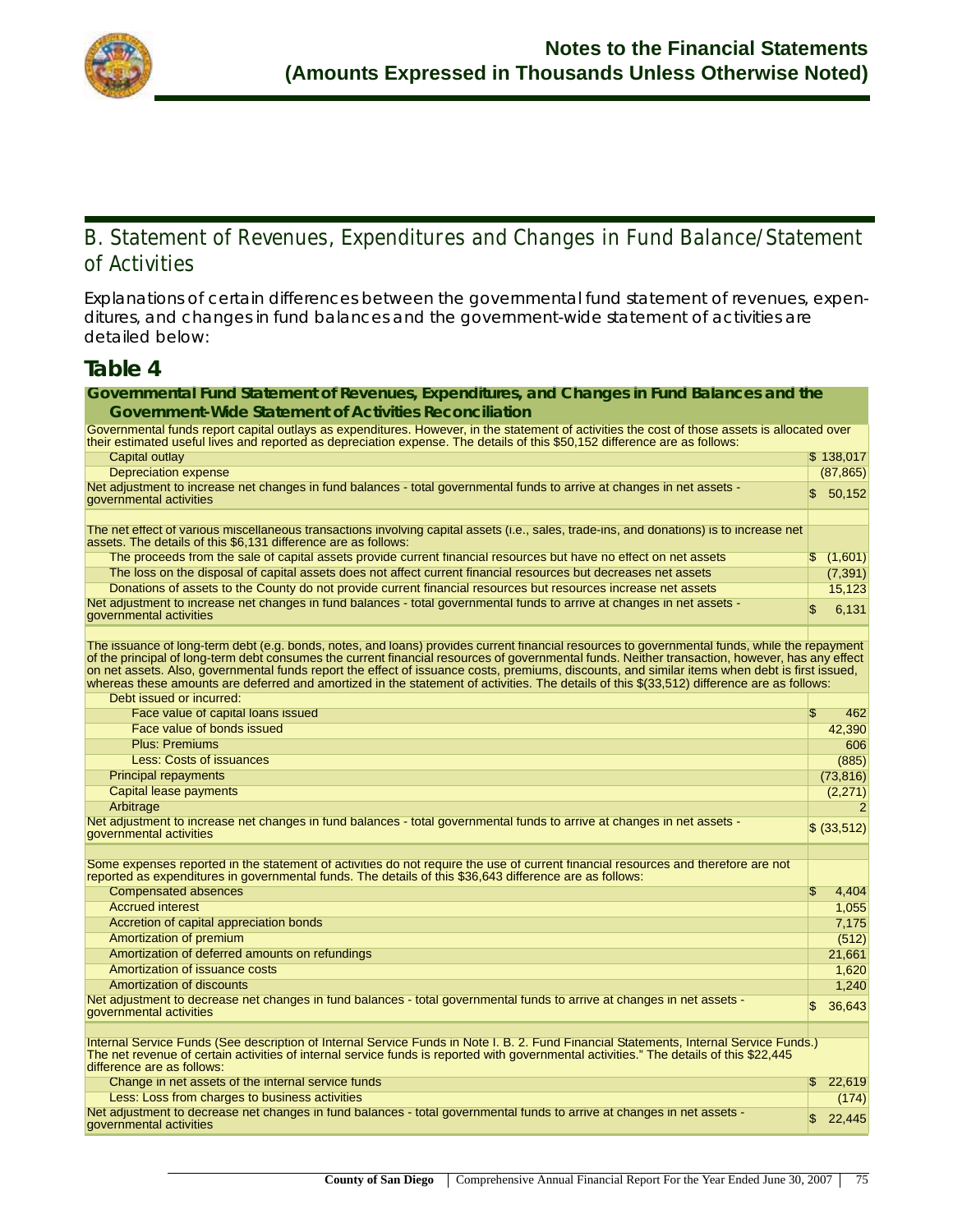

# **III. Stewardship, Compliance and Accountability**

## **A. Fund Deficits**

The funds in **Table 5** below had accumulated deficits at June 30, 2007.

The deficit in the Employee Benefits fund resulted from the accrual of known and projected losses, allocated loss adjustment expenses and unallocated loss adjustment expenses based on actuarial studies. The deficit has decreased by \$11 million from the previous year due to interest earned in the fund, an increase in the premium rate, and lower claims and other expenses. The County intends to reduce the deficit through increased premium rate charges to County departments by \$4 million per year.

The deficit within the Facilities Management Internal Service fund decreased from \$7 million at June 30, 2006 to \$2.1 million. The decrease was primarily due to a contribution from the General Fund of \$3.9 million. The remaining deficit is due to the use of two California Energy Commission loans for expenses incurred for maintenance cost and energy conservation equipment. The deficit will be reduced by including it in the utility rates calculation charged to the departments. The loans will be repaid by FY 2014/2015.

## **Table 5**

| <b>Fund Deficits - Various Funds</b> |     |        |
|--------------------------------------|-----|--------|
| <b>Internal Service Funds:</b>       |     |        |
| <b>Employee Benefits Fund</b>        | \$. | 26.363 |
| <b>Facilities Management</b>         |     | 2.098  |

# **IV. Detailed Notes on all Funds**

## **A. Deposits and Investments**

The authority to conduct County investment activities is delegated to the Treasurer by the Board per Government Code 27000 et seq.

Accordingly, the Treasurer's office is responsible for the Investment Pool (Pool) and various specific investment accounts outside of the Pool. Additionally, the Treasurer has oversight responsibilities regarding debt covenant investments held with fiscal agents and is responsible for authorizing the establishment of all County bank accounts.

The Pool is available for use by all funds. Each fund type's portion of the Pool is displayed on the statements of net assets/balance sheets as "pooled cash and investments." The share of each fund's pooled cash and investments account is separately accounted for and interest earned, net of related expenses, is apportioned quarterly based on the fund's average daily balance in proportion to the total pooled cash and investments. In accordance with Government Code 53647, apportionments applicable to certain agency funds accrue to the benefit of the General Fund.

Pool participants include the County, local school districts, local community colleges, and other districts and agencies. Local school districts are required by State statutes to deposit their funds with the County. Mandatory participants in the Pool comprise approximately 98% of the Pool's assets. Voluntary agencies are not required to place their funds in the Pool but do so only as an investment option. Voluntary agencies include cities, fire districts and various special districts. The Pool is not registered with the Securities and Exchange Commission (SEC) as an investment company and does not have any binding guarantees of share values.

The Pool operates under the prudent person standard. The primary objective is to safeguard the principal of the funds. The secondary objective is to meet the liquidity needs of the participants. The third objective is to achieve an investment return on the funds with the parameters of prudent risk management.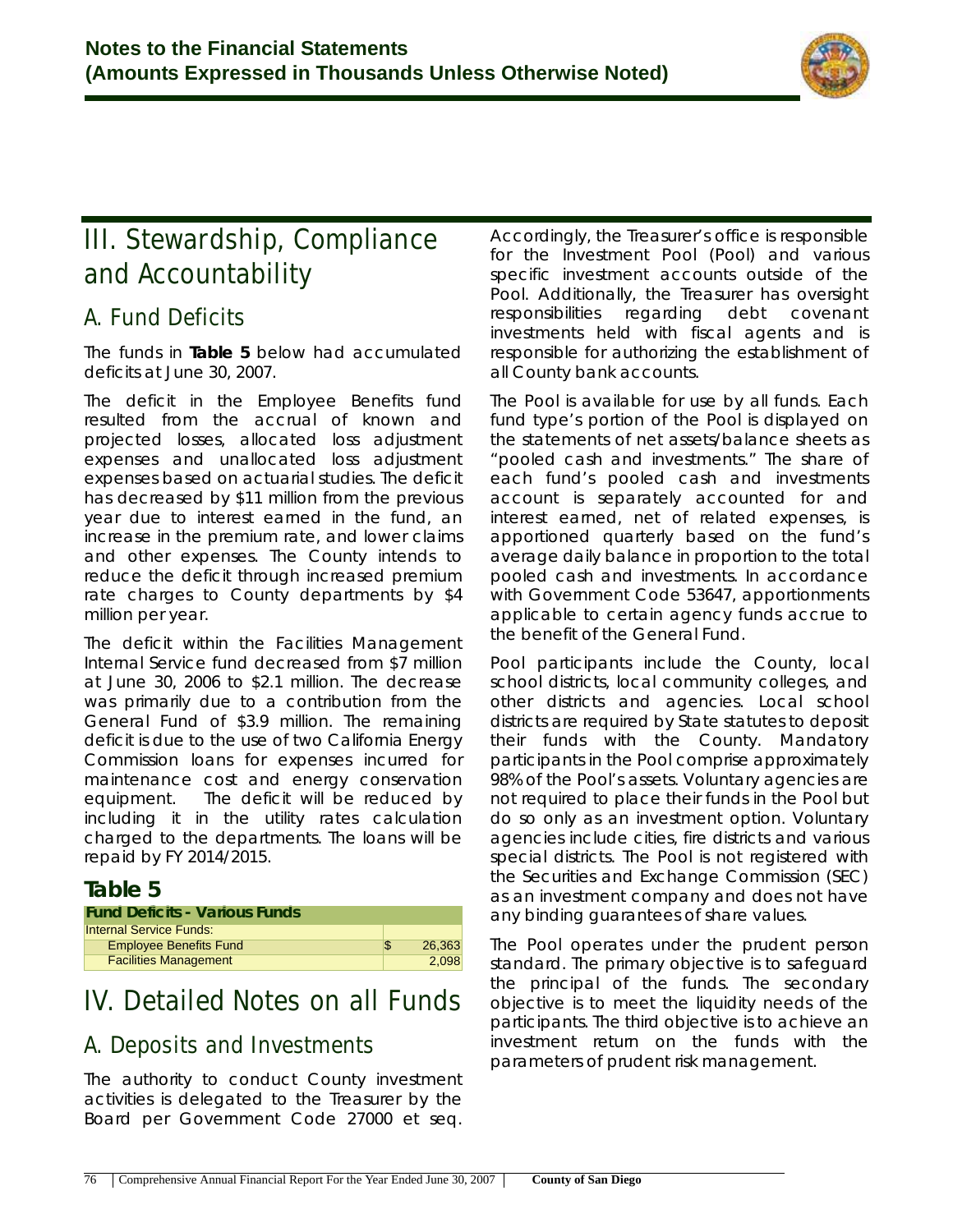

Government Code 53601 governs the types of investments that may be purchased and makes certain restrictions on investment maturity, maximum portfolio percentages, term, value, and timing to minimize the risk of loss.

Permitted types of investments and financial instruments include: government obligations; banker's acceptances; commercial paper; negotiable certificates of deposit; repurchase agreements; reverse repurchase agreements; medium-term notes; collateralized certificates of deposit; money market mutual funds; and mortgage pass-through securities, mortgage backed securities, and mortgage collateralized securities.

In addition to the restrictions cited in the Government Code, the Board annually adopts an Annual Investment Policy for the Pool. The policy is prepared by the Treasurer and is based on the criteria in Government Code 53601 and adds further specificity and restrictions to permitted investments. A comparison of Pool investment restrictions to investments permitted by the Government Code is shown on **Table 7A.**

Pursuant to Government Code 27130 et seq., the Board established a Treasurer's Oversight Committee (TOC) that monitors the management of funds and compliance with the Pool's investment policy. The TOC consists of members from the districts or offices they represent and up to five members of the public, having expertise in, or an academic background in public finance. The TOC requires an annual financial audit. In this regard, the Treasurer issues a separate stand-alone financial report for the Pool which can be obtained from the Treasurer's Office which is located at 1600 Pacific Highway, Room 162, San Diego, California 92101 or at http:// www.sdtreastax.com/mcf\_afreports.html

The Treasurer also holds specific investments on behalf of units inside and outside of the primary government that are referred to as individual investment accounts. Earnings derived from these investments are credited separately to each fund.

Assets classified on the statements of net assets/ balance sheets either as "cash with fiscal agent" or "investments with fiscal agents" (both restricted and unrestricted) include individual investment accounts held by the Treasurer on behalf of inside and outside units, amounts held by trustees as a result of primary government units' debt covenants and cash held in custodial banks separate from those that service the Treasurer's Pool.

Specifics regarding deposits and investments are discussed below. Please refer to **Table 7**, **Investments**, which provides details concerning the types of securities held by the Pool and fiscal agents at June 30, 2007 along with their; fair value; interest rate and maturity ranges; weighted average maturity (days); security rating; and percentage of portfolio. Also, refer to **Table 8, Deposits and Investments Reconciliation** which summarizes these balances by fund type.

## **1. Deposits**

At June 30, 2007, the carrying amount of the Treasury's deposits were \$23.541 million while the related bank balance with various financial institutions totaled \$23.535 million. The bank balance amount with various financial institutions consisted of \$21.844 million in demand deposits and \$1.691 million in insured time deposits. Of the total bank balance amount, \$1.891 million was covered by federal deposit insurance and \$21.644 million was collateralized with securities held by the pledging financial institution in the County's name. The County is in compliance with State statutes that require depositories having public funds on deposit to maintain Pool securities with the agent of the depository having a market value of at least 10% in excess of the total amount of all public funds on deposit.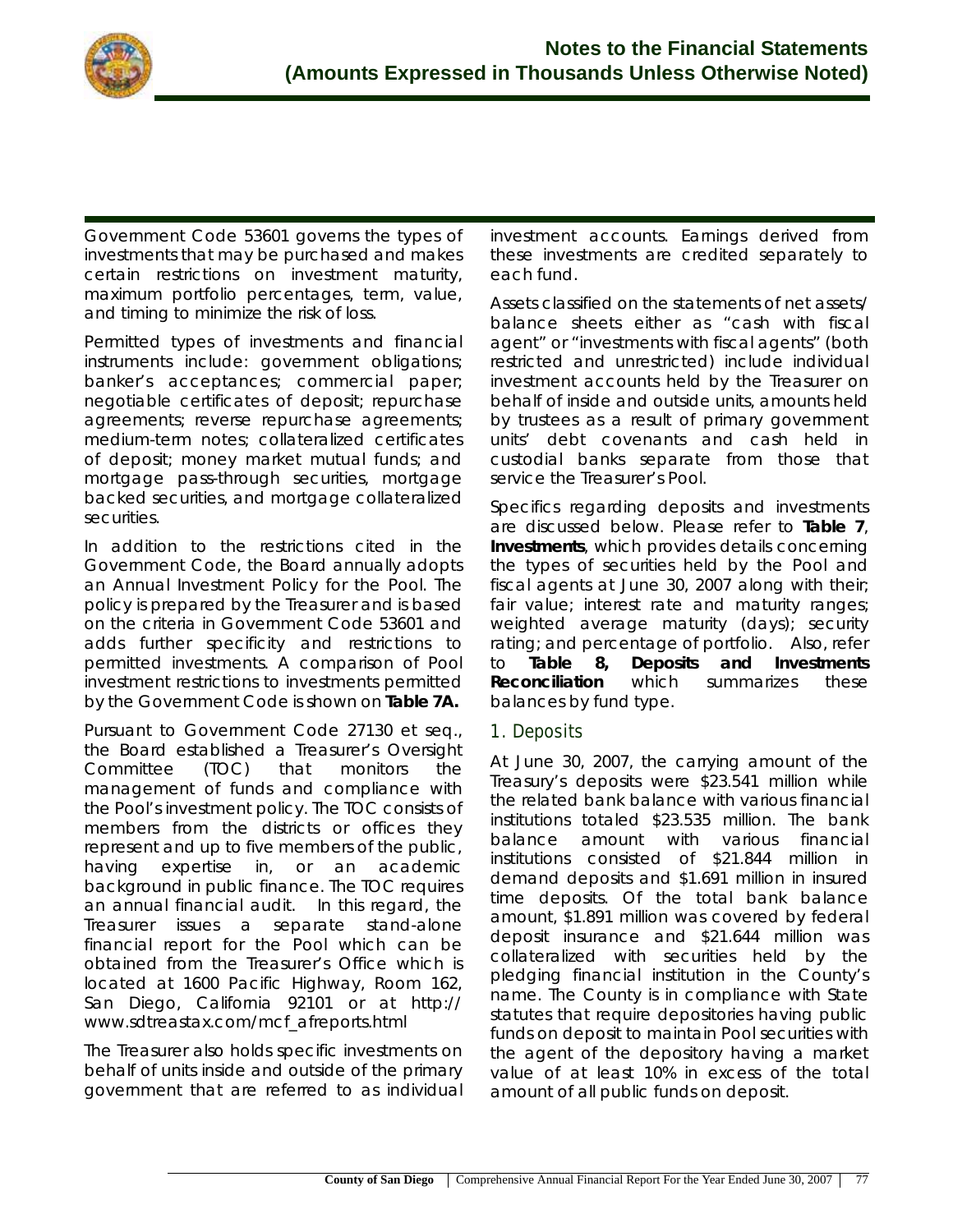

At June 30, 2007 the carrying amount of the Cash with Fiscal Agents was \$10.117 million, while the related bank balance with various financial institutions was \$11.742 million. Of this, \$6.029 million was uncollateralized and held in escrow accounts related to third party contracts. The remaining \$5.714 million was held in demand deposits, for which \$.335 million was covered by federal deposit insurance and \$5.379 million was collateralized with securities held by the pledging financial institution or their agents.

## **2. Investments**

At June 30, 2007 the fair value of the Pool's investments was \$4.55 billion and the fair value of investments with fiscal agents was \$1.36 billion. Investments are stated at fair value. Securities, which are traded on a national exchange are valued at the last reported sales price at current exchange rates. The fair value of investments is determined monthly and is provided by the custodial bank.

The Pool's investments were in compliance with the Treasurer's more restrictive policy. Specific investments held by the Treasurer for units inside and outside of the primary government and trustee held investments complied with the aforementioned Government Code 53601. Accordingly, the County believes it is not at measurable risk with respect to the risk areas discussed below.

## **3. Investment Risks**

### **a. Interest Rate Risk**

This is the risk that changes in interest rates will adversely affect the fair value of an investment.

Declines in the fair value of investments are managed by limiting the length of the maturity of securities. In general, the maximum maturity allowed is five years unless the Board has granted express authority either specifically or as part of an investment program. The policy related to the maturity structure of Pool requires that 50% of the portfolio include short-term instruments up to one year (25% maturing within

90 days and 25% maturing within 91to 365 days) and no more than 50% to mature in 1 to 5 years. In compliance with the policy, a weighted average of 74% of the Pool's investments had a maturity of 90 days or less at June 30, 2007.

Generally, investments with fiscal agents are structured in such a way that securities mature at the times and in the amounts that are necessary to meet scheduled expenditures and withdrawals.

#### **b. Credit Risk**

This is the risk that an issuer or other counterparty to *a* debt instrument will not fulfill its obligations.

The Pool investment policy and the Government Code set minimum credit ratings for each type of security. Asset allocations with respect to the credit quality are based on Standard and Poor's Fund Credit Quality Rating Matrix as noted below:

## **Table 6**

| S & P Investment Rating               |            |             |  |  |  |  |  |  |
|---------------------------------------|------------|-------------|--|--|--|--|--|--|
| <b>Investment Pool</b>                |            |             |  |  |  |  |  |  |
| <b>Rating</b>                         | Min. Fund% | Max. Fund % |  |  |  |  |  |  |
| <b>AAA</b>                            | 67         | 100         |  |  |  |  |  |  |
| AA                                    | O          | 33          |  |  |  |  |  |  |
| A                                     | $\Omega$   | 1           |  |  |  |  |  |  |
|                                       |            |             |  |  |  |  |  |  |
| <b>Investments with Fiscal Agents</b> |            |             |  |  |  |  |  |  |
| <b>Short Term</b>                     | $A-1$      |             |  |  |  |  |  |  |
| Long Term                             | $A-1$      |             |  |  |  |  |  |  |

#### **c. Concentration of Credit Risk**

This is the risk of loss attributed to the magnitude of a government's investment in a single issuer.

The Pool Investment policy limits the amount of exposure to any one single issuer to five percent. An exclusion to this limit is dependent upon the weighted average days to maturity for commercial paper. If the weighted average days is 5 days or less, the issuer limit can increase to ten percent of the total portfolio. The Government Code requires specific percentage limitations for a particular category of investment and limits the purchase of commercial paper to no more than ten percent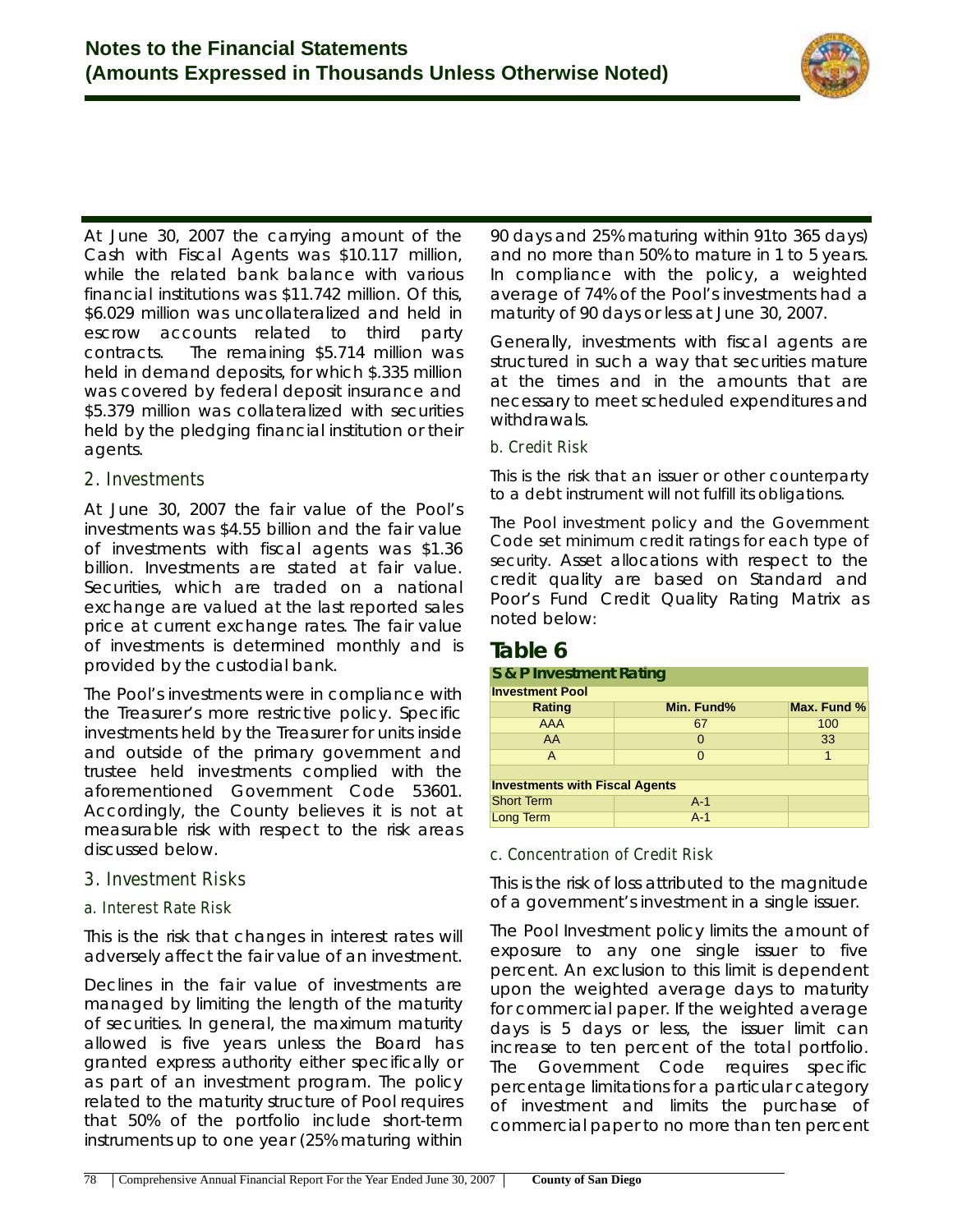

of the outstanding commercial paper of any single issuer. Investments are in compliance with State law. At June 30, 2007 the Pool's exposure to Negotiable Certificates of Deposit issued by Fortis Bank New York was 5.8%. On the date of purchase, these investments were 4.97% of the pool. Government Code 53601 requires that when determining a percentage limitation, that percentage is only applicable at the date of purchase. A later increase or decrease in a percentage resulting from a change in values or assets shall not constitute a violation of that restriction. The Pool's investment policy is silent in this area, but was applied consistent with State code. Please refer to **Table 7**.

#### **d. Custodial Credit Risk**

This is the risk that, in the event of the failure of the counterparty to a transaction, a government will not be able to recover the value of the investment or collateral securities that are in the possession of an outside party.

The investment policy does not permit investments in uninsured and unregistered securities not held by the County. Although the policy does permit securities lending transactions, the pool portfolio has not been exposed to securities lending transactions.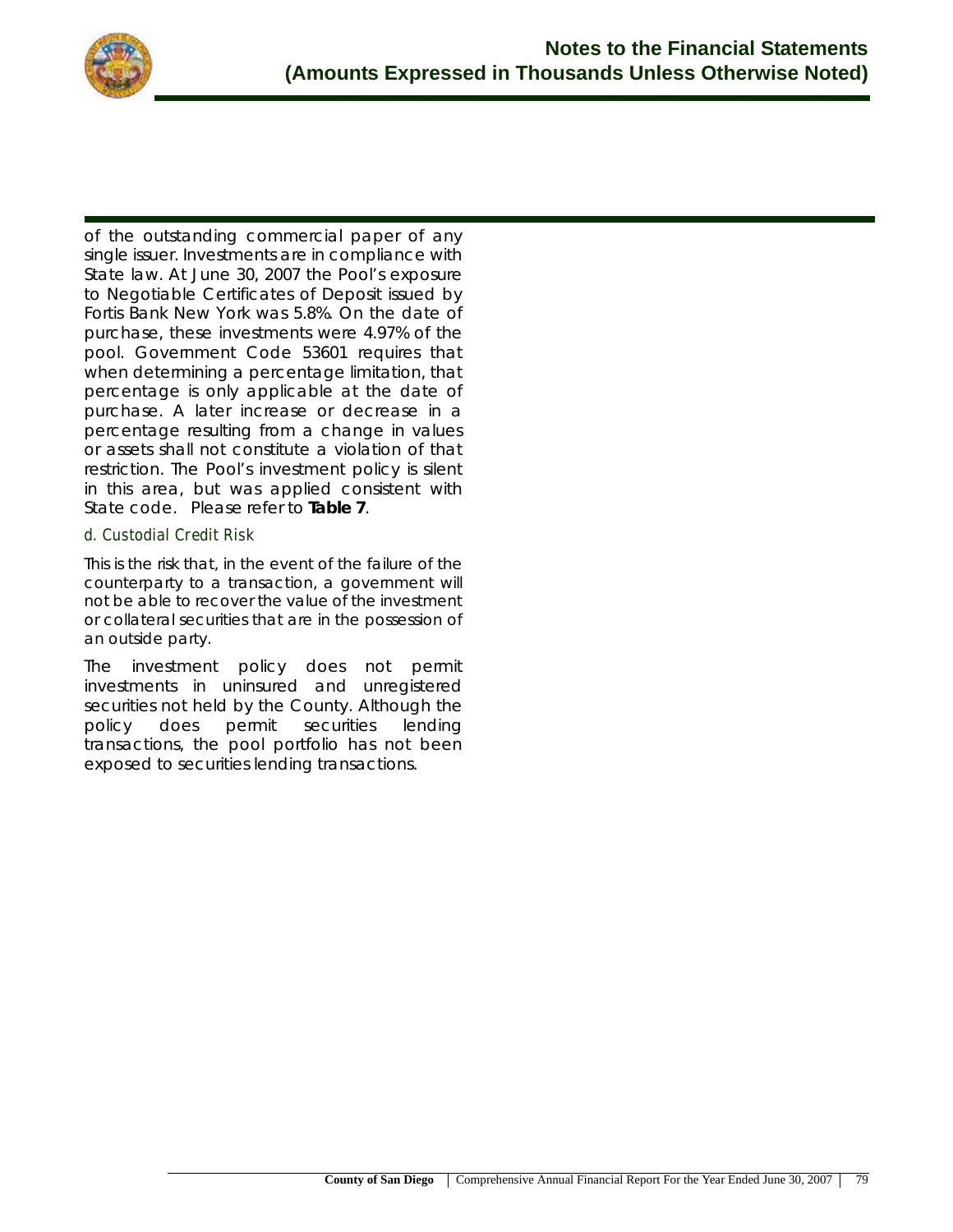

## **Table 7**

**Investments**

|                                                    | <b>Fair Value</b>                  | <b>Interest Rate</b><br>Range | <b>Maturity</b><br>Range | Weighted<br>Average<br><b>Maturity</b><br>(days) | S&P<br>Rating | % of<br>Portfolio |
|----------------------------------------------------|------------------------------------|-------------------------------|--------------------------|--------------------------------------------------|---------------|-------------------|
| <b>Pooled Investments</b>                          |                                    |                               |                          |                                                  |               |                   |
| US treasury notes                                  | \$<br>319,459                      | 4.54% - 5.08%                 | $07/07 - 05/12$          | 449                                              | AAA           | 7.02%             |
| Federal farm credit bank notes                     | 49,150                             | $3.50\% - 4.96\%$             | $05/08 - 02/11$          | 942                                              | AAA           | 1.08%             |
| Federal home loan bank notes (1)                   | 259,247                            | $2.50\% - 5.71\%$             | $07/07 - 04/12$          | 787                                              | AAA           | 5.70%             |
| Federal national mortgage assn. notes              | 49,915                             | 3.80% - 4.00%                 | 07/07 - 09/07            | 44                                               | <b>AAA</b>    | 1.10%             |
| Federal home loan mortgage corp. notes (1)         | 284,885                            | 4.00% - 5.38%                 | 08/07 - 03/12            | 539                                              | <b>AAA</b>    | 6.26%             |
| Medium-term notes                                  | 178,303                            | 5.07% - 5.70%                 | 10/07 - 12/09            | 285                                              | $A+$          | 3.92%             |
| Medium-term notes                                  | 50,000                             | 5.30%                         | 09/07                    | 66                                               | $A - 1 +$     | 1.10%             |
| <b>Commercial paper</b>                            | 1,708,348                          | $5.26\% - 5.45\%$             | 07/07 - 11/07            | 35                                               | $A-1$         | 37.53%            |
| Asset-backed notes (semi-annual)                   | 32,368                             | $5.13\% - 5.34\%$             | $03/08 - 05/09$          | 590                                              | AAA           | 0.71%             |
| Asset-backed notes (monthly)                       | 13,773                             | 5.55%                         | 05/09                    | 685                                              | AAA           | 0.30%             |
| Repurchase agreements and sweep                    | 302,494                            | $3.88\% - 5.43\%$             | 07/07                    | $\overline{2}$                                   | N/A           | 6.65%             |
| Negotiable certificates of deposit                 | 1,190,259                          | $5.28\% - 5.61\%$             | $07/07 - 06/08$          | 58                                               | $A-1+$        | 26.15%            |
| Open-end institutional money market funds          | 56,950                             | 5.18% - 5.24%                 | 07/07                    | $\mathbf{1}$                                     | AAA           | 1.25%             |
| Collateralized certificates of deposit             | 35,000                             | 5.17%                         | 01/08                    | 214                                              | N/A           | 0.77%             |
| Collateralized certificates of deposit             | 20,000                             | $5.12\% - 5.14\%$             | $02/08 - 05/08$          | 286                                              | N/A           | 0.44%             |
| <b>Time deposits</b>                               | 496                                | 4.94% - 5.10%                 | 08/07 - 05/08            | 190                                              | N/A           | 0.01%             |
| <b>Time deposits</b>                               | 1,195                              | 4.85% - 5.27%                 | 07/07 - 05/08            | 191                                              | N/A           | 0.03%             |
| <b>Total pooled investments</b>                    | \$<br>4,551,842                    |                               |                          |                                                  |               | 100%              |
| County investments with fiscal agents              |                                    |                               |                          |                                                  |               |                   |
| Unrestricted:                                      |                                    |                               |                          |                                                  |               |                   |
| Federal home loan bank notes (1)                   | \$<br>9,911                        | 4.40%                         | 07/08                    | 394                                              | <b>AAA</b>    | 1.18%             |
| Federal home loan mortgage corp. notes             | 3.980                              | 5.25%                         | 02/11                    | 1335                                             | <b>AAA</b>    | 0.47%             |
| <b>Commercial paper</b>                            | 4,970                              | 5.20%                         | 08/07                    | 38                                               | $A - 1 +$     | 0.59%             |
| Medium term notes                                  | 14,744                             | 3.50%-3.77%                   | 5/08-10/08               | 366                                              | <b>AAA</b>    | 1.75%             |
| Negotiable certificates of deposit                 | 19,991                             | 5.33%                         | 10/07-01/08              | 146                                              | $A - 1 +$     | 2.38%             |
| Subtotal                                           | 53,596                             |                               |                          |                                                  |               |                   |
| <b>Restricted:</b>                                 |                                    |                               |                          |                                                  |               |                   |
| <b>US treasury notes</b>                           | 2,210                              | 4.05%                         | 02/08                    | 216                                              | AAA           | 0.26%             |
| Federal home loan bank discount notes (1)          | 33,284                             | 5.27%                         | 11/07                    | 151                                              | N/A           | 3.96%             |
| Federal home loan mortgage corp. discount          | 74                                 |                               |                          |                                                  |               |                   |
| notes                                              |                                    | 4.50%                         | 09/07                    | 89                                               | N/A           | 0.01%             |
| Federal national mortgage assn. discount notes     | 551                                | 4.50%                         | 07/07-09/07              | 40                                               | <b>AAA</b>    | 0.07%             |
| Fixed income tax exempt bonds                      | 11,315                             | 2.63%-3.45%                   | 04/34-04/35              | 9930                                             | $A-1$         | 1.35%             |
| Fixed income tax exempt bonds                      | 10,395                             | 5.75%                         | 09/09                    | 794                                              | $A - 1 +$     | 1.24%             |
| Fixed income tax exempt bonds                      | 19,069                             | 5.00%-5.50%                   | 01/08-12/11              | 870                                              | AA            | 2.27%             |
| Fixed income tax exempt bonds                      | 13,173                             | 5.00%-5.25%                   | 09/07-05/10              | 826                                              | AA-           | 1.57%             |
| Fixed income tax exempt bonds                      | 43,518                             | 3.50%-5.50%                   | 02/08-01/15              | 1406                                             | AA+           | 5.18%             |
| Fixed income tax exempt bonds                      | 284,604                            | $0.00\% - 6.50\%$             | 09/07-05/34              | 1407                                             | AAA           | 33.85%            |
| Fixed income tax exempt bonds                      | 8,104                              | 4.50%                         | 07/07                    | 31                                               | <b>SP1-</b>   | 0.96%             |
| Fixed income tax exempt bonds                      | 2,504                              | 5.50%-5.90%                   | 01/08-03/10              | 617                                              | N/A           | 0.30%             |
| <b>Guaranteed investment contracts</b>             | 321,154                            | 2.70%-5.52%                   | 07/07-08/09              | 152                                              | <b>NA</b>     | 38.20%            |
| <b>Mutual funds</b>                                | 16,175                             | 3.57%                         | 07/07                    | $\mathbf{1}$                                     | N/A           | 1.92%             |
| Money market funds                                 | 20,971                             | 4.05%-4.96%                   | 07/07                    | $\mathbf{1}$                                     | <b>AAAm</b>   | 2.49%             |
| Subtotal                                           | 787,101                            |                               |                          |                                                  |               |                   |
| <b>Total County investments with fiscal agents</b> | $\sqrt[6]{\frac{1}{2}}$<br>840,697 |                               |                          |                                                  |               | 100.00%           |
|                                                    |                                    |                               |                          | (Table 7 continued on next page)                 |               |                   |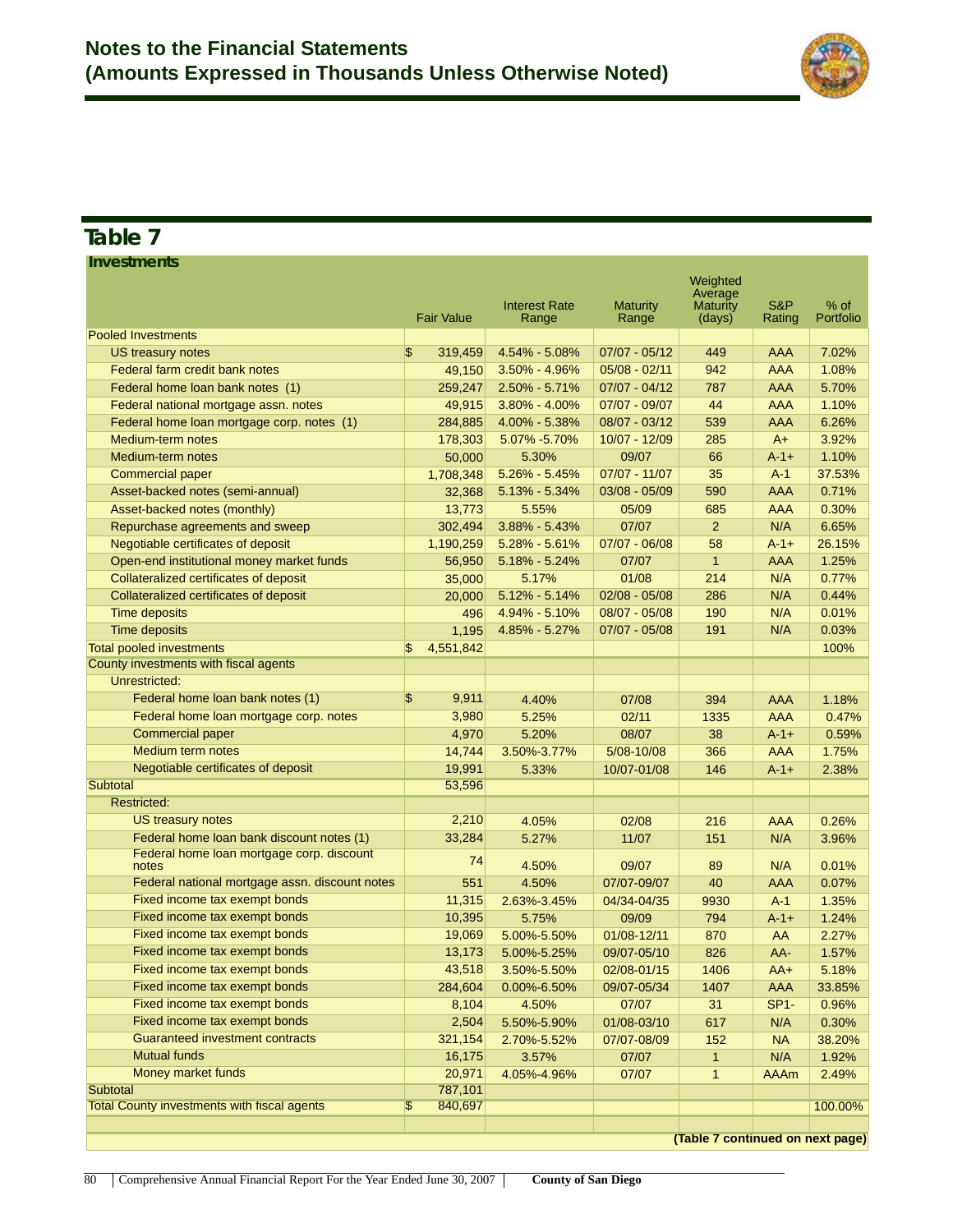

#### **Investments**

|                                                                                                                        | <b>Fair Value</b> | <b>Interest Rate</b><br>Range | Maturity<br>Range | Weighted<br>Average<br><b>Maturity</b><br>(days) | S&P<br>Rating | $%$ of<br>Portfolio |  |
|------------------------------------------------------------------------------------------------------------------------|-------------------|-------------------------------|-------------------|--------------------------------------------------|---------------|---------------------|--|
| (Table 7 continued)                                                                                                    |                   |                               |                   |                                                  |               |                     |  |
| External specific investments:                                                                                         |                   |                               |                   |                                                  |               |                     |  |
| Federal home loan bank notes                                                                                           | \$<br>3,467       | 3.88%-5.25%                   | 09/07-06/12       | 847                                              | AAA           | 1.01%               |  |
| Federal home loan mortgage corp. notes                                                                                 | 1,484             | 4.48%-4.75%                   | 09/08-09/22       | 691                                              | AAA           | 0.43%               |  |
| Commercial paper                                                                                                       | 641               | 5.12%                         | 01/08             | 199                                              | $A-1$         | 0.19%               |  |
| Guaranteed investment contracts                                                                                        | 327,665           | 4.21%-5.15%                   | 01/08-12/08       | 392                                              | N/A           | 95.28%              |  |
| Medium term notes                                                                                                      | 3,449             | 3.50%-4.88%                   | 05/08-10/10       | 578                                              | AAA           | 1.00%               |  |
| Money market funds                                                                                                     | 4,686             | 4.51%-4.74%                   | 07/07             | 1                                                | AAAm          | 1.36%               |  |
| Negotiable certificates of deposit                                                                                     | 2,500             | 5.32%                         | 08/07             | 46                                               | N/A           | 0.73%               |  |
| Total external specific investments                                                                                    | \$<br>343,892     |                               |                   |                                                  |               | 100.00%             |  |
| Total investments with fiscal agents                                                                                   | \$<br>1,184,589   |                               |                   |                                                  |               |                     |  |
|                                                                                                                        |                   |                               |                   |                                                  |               |                     |  |
| (1) More than 5% of the Pool's investments are with U.S. agencies whose debt is not guaranteed by the U.S. government. |                   |                               |                   |                                                  |               |                     |  |

## **Table 7A**

#### **Investment Pool Policy Restrictions versus Government Code 53601 Requirements Maximum Maturity Maximum % of Portfolio Maximum % with One Issuer Minimum Rating** Investment Type Gov. Code Pool<br>Policy Gov. Code Pool Policy Gov. Code Pool Policy Gov. Code Pool Policy US agency obligations **5 years 5 years None None None 25% None None** None None Local agency obligations The Stears 5 years Stears None 15% None 10% None A Bankers' acceptances and the content of the days 180 days 180 days 40% 40% 30% 5% None A Commercial paper 270 days 270 days 40% 40% 10% (1) A A Negotiable certificates **6 years 5 years 5 years** 30% 30% 30% 5% None A Repurchase agreements and the state of the 1 year 1 year None 40% None (2) None None Reverse repurchase agreements and the 92 days 92 days 20% 20% None 5% None None Local agency investment fund of California N/A N/A None 10% None 10% None None Medium term notes/bonds and the state of the state of the state of the state of the state of the state of the state of the state of the state of the state of the state of the state of the state of the state of the state of Mutual funds N/A N/A 20% 15% 10% 10% AAA AAA Pass -through securities (3) 5 years 5 years 20% 20% None 5% A A A

(1) Maximum exposure per issuer - The maximum exposure to a single issuer shall be 5% of the portfolio when the dollar weighted average maturity is greater than 5 days, 10% of the portfolio when the dollar weighted average maturity is 5 days or less. (2) Maximum exposure per issue - The maximum exposure to a single RP issue shall be 10% of the portfolio value for RP's with maturities

greater than 5 days, 15% of the portfolio for RP's maturing in 5 days or less. (3) Limited to equipment leasebacked certificates, consumer receivable pass-through certificates or consumer receivable-backed bonds.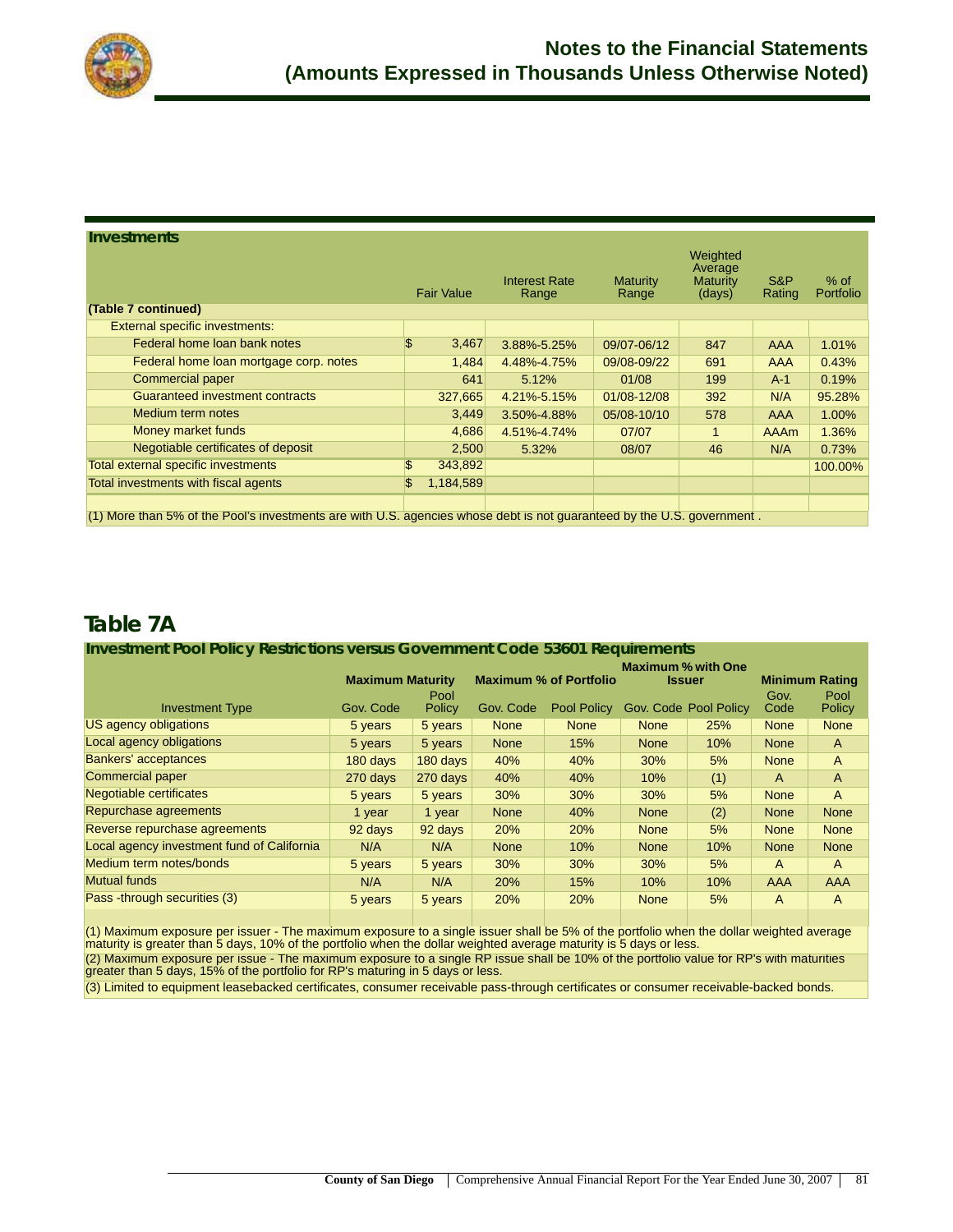

## **Table 8**

| Table 8                                                     |              |                                   |                                                      |                         |                       |                                                                |                                                       |                 |                   |
|-------------------------------------------------------------|--------------|-----------------------------------|------------------------------------------------------|-------------------------|-----------------------|----------------------------------------------------------------|-------------------------------------------------------|-----------------|-------------------|
| <b>Deposits and Investments Reconciliation</b>              |              |                                   |                                                      |                         |                       |                                                                |                                                       |                 |                   |
|                                                             |              |                                   | <b>Primary Government</b>                            |                         |                       |                                                                |                                                       |                 |                   |
|                                                             |              | Governmental<br><b>Activities</b> | <b>Business-</b><br><b>Type</b><br><b>Activities</b> | <b>Total</b><br>Primary | First 5<br>Commission | <b>Specific</b><br>Investments -<br>Investment<br><b>Trust</b> | Pooled<br>Investments -<br>Investment<br><b>Trust</b> | Agency<br>Funds | <b>Total</b>      |
| Pooled cash and investments                                 | S            | 1,442,244                         | 81,028                                               | 1,523,272               | 21,517                |                                                                | 2,584,995                                             |                 | 451,993 4,581,777 |
| Cash with fiscal agents:                                    |              |                                   |                                                      |                         |                       |                                                                |                                                       |                 |                   |
| <b>Unrestricted</b>                                         |              | 6,054                             |                                                      | 6,054                   |                       | 5                                                              |                                                       | 3,685           | 9,744             |
| <b>Restricted</b>                                           |              | 373                               |                                                      | 373                     |                       |                                                                |                                                       |                 | 373               |
| Total cash with fiscal agents                               | \$           | 6,427                             |                                                      | 6,427                   |                       | 5                                                              |                                                       | 3,685           | 10,117            |
| Investments with fiscal agents:                             |              |                                   |                                                      |                         |                       |                                                                |                                                       |                 |                   |
| <b>Current - unrestricted</b>                               |              | 34,816                            |                                                      | 34,816                  |                       |                                                                |                                                       |                 | 34,816            |
| <b>Current - restricted</b>                                 |              | 356,258                           |                                                      | 356,258                 |                       |                                                                |                                                       |                 | 356,258           |
| Noncurrent - unrestricted                                   |              | 18,780                            |                                                      | 18,780                  |                       |                                                                |                                                       |                 | 18,780            |
| Noncurrent - restricted                                     |              | 430,843                           |                                                      | 430,843                 |                       |                                                                |                                                       |                 | 430,843           |
| <b>Unrestricted</b><br><b>External specific investments</b> |              |                                   |                                                      |                         |                       | 343,892                                                        |                                                       |                 | 343,892           |
| Subtotal investments with fiscal<br>agents                  |              | 840,697                           |                                                      | 840,697                 |                       | 343,892                                                        |                                                       |                 | 1,184,589         |
| <b>Current - First 5 Commission</b>                         |              |                                   |                                                      |                         | 174,755               |                                                                |                                                       |                 | 174,755           |
| Total investments with fiscal agents                        | $\mathbb{S}$ | 840,697                           |                                                      | 840,697                 | 174,755               | 343,892                                                        |                                                       |                 | 1,359,344         |
| Reconciliation of pooled cash and investments:              |              |                                   |                                                      |                         |                       |                                                                |                                                       |                 |                   |
| Investments in county pool                                  | l\$          | 4,550,151                         |                                                      |                         |                       |                                                                |                                                       |                 |                   |
| <b>Add: Demand deposits</b>                                 |              | 23,541                            |                                                      |                         |                       |                                                                |                                                       |                 |                   |
| <b>Collection in transit</b>                                |              | 7.660                             |                                                      |                         |                       |                                                                |                                                       |                 |                   |

| <b>PORT POOICG CASH GHG INTOGRAPHO</b>                  | w   | $\dots$   |
|---------------------------------------------------------|-----|-----------|
|                                                         |     |           |
| Reconciliation of pooled investments to Table 7:        |     |           |
| Investments in county pool                              | \$. | 4,550,151 |
| Add: Time deposits included in<br>demand deposits above |     | 1,691     |
| Investments in county pool - Table 7                    | \$  | 4.551.842 |
|                                                         |     |           |

Imprest cash 425

# **B. Receivables**

Total pooled cash and investments

GASB Statement No.38 requires identification of receivable balances not expected to be collected within one year. **Table 9** below presents receivables at June 30, 2007 for the County's individual major funds, nonmajor governmental and enterprise funds, internal service funds and the discrete component unit including the applicable allowances for uncollectible accounts. The details of the receivables reported in the government-wide statement of net assets that are not expected to be collected within the next fiscal year are identified below:

## **1. Due From Other Governmental Agencies**

Of the \$306,747 due from other governmental agencies for governmental activities, \$42,867 is not expected to be received within the next fiscal year. This represents the amount the State of California owes to the County for Senate Bill (SB)90 mandated cost reimbursements for programs and services the State requires the County to provide. The State has deferred reimbursement to counties to future fiscal years, however, payment by the State began in Fiscal year 2007; hence this amount is expected to be received in the future.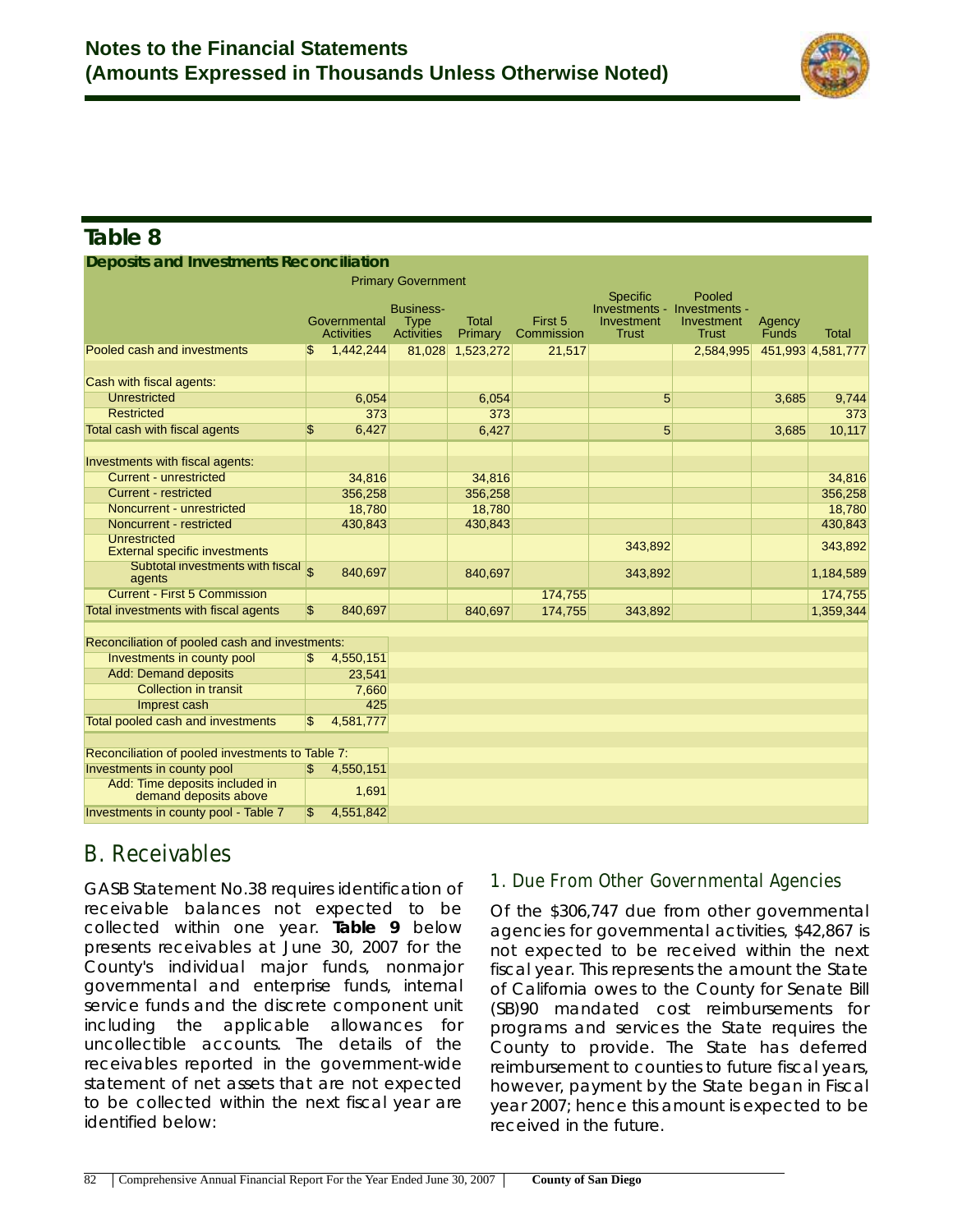

## **2. Loans Receivable**

\$47.422 million of loans receivable for governmental activities consist of loans for lowincome housing programs such as down payments for closing costs, community development block grant loans, and various housing rehabilitation loan programs for lowincome or special need residents. These loans are not expected to be repaid within the next fiscal year.

## **Table 9**

| <b>Receivables</b>                                           |              |          |                                            |        |       |                             |                       |                                         |
|--------------------------------------------------------------|--------------|----------|--------------------------------------------|--------|-------|-----------------------------|-----------------------|-----------------------------------------|
| Primary Government and Discretely Presented Component Unit   |              |          |                                            |        |       |                             |                       |                                         |
|                                                              | Accounts     | Interest | Due From<br><b>Other Gov't</b><br>Agencies | Loans  | Other | Total<br><b>Receivables</b> | Allowance<br>Accounts | <b>For Doubtful Receivables</b><br>Net. |
| Governmental activities:                                     |              |          |                                            |        |       |                             |                       |                                         |
| <b>General Fund</b>                                          | 3,702<br>\$  | 14.264   | 244.009                                    | 6,130  |       | 268,105                     | (2,680)               | 265,425                                 |
| <b>Tobacco Securitization Special</b><br><b>Revenue Fund</b> |              | 5,799    |                                            |        |       | 5,799                       |                       | 5,799                                   |
| <b>Other Governmental Funds</b>                              | 25,490       | 6,205    | 61,130                                     | 41,292 |       | 134,117                     | (2,745)               | 131,372                                 |
| <b>Internal Service Funds</b>                                | 372          | 1.671    | 1,608                                      |        |       | 3,651                       |                       | 3,651                                   |
| <b>Total governmental activities</b>                         | \$<br>29.564 | 27,939   | 306,747                                    | 47,422 |       | 411,672                     | (5, 425)              | 406,247                                 |
| <b>Business-type activities:</b>                             |              |          |                                            |        |       |                             |                       |                                         |
| <b>Enterprise Fund</b>                                       | \$<br>1,715  | 1.071    | 432                                        |        |       | 3.218                       |                       | 3,218                                   |
| <b>Component Unit:</b>                                       |              |          |                                            |        |       |                             |                       |                                         |
| <b>First 5 Commission</b>                                    | \$           | 3.067    | 6,502                                      |        | 306   | 9.875                       |                       | 9,875                                   |

## **C. County Property on Lease to Others**

The County has *noncancelable* operating leases for certain properties which are not material to the County's governmental operations, except for the aforementioned sublease of a share of the Metropolitan Transit System (MTS) Towers. In this regard, the share of the County's property under this lease is an estimated \$12.74 million in land and structures and improvements with accumulated depreciation of \$4.7 million at June 30, 2007.

Additionally, the Airport Enterprise Fund derives a substantial portion of its revenues from noncancelable operating leases with air carriers and concessionaires. The Airport Enterprise Fund's property under operating leases includes an estimated \$2.43 million in land at June 30, 2007.

Lease revenues for both non-cancelable and cancelable leases for the year ended June 30, 2007 were approximately \$21.4 million.

Future minimum *revenue* to be received under these noncancelable operating leases as of June 30, 2007 are noted below in **Table 10**. (One lease extends through 2091 for a two acre parcel leased to a non-profit public benefit corporation.)

## **Table 10**

#### **Lease Revenue County Property Leased To Others**

| .,           | <b>Fiscal Year</b> | <b>Minimum Lease Revenue</b> |
|--------------|--------------------|------------------------------|
| 2008         | \$                 | 13,706                       |
| 2009         |                    | 13,246                       |
| 2010         |                    | 12,489                       |
| 2011         |                    | 12,082                       |
| 2012         |                    | 11,442                       |
| 2013-2091    |                    | 174,976                      |
| <b>Total</b> | \$                 | 237,941                      |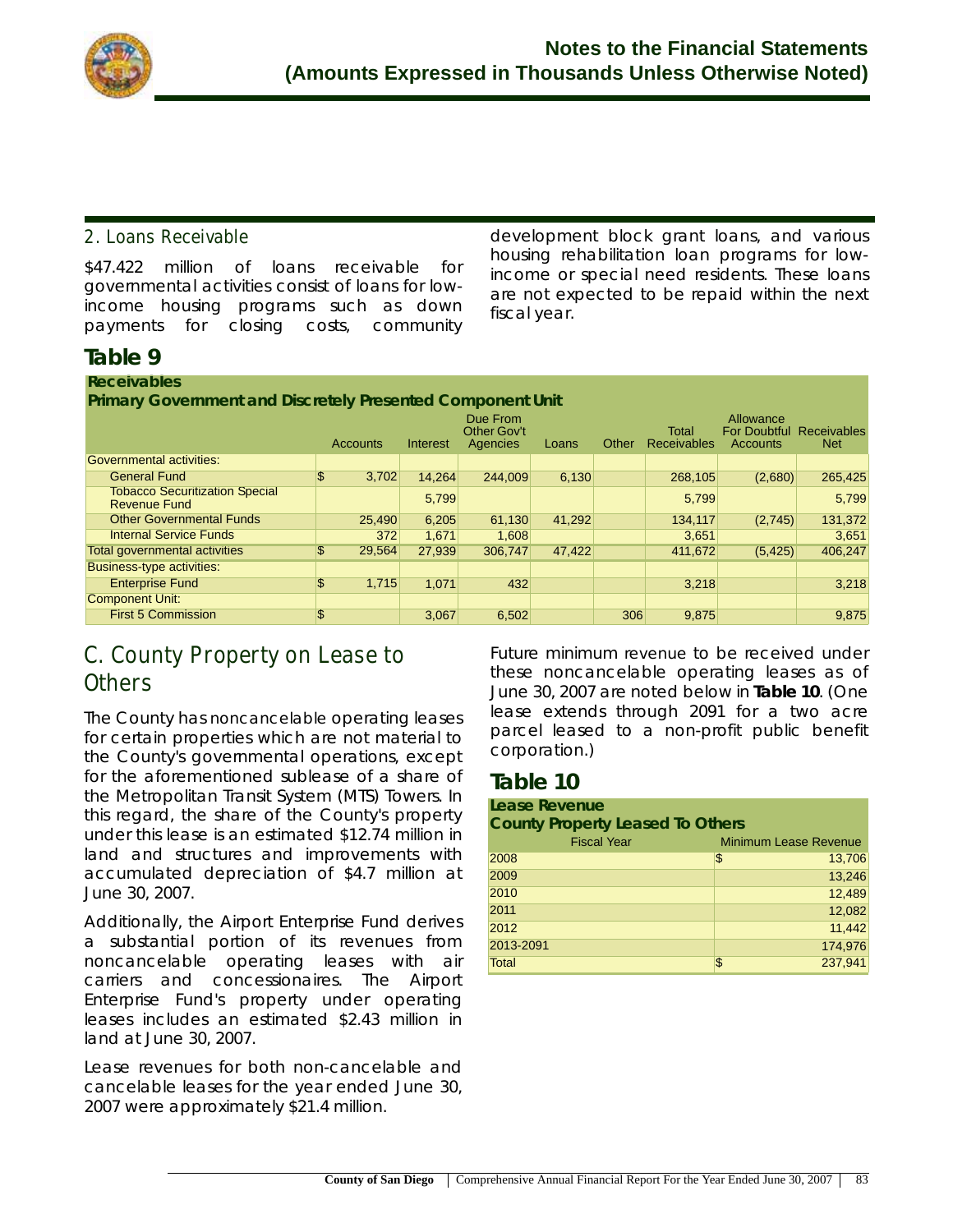

## **D. Capital Assets**

### **1. Primary Government**

Capital asset activity for the year ended June 30, 2007 was as follows:

#### *Governmental Activities*:

On **Table 11** below**,** building and infrastructure projects are recorded as construction in progress until completion.

## **Table 11**

| <b>Capital Assets - Governmental Activities</b>    |                                                 |           |                            |                                 |
|----------------------------------------------------|-------------------------------------------------|-----------|----------------------------|---------------------------------|
|                                                    | <b>Beginning</b><br><b>Balance</b> at<br>July 1 |           | <b>Increases Decreases</b> | Ending<br>Balance at<br>June 30 |
| Capital assets, not being depreciated:             |                                                 |           |                            |                                 |
| Land                                               | 270.505<br>$\mathbb{S}$                         | 4,767     | (5)                        | 275,267                         |
| Construction<br>and contracts in<br>progress       | 174,517                                         | 54,727    | (30, 741)                  | 198,503                         |
| Total capital assets,<br>not being<br>depreciated  | 445,022                                         | 59,494    | (30, 746)                  | 473,770                         |
| <b>Capital assets,</b><br>being depreciated:       |                                                 |           |                            |                                 |
| <b>Buildings and</b><br>improvements               | 979,070                                         | 28,139    | (34)                       | 1,007,175                       |
| Equipment                                          | 260,312                                         | 26,787    | (13, 769)                  | 273,330                         |
| Road<br>infrastructure                             | 2,167,666                                       | 76,420    |                            | 2,244,086                       |
| <b>Bridge</b><br>infrastructure                    | 41,050                                          | 2,246     |                            | 43,296                          |
| Total capital assets,<br>being depreciated         | 3,448,098                                       | 133,592   | (13, 803)                  | 3,567,887                       |
| Less accumulated depreciation for:                 |                                                 |           |                            |                                 |
| <b>Buildings and</b><br>improvements               | (311, 247)                                      | (18, 801) | 23                         | (330, 025)                      |
| Equipment                                          | (111, 481)                                      | (30, 370) | 7.219                      | (134, 632)                      |
| Road<br>infrastructure                             | (746, 445)                                      | (61, 113) |                            | (807, 558)                      |
| <b>Bridge</b><br>infrastructure                    | (13, 154)                                       | (782)     |                            | (13,936)                        |
| <b>Total accumulated</b><br>depreciation           | $(1, 182, 327)$ $(111, 066)$                    |           |                            | 7,242 (1,286,151)               |
| Total capital assets,<br>being depreciated,<br>net | 2,265,771                                       | 22,526    | (6, 561)                   | 2,281,736                       |
| Governmental<br>activities capital<br>assets, net  | \$2,710,793                                     | 82,020    | (37, 307)                  | 2,755,506                       |

Depreciation expense was charged to governmental activities of the primary government as shown in **Table 12.**

## **Table 12**

| <b>Depreciation Expense - Governmental Activities</b>   |             |  |  |
|---------------------------------------------------------|-------------|--|--|
| <b>General government</b>                               | 2,092<br>\$ |  |  |
| <b>Public protection</b>                                | 19,035      |  |  |
| <b>Public ways and facilities</b>                       | 61.494      |  |  |
| <b>Health and sanitation</b>                            | 2,351       |  |  |
| <b>Public assistance</b>                                | 1,081       |  |  |
| Education                                               | 125         |  |  |
| <b>Recreation and cultural</b>                          | 1,687       |  |  |
| <b>Internal Service Funds</b>                           | 23.201      |  |  |
| Total Depreciation Expense - Governmental Activities \$ | 111.066     |  |  |

#### *Business Type Activities*:

On **Table 13** below, building and infrastructure projects are recorded as construction in progress until completion.

## **Table 13**

| <b>Capital Assets - Business Type Activities</b>       |                                                 |          |                            |                                        |
|--------------------------------------------------------|-------------------------------------------------|----------|----------------------------|----------------------------------------|
|                                                        | <b>Beginning</b><br><b>Balance</b><br>at July 1 |          | <b>Increases Decreases</b> | Ending<br><b>Balance</b> at<br>June 30 |
| Capital assets, not being depreciated:                 |                                                 |          |                            |                                        |
| Land                                                   | 10,709<br>\$.                                   | 534      |                            | 11,243                                 |
| <b>Construction and</b><br>contracts in<br>progress    | 27,656                                          | 16,398   | (1, 471)                   | 42,583                                 |
| <b>Total capital assets, not</b><br>being depreciated  | 38,365                                          | 16,932   | (1, 471)                   | 53,826                                 |
| Capital assets, being depreciated:                     |                                                 |          |                            |                                        |
| <b>Buildings and</b><br>improvements                   | 47,128                                          | 375      |                            | 47,503                                 |
| Equipment                                              | 1,252                                           | 89       |                            | 1,341                                  |
| Road infrastructure                                    | 139                                             | 96       |                            | 235                                    |
| <b>Sewer</b><br>infrastructure                         | 64,251                                          | 1,375    |                            | 65,626                                 |
| <b>Total capital assets,</b><br>being depreciated      | 112,770                                         | 1,935    |                            | 114,705                                |
| Less accumulated depreciation for:                     |                                                 |          |                            |                                        |
| <b>Buildings and</b><br>improvements                   | (21, 430)                                       | (1, 130) | $\overline{2}$             | (22, 558)                              |
| Equipment                                              | (949)                                           | (55)     |                            | (1,004)                                |
| Road infrastructure                                    | (3)                                             | (3)      |                            | (6)                                    |
| <b>Sewer</b><br>infrastructure                         | (28, 579)                                       | (1, 284) |                            | (29, 863)                              |
| <b>Total accumulated</b><br>depreciation               | (50, 961)                                       | (2, 472) | $\overline{2}$             | (53, 431)                              |
| <b>Total capital assets,</b><br>being depreciated, net | 61,809                                          | (537)    | $\overline{2}$             | 61,274                                 |
| <b>Enterprise fund capital</b><br>assets, net          | \$100,174                                       | 16,395   | (1, 469)                   | 115,100                                |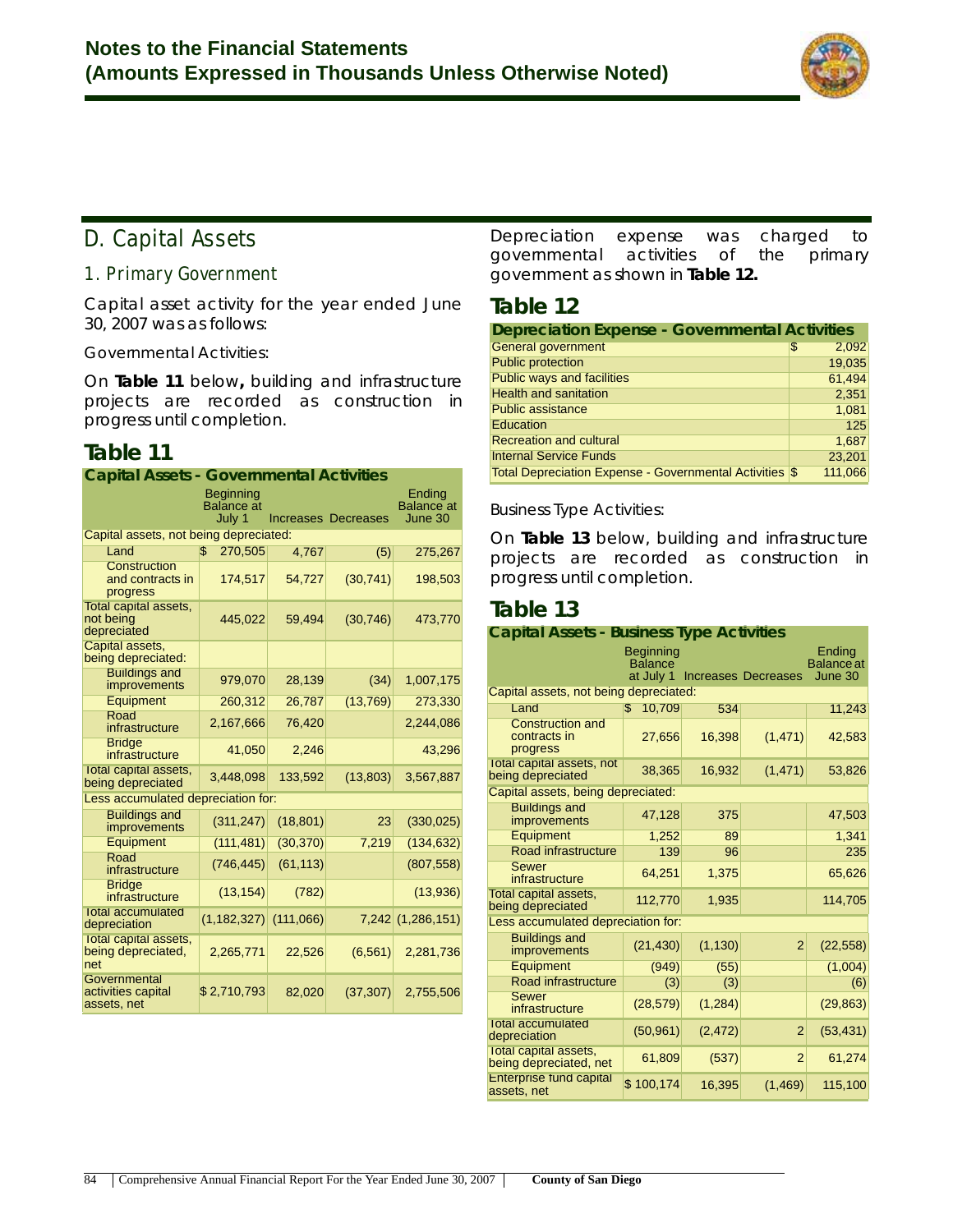

*Depreciation expense* was charged to *business type activities* as shown below:

## **Table 14**

| <b>Depreciation Expense - Business Type Activities</b>   |   |       |  |
|----------------------------------------------------------|---|-------|--|
| <b>Airport Fund</b>                                      | S | 1.115 |  |
| <b>Wastewater Management Fund</b>                        |   | 18    |  |
| <b>Sanitation Districts Fund</b>                         |   | 1.339 |  |
| Total Depreciation expense - Business Type Activities \$ |   | 2.472 |  |

## **2. Capital Commitments**

At June 30, 2007, outstanding major capital contract commitments existed for construction of buildings and infrastructure consisting of roads, flood channels, and sewer system improvements. They are listed by fund within *governmental and business-type activities* as shown below:

## **Table 15**

#### **Capital Commitments**

|                                                                              | Remaining<br>Commitments |
|------------------------------------------------------------------------------|--------------------------|
| <b>Governmental Activities</b>                                               |                          |
| <b>Other Governmental Funds:</b>                                             |                          |
| <b>Construction of Edgemoor Skilled Nursing</b><br>Facility                  | \$<br>47,966             |
| Construction of Valley Center Road, Phase II                                 | 23,946                   |
| <b>Resurfacing and Culvert Replacement on</b><br><b>Various County Roads</b> | 2,566                    |
| Construction of Route 54/94 Improvements                                     | 2,171                    |
| <b>Construction of Central Avenue Flood</b><br><b>Control Improvements</b>   | 2,006                    |
| <b>Construction of Wildcat Canyon Road</b><br><b>Improvements</b>            | 1,211                    |
| <b>Subtotal</b>                                                              | 79,866                   |
| <b>Business-type Activities</b>                                              |                          |
| <b>Enterprise Funds:</b>                                                     |                          |
| Flow Monitoring System in Alpine, Lakeside<br>and Spring Valley              | 1,190                    |
| Jamacha Boulevard Sewer Improvements                                         | 1,052                    |
| Subtotal                                                                     | 2,242                    |
| Total                                                                        | \$<br>82,108             |

## **E. Payables**

The County's payables at June 30, 2007 are shown below for the General Fund, other governmental funds, internal service funds, business type activities' funds, and the discrete component unit:

#### **Table 16 Payables**

| i uyuwiyo                                 |                | Due to                     |       |                          |
|-------------------------------------------|----------------|----------------------------|-------|--------------------------|
|                                           | <b>Vendors</b> | Other<br>Gov't<br>Agencies | Other | <b>Total</b><br>Payables |
| <b>Governmental Activities:</b>           |                |                            |       |                          |
| <b>General Fund</b>                       | 76,700<br>\$   | 7,371                      | 3,967 | 88,038                   |
| <b>Other Governmental</b><br><b>Funds</b> | 27,841         | 681                        | 1,389 | 29.911                   |
| <b>Internal Service</b><br><b>Funds</b>   | 39,620         | 165                        |       | 39,785                   |
| <b>Total governmental</b><br>activities   | \$144,161      | 8,217                      | 5,356 | 157,734                  |
| Business-type activities:                 |                |                            |       |                          |
| <b>Enterprise Funds</b>                   | \$<br>1,804    | 19                         | 2     | 1,825                    |
| <b>Component Unit:</b>                    |                |                            |       |                          |
| <b>First 5 Commission</b>                 | \$<br>15,338   | 2,679                      | 385   | 18,402                   |

## **F. Interfund Transactions**

The composition of interfund balances as of June 30, 2007, is as follows:

## **1. Due To/Due From Other Funds**

Due to/due from other funds shown in **Table 17** arise due to the exchange of goods or services between funds that were pending the transfer of cash as of June 30, 2007. These due to/from other funds have been eliminated in the government-wide financial statements, except for "internal balances" that are reflected between the governmental and business-type statements as of June 30, 2007.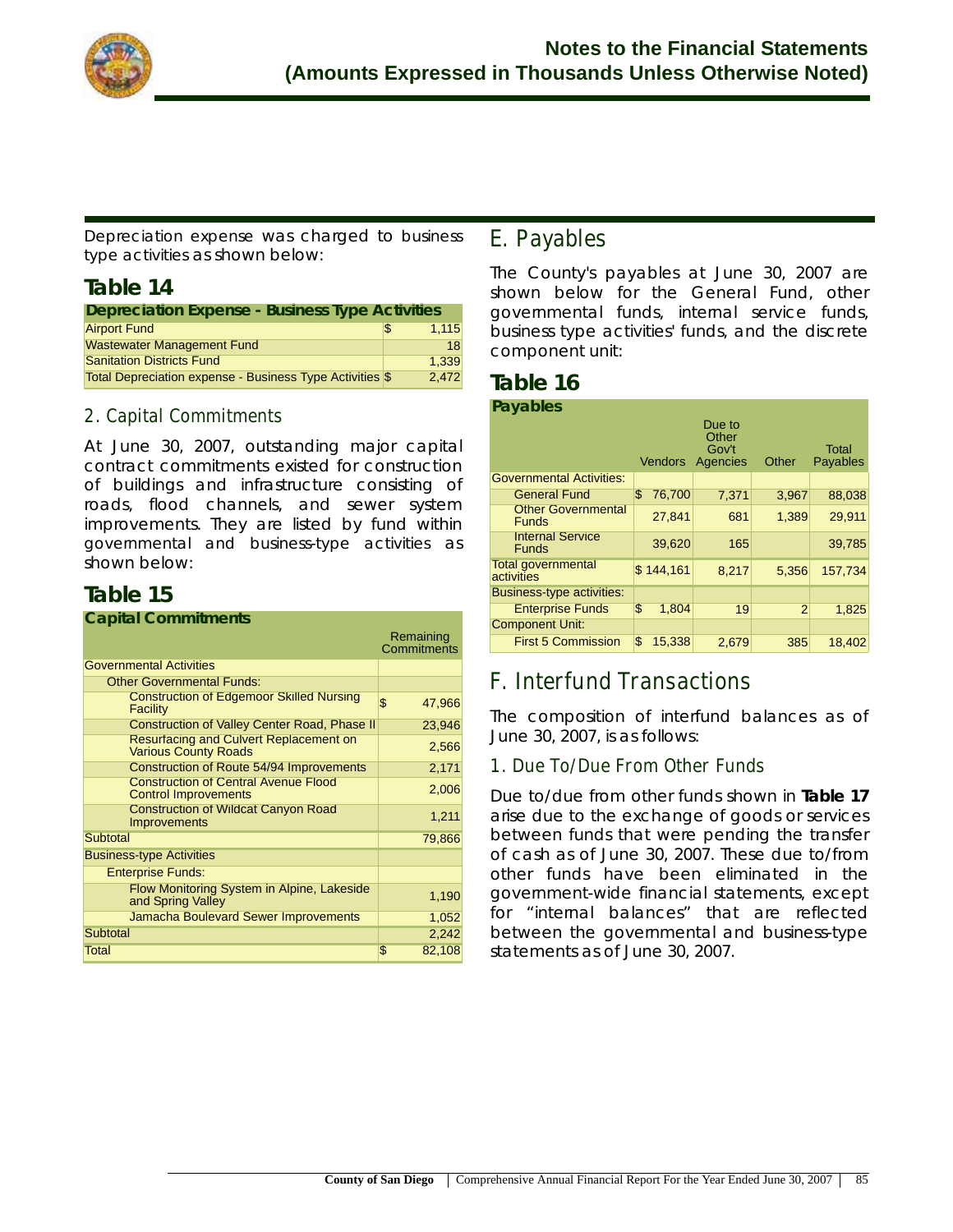

## **Table 17**

| Due To/From Other Funds                            |                                                              |                         |  |  |
|----------------------------------------------------|--------------------------------------------------------------|-------------------------|--|--|
| <b>Receivable Fund</b>                             | <b>Payable Fund</b>                                          | Amount                  |  |  |
| <b>General Fund</b>                                | <b>Tobacco Securitization Special</b><br><b>Revenue Fund</b> | $\mathfrak{L}$<br>1.292 |  |  |
|                                                    | <b>Nonmajor Governmental</b><br><b>Funds</b>                 | 90,520                  |  |  |
|                                                    | <b>Nonmajor Enterprise Funds</b>                             | 136                     |  |  |
|                                                    | <b>Internal Service Funds</b>                                | 5,085                   |  |  |
| <b>Total General Fund</b>                          |                                                              | 97,033                  |  |  |
| Nonmajor<br><b>Governmental Funds</b>              | <b>General Fund</b>                                          | 7,573                   |  |  |
|                                                    | <b>Nonmajor Governmental</b><br><b>Funds</b>                 | 1,737                   |  |  |
|                                                    | <b>Nonmajor Enterprise Funds</b>                             | 688                     |  |  |
|                                                    | <b>Internal Service Funds</b>                                | 113                     |  |  |
| <b>Total Nonmajor</b><br><b>Governmental Funds</b> |                                                              | 10,111                  |  |  |
| <b>Nonmajor Enterprise</b><br><b>Funds</b>         | <b>General Fund</b>                                          | 68                      |  |  |
|                                                    | <b>Nonmajor Governmental</b><br><b>Funds</b>                 | 10 <sup>1</sup>         |  |  |
|                                                    | <b>Nonmajor Enterprise Funds</b>                             | 1,567                   |  |  |
|                                                    | <b>Internal Service Funds</b>                                | 1                       |  |  |
| <b>Total Nonmajor</b><br><b>Enterprise Funds</b>   |                                                              | 1,646                   |  |  |
| <b>Internal Service</b><br><b>Funds</b>            | <b>General Fund</b>                                          | 20,248                  |  |  |
|                                                    | <b>Nonmajor Governmental</b><br><b>Funds</b>                 | 1,796                   |  |  |
|                                                    | <b>Nonmajor Enterprise Funds</b>                             | 246                     |  |  |
|                                                    | <b>Internal Service Funds</b>                                | 654                     |  |  |
| <b>Total Internal Service</b><br><b>Funds</b>      |                                                              | 22,944                  |  |  |
| Total                                              |                                                              | \$<br>131,734           |  |  |

## **2. Advances**

Advances to/from other funds at June 30, 2007 are noted on **Table 18** below. The purpose of these advances was primarily for the establishment of loans that are not due within one year. These loans are for the planning, undertaking, construction or operation of redevelopment projects within the County. Advances to/from other funds have been eliminated in the government-wide financial statements, except for "internal balances" that are reflected between the governmental and business-type statements as of June 30, 2007.

## **Table 18**

| <b>Advances</b>                    |                                   |                                            |
|------------------------------------|-----------------------------------|--------------------------------------------|
|                                    | Advances To<br><b>Other Funds</b> | <b>Advances From</b><br><b>Other Funds</b> |
| <b>General Fund</b>                | 884<br>\$                         |                                            |
| <b>Nonmajor Governmental Funds</b> | 64                                | 4,390                                      |
| <b>Nonmajor Enterprise Funds</b>   | 3,363                             | 195                                        |
| <b>Internal Service Funds</b>      | 274                               |                                            |
| <b>Total</b>                       | 4.585                             | 4.585                                      |

## **3. Prior-Year Advance**

The County Airport Enterprise Fund funded the initial expenditures of the San Diego County Redevelopment Agency's (Agency) two airport projects. The Agency is required to reimburse the Airport Enterprise Fund, which spent approximately \$9.6 million on the projects. The Agency pays interest on advances, but is not responsible for payment until funds are available for this purpose. In December 2005, the Agency issued \$16 million Revenue Refunding Bonds Series 2005A. A portion of the proceeds was used to pay \$4.6 million of interest accrued on these advances and \$5.7 million of principal to the County's Airport Enterprise Fund. As of June 30, 2007, the remaining principal balance on the Airport Enterprise advances to the Redevelopment Agency is \$3.4 million with \$167 thousand of accrued interest.

## **4. Transfers In/Transfers Out**

The purposes of these transfers were primarily for reimbursement of project costs, lease payments, initiation fees and replacement costs. Transfers in/transfers out at June 30, 2007 were as follows: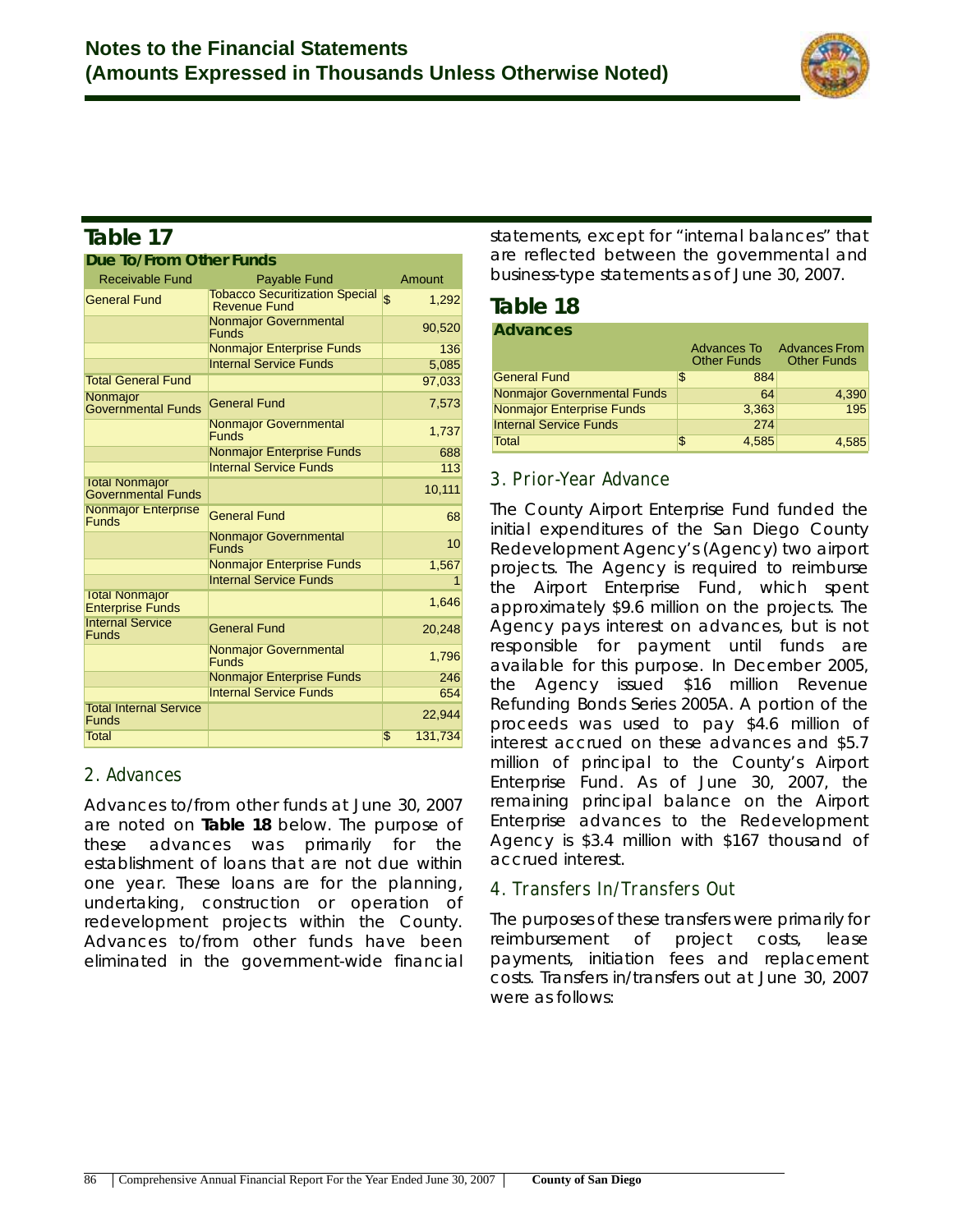

## **Table 19**

| <b>Transfers In/Transfers Out</b>                            |                                              |               |  |  |
|--------------------------------------------------------------|----------------------------------------------|---------------|--|--|
| From                                                         | T <sub>0</sub>                               | Amount        |  |  |
| <b>General Fund</b>                                          | <b>Nonmajor Governmental</b><br><b>Funds</b> | \$<br>147,343 |  |  |
|                                                              | <b>Internal Service Funds</b>                | 5,185         |  |  |
|                                                              | <b>Nonmajor Enterprise Funds</b>             | 326           |  |  |
| <b>Total General Fund</b>                                    |                                              | 152,854       |  |  |
| <b>Tobacco Securitization</b><br><b>Special Revenue Fund</b> | <b>General Fund</b>                          | 24,200        |  |  |
| <b>Nonmajor Governmental</b><br><b>Funds</b>                 | <b>General Fund</b>                          | 258,705       |  |  |
|                                                              | <b>Nonmajor Governmental</b><br><b>Funds</b> | 78,796        |  |  |
|                                                              | <b>Internal Service Funds</b>                | 125           |  |  |
| <b>Total Nonmajor</b><br>Governmental Funds                  |                                              | 337,626       |  |  |
| <b>Nonmajor Enterprise</b><br><b>Funds</b>                   | <b>Nonmajor Governmental</b><br><b>Funds</b> | 852           |  |  |
|                                                              | <b>Internal Service Funds</b>                | 75            |  |  |
| <b>Total Nonmajor</b><br><b>Enterprise Funds</b>             |                                              | 927           |  |  |
| <b>Internal Service Funds</b>                                | <b>General Fund</b>                          | 630           |  |  |
|                                                              | <b>Nonmajor Governmental</b><br><b>Funds</b> | 1,860         |  |  |
| <b>Total Internal Service</b><br><b>Funds</b>                |                                              | 2,490         |  |  |
| Total                                                        |                                              | \$<br>518,097 |  |  |

## **G. Short-Term Obligations**

The County's short-term borrowing program consists of its annual Tax and Revenue Anticipation Notes (Notes), which fund the County's annual operating cash flow needs, and the issuance of Teeter Commercial Paper, which fund payments to public agencies their full share of property taxes levied. The County bears the risk of loss on delinquent property taxes that go unpaid; however, it also benefits from the penalties associated with these delinquent property taxes when they are paid.

On July 3, 2006, the County of San Diego issued \$220 million of Notes with an interest and principal maturity date of July 27, 2007. The Notes carry an interest rate of 4.50% and a yield of 3.70%. The amount outstanding at June 30, 2007 is \$220 million.

Short-term obligation activity for the year ended June 30, 2007 was as follows:

## **Table 20**

| <b>Short-Term Obligations</b>                |                                                 |         |                        |                                 |  |  |
|----------------------------------------------|-------------------------------------------------|---------|------------------------|---------------------------------|--|--|
|                                              | <b>Beginning</b><br><b>Balance</b><br>at July 1 |         | <b>Issued</b> Redeemed | Ending<br>Balance at<br>June 30 |  |  |
| <b>Tax and revenue</b><br>anticipation notes | \$250,000                                       | 220,000 | 250,000                | 220,000                         |  |  |

## **H. Lease Obligations**

## **1. Lease Commitments- Real Property**

The County has commitments under long-term property operating lease agreements for facilities used for operations through fiscal year 2014 (**Table 21** below). These leases do not meet the criteria for capitalization under FASB Statement 13. The County is the lessee under the terms of several non-cancelable operating leases for real property used to house certain County facilities. Total rental expense for all real property operating leases, including short-term cancelable leases for the year ended June 30, 2007, was approximately \$25.7 million.

The combined rental cost for which the County is obligated under these leases is as follows:

## **Table 21**

| <b>Lease Commitments - Real Property</b> |                               |
|------------------------------------------|-------------------------------|
| <b>Fiscal Year</b>                       | <b>Minimum Lease Payments</b> |
| 2008                                     | 10,622<br>\$                  |
| 2009                                     | 10,241                        |
| 2010                                     | 9,362                         |
| 2011                                     | 8,788                         |
| 2012                                     | 7,151                         |
| 2013-2014                                | 3,393                         |
| Total                                    | 49,557<br>$\mathfrak{F}$      |

## **2. Lease Commitments- Personal Property**

The County has also entered into long-term operating leases for personal property, a large portion of which represents security systems, duplicating equipment, and heavy duty construction equipment. Many of these leases are subject to annual adjustment based upon negotiations. Management expects that in the normal course of business, leases that expire will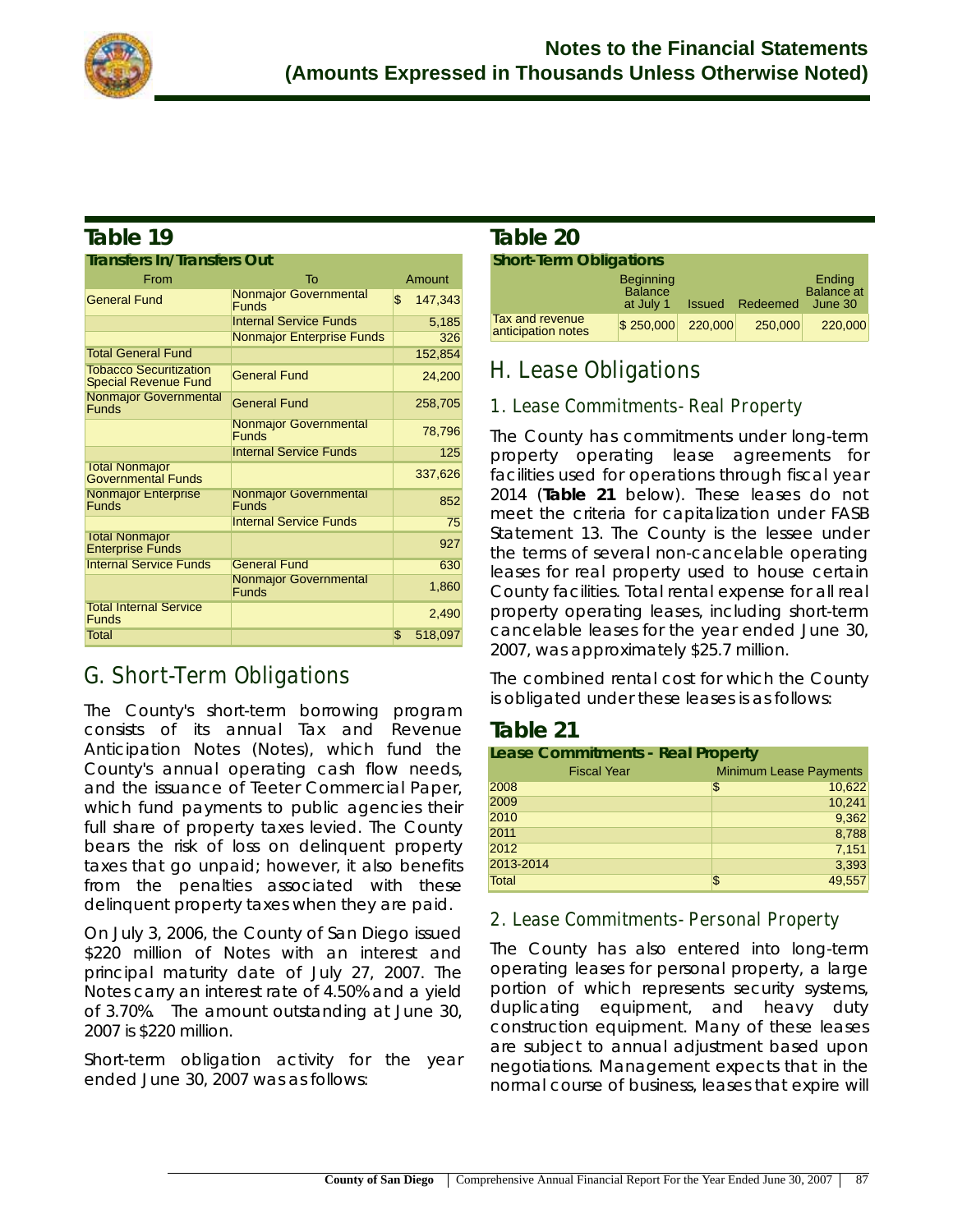

be renewed or replaced by other leases. Total rental expense for these operating leases for the year ended June 30, 2007, was \$5.1million.

### **3. Capital Leases**

#### **a. Minimum Lease Payments**

Certain buildings and equipment are being leased under capital leases as defined in FASB Statement 13. The present value of the minimum lease obligation has been capitalized in the statement of net assets and is reflected as a liability in that statement. The County assumes responsibility for all maintenance, repair, and structural modifications under the terms of the lease agreements. Future minimum lease payments (**Table 22** below) under capital leases at June 30, 2007 were as follows:

## **Table 22**

| <b>Capital Leases - Future Minimum Lease Payments</b> |              |  |  |  |
|-------------------------------------------------------|--------------|--|--|--|
| <b>Fiscal Year</b>                                    | Amount       |  |  |  |
| 2008                                                  | \$<br>3,454  |  |  |  |
| 2009                                                  | 3,068        |  |  |  |
| 2010                                                  | 3,053        |  |  |  |
| 2011                                                  | 3,130        |  |  |  |
| 2012                                                  | 3,017        |  |  |  |
| 2013-2017                                             | 15,280       |  |  |  |
| 2018-2020                                             | 9,191        |  |  |  |
| <b>Total minimum lease payments</b>                   | 40,193       |  |  |  |
| Less: Amount representing interest                    | (10, 570)    |  |  |  |
| Net lease payments                                    | 29,623<br>\$ |  |  |  |

#### **b. Book Value**

The book value of capital lease property at June 30, 2007 consisted of the following:

## **Table 23**

| <b>Capital Leases - Book Value</b>   |                                   |        |                                              |  |  |  |  |
|--------------------------------------|-----------------------------------|--------|----------------------------------------------|--|--|--|--|
| <b>Capital Lease</b><br>Property     | <b>Original Cost Depreciation</b> |        | <b>Accumulated Net Book Value</b><br>June 30 |  |  |  |  |
| Land                                 | 2.221<br>\$                       |        | 2,221                                        |  |  |  |  |
| <b>Buildings and</b><br>improvements | 52,314                            | 18,288 | 34.026                                       |  |  |  |  |
| Total                                | 54,535<br>\$                      | 18,288 | 36,247                                       |  |  |  |  |

## **I. General Long-Term Obligations**

Outstanding general long-term obligations at June 30, 2007 consist of certificates of participation, taxable pension obligation bonds, capital appreciation bonds (CABs), current Interest bonds, revenue bonds, capital loans, capital lease obligations, capital financing leases, and other long-term obligations.

As further explained below, CABs are bonds that are issued at a deep discount and are presented at their maturity value, less the unaccreted appreciation. Unaccreted appreciation represents the difference between the maturity value of the CABs and their face (par) value. The unaccreted appreciation is accreted as interest over the life of the CABs.

During prior fiscal years, the County refunded some of its existing debt. The difference between the reacquisition price and the net carrying amount of the refunded debt is the is the unamortized deferred amounts on refundings. The amortized amount is an adjustment to interest expense in the statement of activities over the remaining life of the refunded debt.

Premiums applicable to debt issued in excess of par value are amortized as a reduction of interest expense over the life of the debt issuance. Similarly, discounts applicable to debt issued at amounts less than the face (par) value are amortized as an increase to interest expense over the life of the debt issued.

All obligations listed, carry a fixed interest rate with the exception of \$505.125 million of the 2002 taxable pension obligation bonds series B1 and B2-4 which are variable rate and are subject to market fluctuations. The interest rate range listed in **Table 24** below displays the range of interest rates on the serial, term bonds or in the case of capital leases, the range of rates for various leases. The variable rate used to calculate the interest due on the 2002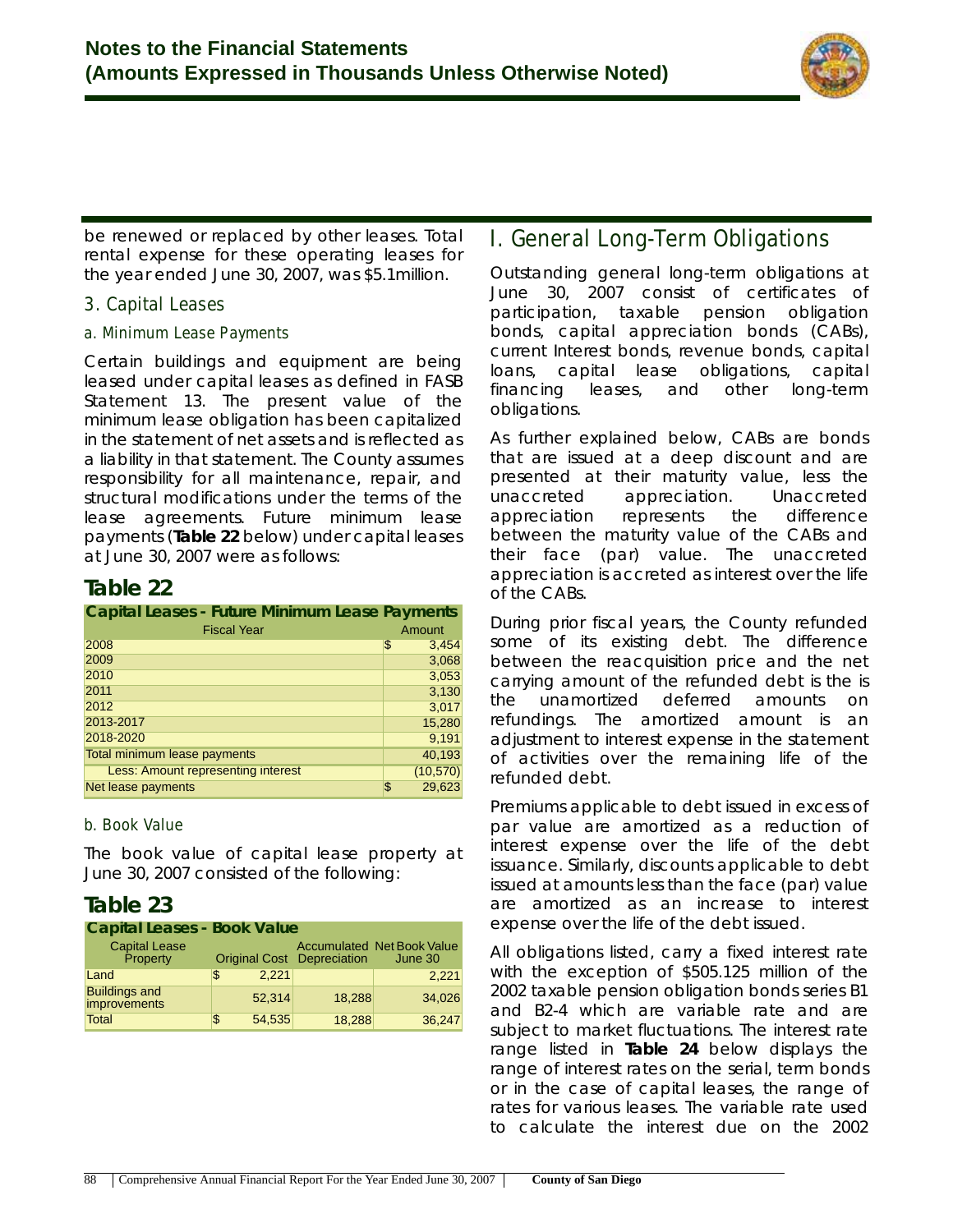

taxable pension obligation bonds Series B1 is 5.208% which represents the auction rate bond coupon for June 2007. The variable rate used for the 2002 taxable pension obligation bonds Series B2-4 is 5.205%, which represents the average auction rate bond coupon for June 2007. The maximum interest rate on these bonds shall not exceed 17% per annum.

## **1. Outstanding Long-Term Obligations**

#### *Governmental Activities*:

Long-term obligations for *governmental activities* at June 30, 2007 are presented in **Table 24**.

The certificates of participation (COPs) of the SANCAL, a non-profit corporation, are secured by annual base rental lease payments payable primarily by the County General Fund for use of the facilities constructed or equipment purchased with the proceeds. There are also encumbrances on the facilities constructed or purchased with the proceeds of the SANCAL. The capital leases between the County and SANCAL have been eliminated for financial reporting purposes and the related assets and long-term obligations (e.g. certificates of participation of SANCAL) are reported as San Diego County's assets and debt, respectively.

The Pension Obligation 2004 Series C Capital Appreciation Bonds (CABs) and the San Diego County Tobacco Asset Securitization Corporation CABs represent bonds that were issued at stated interest rates significantly below their effective interest rates, resulting in a substantial discount. The implicit interest, i.e. discount (unaccreted appreciation), is not paid until the bonds begin to mature. Therefore, the net value of the bonds "accretes" each year. In **Table 24** below, the CABs are shown at their maturity value (original amount issued plus total amount to be accreted (appreciated) over the life of the debt), less the unaccreted appreciation (total amount to be accreted over the life of the debt, less the amount accreted to date).

At June 30, 2007, the 2004 Taxable Pension Obligation Series C CABs outstanding balance was \$75.892 million which includes accreted interest of \$3.842 million. The San Diego County Tobacco Asset Securitization Corporation (Corporation) Series 2006 B CABs outstanding balance was \$21.139 million which includes accreted interest of \$1.265 million. The Corporation Series 2006 C CABs outstanding balance was \$9.302 million which includes accreted interest of \$569 thousand. The Corporation Series D CABs outstanding balance was \$22.186 million which includes accreted interest of \$1.499 million.

In compliance with the Tax Reform Act of 1986 and subsequent U.S. Treasury Regulations, the County performed arbitrage rebate calculations via a third party to determine probable amounts due to the Federal government. At June 30, 2007, a \$2 thousand estimate of probable arbitrage rebate liability has been included in the statement of net assets.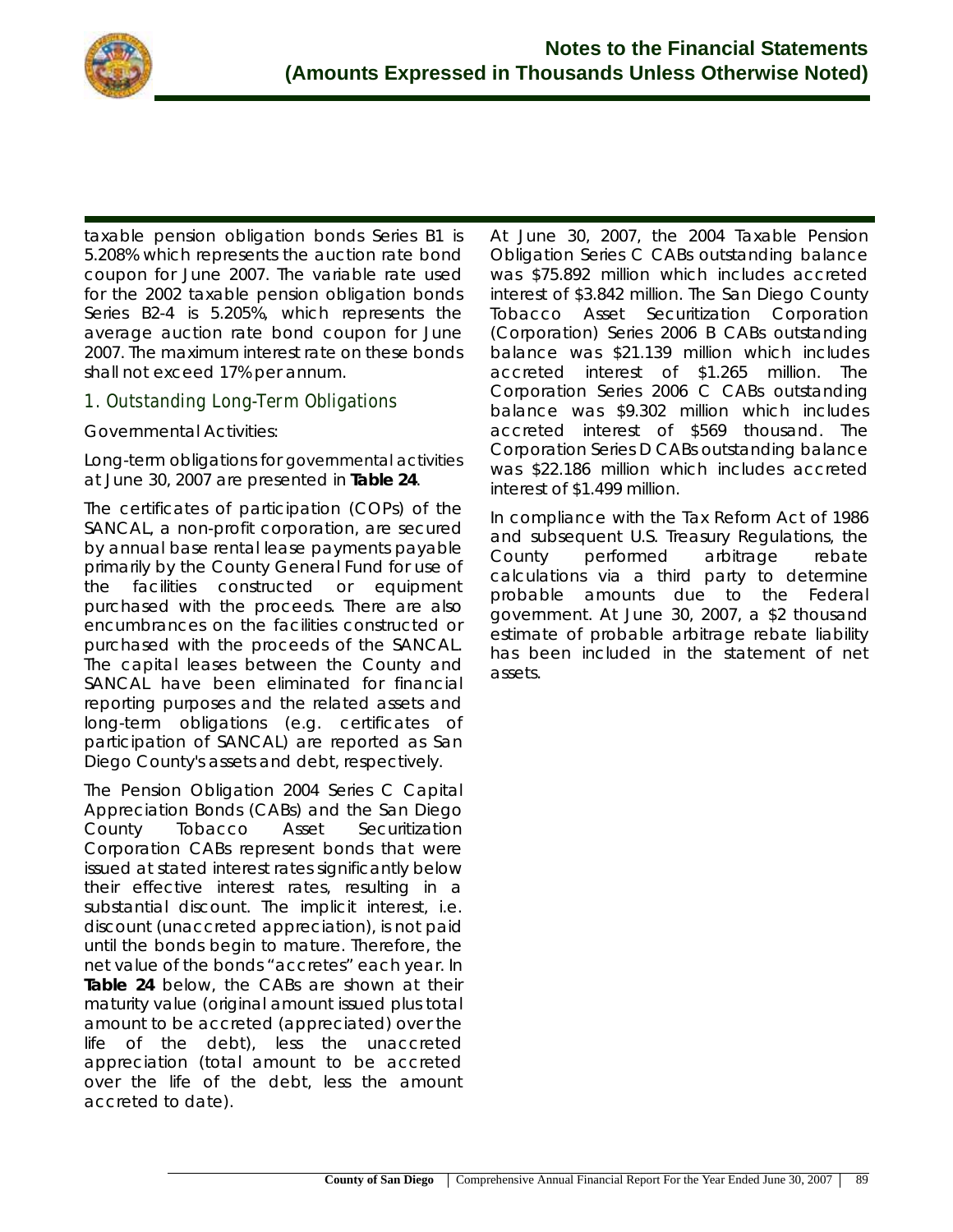

## **Table 24**

| Long-Term Obligations - Governmental Activities                                                                                         |                |                         |                         |                                  |                                                          |          |                                      |          |                                                        |                                                           |
|-----------------------------------------------------------------------------------------------------------------------------------------|----------------|-------------------------|-------------------------|----------------------------------|----------------------------------------------------------|----------|--------------------------------------|----------|--------------------------------------------------------|-----------------------------------------------------------|
|                                                                                                                                         |                | Original<br>Amount      | <b>Interest</b><br>Rate | Final<br><b>Maturity</b><br>Date | <b>Beginning</b><br><b>Balance</b> at<br>July 1,<br>2006 |          | <b>Additions Reductions Interest</b> | Accreted | Ending<br><b>Balance at</b><br><b>June 30.</b><br>2007 | <b>Amounts</b><br><b>Due</b><br><b>Within</b><br>One Year |
| <b>Certificates of Participation:</b>                                                                                                   |                |                         |                         |                                  |                                                          |          |                                      |          |                                                        |                                                           |
| 1993 Master Refunding                                                                                                                   | $\mathsf{\$}$  | 203,400                 | $2.50 -$<br>5.625%      | 2013                             | \$<br>57,600                                             |          | \$(15,800)                           |          | \$<br>41,800 \$                                        | 12,400                                                    |
| 1997 Central Jail                                                                                                                       |                | 80,675                  | $4.00 -$<br>5.42%       | 2026                             | 65,415                                                   |          | (2,320)                              |          | 63,095                                                 | 2,425                                                     |
| <b>1998 Downtown Courthouse</b>                                                                                                         |                | 73,115                  | $4.00 -$<br>5.25%       | 2023                             | 51,905                                                   |          | (3,085)                              |          | 48,820                                                 | 3,210                                                     |
| 1999 East Mesa                                                                                                                          |                | 15,010                  | $3.60 -$<br>4.75%       | 2010                             | 6,780                                                    |          | (1,580)                              |          | 5,200                                                  | 1,650                                                     |
| <b>2000 ITS</b>                                                                                                                         |                | 51,620                  | $4.50 -$<br>5.125%      | 2010                             | 23,715                                                   |          | (5,505)                              |          | 18,210                                                 | 5,775                                                     |
| 2002 Motorola                                                                                                                           |                | 26,060                  | $2.00 -$<br>5.00%       | 2011                             | 15,320                                                   |          | (2,850)                              |          | 12,470                                                 | 2,940                                                     |
| 2005 Edgemoor Facility Projects                                                                                                         |                | 83,510                  | $3.00 -$<br>5.00%       | 2030                             | 83,510                                                   |          |                                      |          | 83,510                                                 | 2,210                                                     |
| 2005 Refunding of Regional<br><b>Communications System</b>                                                                              |                | 28,885                  | $3.00 -$<br>5.00%       | 2019                             | 24,235                                                   |          | (2,035)                              |          | 22,200                                                 | 2,090                                                     |
| 2005 N&E Refunding                                                                                                                      |                | 28,210                  | $3.25 -$<br>5.00%       | 2020                             | 28,210                                                   |          | (1,550)                              |          | 26,660                                                 | 1,600                                                     |
| 2006 Edgemoor Completion Project                                                                                                        |                | 42,390                  | $4.00 -$<br>5.00%       | 2030                             |                                                          | 42,390   |                                      |          | 42,390                                                 |                                                           |
| <b>Total Certificates of Participation</b>                                                                                              | $\mathsf{\$}$  | 632,875                 |                         |                                  | 356,690                                                  | 42,390   | (34, 725)                            |          | 364,355                                                | 34,300                                                    |
| <b>Taxable Pension Obligation Bonds:</b>                                                                                                |                |                         |                         |                                  |                                                          |          |                                      |          |                                                        |                                                           |
| 1994 Series A                                                                                                                           |                | 430,430                 | $6.38 -$<br>6.59%       | 2008                             | 39,830                                                   |          | (25, 755)                            |          | 14,075                                                 | 14,075                                                    |
| 2002 Series A                                                                                                                           |                | 132,215                 | $3.88 -$<br>4.95%       | 2016                             | 132,215                                                  |          |                                      |          | 132,215                                                |                                                           |
| 2002 Series B1                                                                                                                          |                | 100,000                 | variable                | 2033                             | 100,000                                                  |          |                                      |          | 100,000                                                |                                                           |
| 2002 Series B2-4                                                                                                                        |                | 405,125                 | variable                | 2031                             | 405,125                                                  |          |                                      |          | 405,125                                                |                                                           |
| 2002 Series C                                                                                                                           |                | 100,000                 | 6.125%                  | 2033                             | 100,000                                                  |          |                                      |          | 100,000                                                |                                                           |
| 2004 Series A                                                                                                                           |                | 241,360                 | $3.28 -$<br>5.86%       | 2023                             | 241,360                                                  |          | (9,605)                              |          | 231,755                                                | 8,660                                                     |
| 2004 Series B1-2 (1)                                                                                                                    |                | 147,825                 | 5.911%                  | 2025                             | 147,825                                                  |          |                                      |          | 147,825                                                |                                                           |
| 2004 Series C CABs                                                                                                                      |                | 64,928                  | $4.66 -$<br>5.76%       | 2016                             | 100,170                                                  |          |                                      |          | 100,170                                                |                                                           |
| 2004 Series C Unaccreted<br><b>Appreciation CABs</b>                                                                                    |                |                         |                         |                                  | (28, 120)                                                |          |                                      | 3,842    | (24, 278)                                              | (4,048)                                                   |
| <b>Total Taxable Pension Obligation Bonds</b>                                                                                           |                | $\frac{1}{2}$ 1,621,883 |                         |                                  | 1,238,405                                                |          | (35,360)                             | 3,842    | 1,206,887                                              | 18,687                                                    |
| San Diego County Tobacco Asset<br><b>Securitization Corporation:</b>                                                                    |                |                         |                         |                                  |                                                          |          |                                      |          |                                                        |                                                           |
| Series 2006A Senior Current Interest<br><b>Bonds</b>                                                                                    |                | 534,610                 | $4.75 -$<br>5.125%      | $2016 -$<br>2029                 | 534,610                                                  |          | (3, 100)                             |          | 531,510                                                | 9,670                                                     |
| Series 2006B CABs                                                                                                                       |                | 19.770                  | 6.25%                   | 2031                             | 88,052                                                   | 1,919    |                                      |          | 89,971                                                 |                                                           |
| 2006B Unaccreted Appreciation<br>CABs                                                                                                   |                |                         |                         |                                  | (68, 178)                                                | (1, 919) |                                      | 1,265    | (68, 832)                                              | (1, 342)                                                  |
| Series 2006C CABs                                                                                                                       |                | 8,686                   | 6.40%                   | 2032                             | 43,893                                                   | 1,097    |                                      |          | 44,990                                                 |                                                           |
| 2006C Unaccreted Appreciation<br><b>CABs</b>                                                                                            |                |                         |                         |                                  | (35, 160)                                                | (1,097)  |                                      | 569      | (35,688)                                               | (605)                                                     |
| Series 2006D CABs                                                                                                                       |                | 20,565                  | 7.10%                   | 2035                             | 141,176                                                  | 5,383    |                                      |          | 146,559                                                |                                                           |
| 2006D Unaccreted Appreciation<br><b>CABs</b>                                                                                            |                |                         |                         |                                  | (120, 489)                                               | (5, 383) |                                      | 1,499    | (124, 373)                                             | (1,603)                                                   |
| <b>Total San Diego County Tobacco Asset</b><br>Securitization Corporation                                                               | $\mathfrak{s}$ | 583,631                 |                         |                                  | 583,904                                                  |          | (3, 100)                             | 3,333    | 584,137                                                | 6,120                                                     |
| (1) The interest rate for the Taxable Pension Obligation Bonds 2004 Series B1-2004 Series B1-2 was converted from a variable to a fixed |                |                         |                         |                                  |                                                          |          |                                      |          |                                                        |                                                           |

(1) The interest rate for the Taxable Pension Obligation Bonds 2004 Series B1-2004 Series B1-2 was converted from a variable to a fixed interest rate of 5.911% during fiscal year 2007.

**(Table 24 continued on next page)**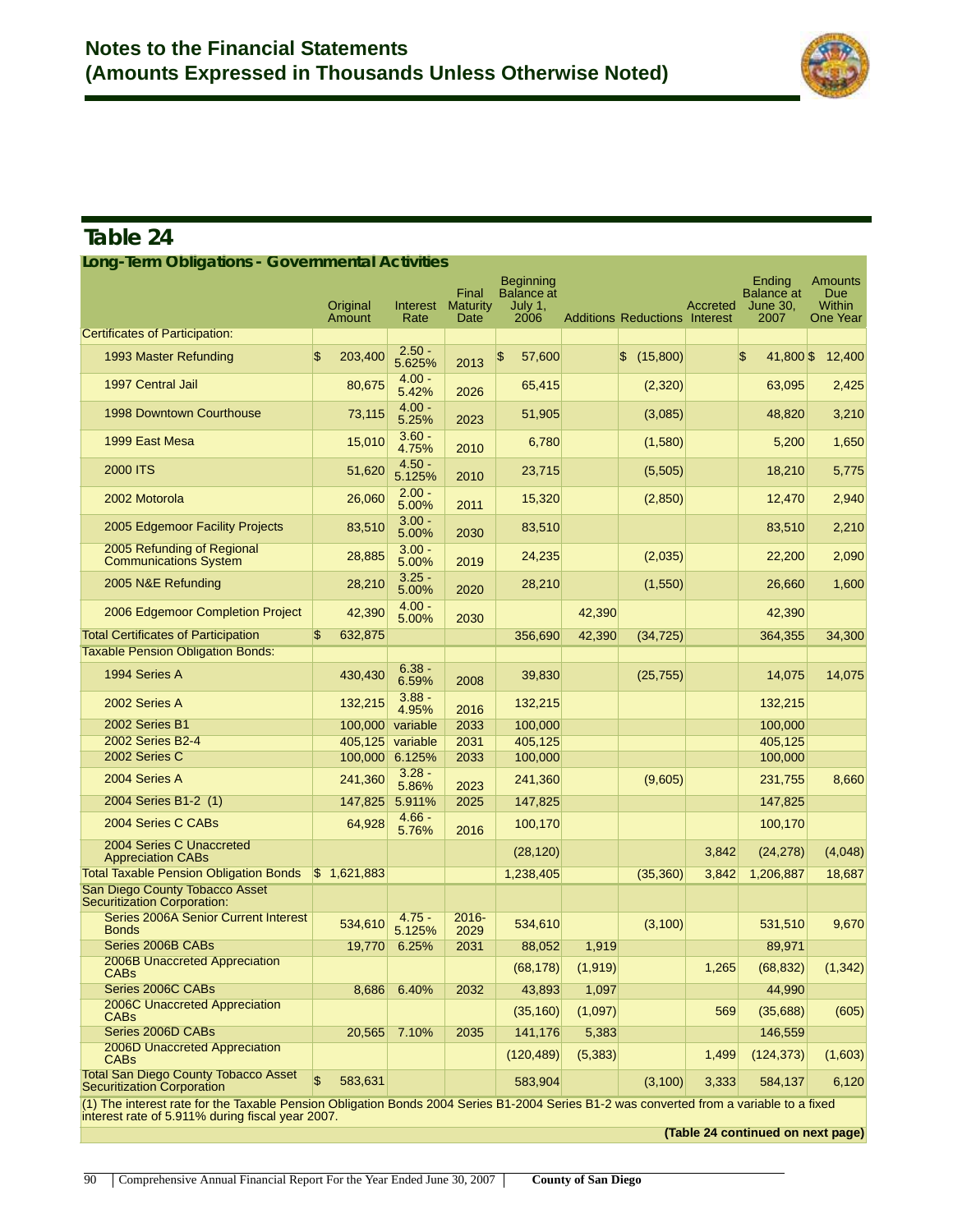

#### **(Table 24 continued)** Redevelopment Agency: Revenue Refunding Bonds Series<br>2005A 16,000 5.75% 5.75% <sup>2033</sup> 16,000 (360) 15,640 <sup>320</sup> Total Redevelopment Agency:  $$ 16,000$  16,000 16,000 (360) 15,640 320 Capital Loans: Alpine Highlands Zone #1010 436 7.75% 2007 58 (58) Singing Trails Zone #1013 **66 8.75% 2008** 26 (13) 13 13 13 Pauma Heights PRD #21 160 7.75% 2009 96 (32) 64 32 Landavo Zone PRD #1015 344 8.25% 2016 344 344 344 344 310 310 34 El Sereno Way Zone PRD #1016 | 118 8.25% 2012 | 118 118 118 118 118 24 Firebird Manor 4,486 1.00% 2028 3,219 (133) 3,086 134 Total Capital Loans: \$ 5,610 3,399 462 (270) 3,591 237 California Energy Comm Loans: California Energy Comm Loan 1<br>(Facilities ISF) Udilities ISF) 1,526 178<br>(Facilities ISF) 1,526 178 California Energy Comm Loan 2 California Energy Commission 2 2,001 3,001 3,95% 2015 3,001 3,001 3,001 304 Total California Energy Comm Loans \$ 4,978 4,699 (370) 4,329 482 Total Bonds, Loans and Notes payable, before issuance discounts and premiums and deferred amounts on refundings: 2,864,977 2,203,097 42,852 (74,185) 7,175 2,178,939 60,146 Unamortized Issuance Premiums 8,639 7,257 606 (512) 7,351 472 Unamortized Issuance Discounts (31,745) (22,602) 1,240 (21,362) (1,194) Unamortized Deferred Amounts on<br>Refundings Priamonized Belefied Amodrits of (62,990) (62,990) (48,583) 21,661 (26,922) (8,016) Total Bonds, Loans and Notes Payable, net *10tal bonds*, Loans and Notes Fayable, \$2,788,881 2,139,169 2,139,169 43,458 (51,796) 7,175 2,138,006 51,408 Capitalized Leases: San Diego Regional Building Authority 36,960 2.15 -  $\begin{array}{|c|c|c|c|c|}\hline 5.25\% & 2020 & 30,845 & (1,595) \ \hline \end{array}$  (1,595) 29,250 1,660 S&L Development 1,056 8.00% 2008 283 (136) 147 147 147 Export Lighting 2.245 - 2.245 - 2.245 - 2.245 - 2.245 - 2.245 - 2.245 - 2.245 - 2.245 - 2.245 - 2.245 - 2.245 - 2.245 - 2.245 - 2.245 - 2.245 - 2.245 - 2.245 - 2.245 - 2.245 - 2.245 - 2.245 - 2.245 - 2.245 - 2.245 - 2.245 <u>5.91% 2008 766 (540)</u> 226 226 226 Total Capitalized Leases 2,033 2,033 2,033 2,033 2,033 2,033 2,033 2,033 2,033 2,033 2,033 Arbitrage 2 2 Claims and judgments - ISF 122,332 9,253 (20,403) 111,182 37,245 Non Internal Service Funds Non Internal Service Funds<br>Compensated Absences The Compensated Absences **76,141 100 (53,966)** 80,545 32,218 Internal Service Funds Compensated nichiai Schice Fanas Sompensated | 2,289 | 2,289 | 1,391 | 1,466) | 2,214 | 886<br>Absences Landfill closure and postclosure 24,447 (831) 23,616 937 Total Other Liabilities 225,209 69,016 (76,666) 217,559 71,286 Total Governmental Activities  $$ 2,834,546$   $$ 32,396,272$  \$ 112,474 \$ (130,733) \$ 7,175 \$ 2,385,188 \$ 124,727 **Long-Term Obligations - Governmental Activities Original** Amount Interest Rate **Final Maturity Date** Beginning Balance at July 1, 2006 Additions Reductions Interest Accreted **Ending** Balance at June 30, 2007 **Amounts** Due Within One Year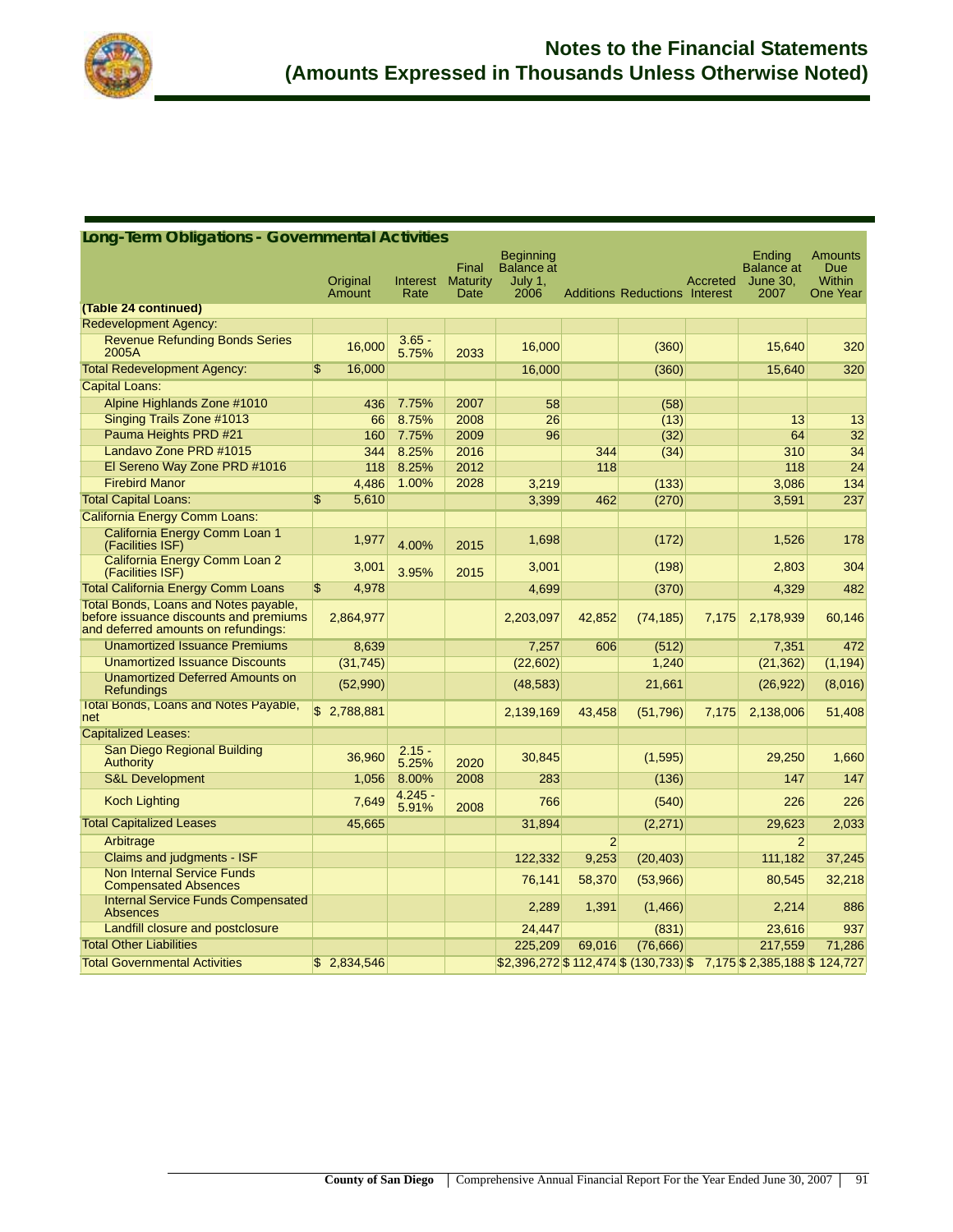

#### *Business-Type Activities*:

Long-term obligations for business-type activities at June 30, 2007 were as follows:

## **Table 25**

| Long-Term Obligations - Business-Type Activities               |                    |                  |                                  |    |                                                       |                  |                   |                                              |                                          |
|----------------------------------------------------------------|--------------------|------------------|----------------------------------|----|-------------------------------------------------------|------------------|-------------------|----------------------------------------------|------------------------------------------|
|                                                                | Original<br>Amount | Interest<br>Rate | Final<br><b>Maturity</b><br>Date |    | <b>Beginning</b><br><b>Balance</b> at<br>July 1, 2006 | <b>Additions</b> | <b>Reductions</b> | Ending<br><b>Balance at</b><br>June 30, 2007 | <b>Amounts Due</b><br>within One<br>Year |
| <b>Enterprise Funds:</b>                                       |                    |                  |                                  |    |                                                       |                  |                   |                                              |                                          |
| Capital loans:                                                 |                    |                  |                                  |    |                                                       |                  |                   |                                              |                                          |
| <b>Department of Transportation</b><br>Beginning March 2001    | \$3,584            | 5.63%            | 2019                             | \$ | 2,652                                                 |                  | (192)<br>\$       | $2,460$ \$<br>$\mathfrak{s}$                 | 205                                      |
| <b>US Department of Agriculture</b><br>Beginning December 2003 | 100                | 4.63%            | 2040                             |    | 93                                                    |                  | (2)               | 91                                           |                                          |
| <b>Compensated absences</b>                                    |                    |                  |                                  |    | 389                                                   | 217              | (264)             | 342                                          | 137                                      |
| <b>Total business-type activities</b>                          | 3,684<br>\$        |                  |                                  | \$ | $3,134$ \$                                            | 217S             |                   | $2,893$ \$<br>$(458)$ \$                     | 343                                      |

### **2. Debt Service Requirements to Maturity**

#### *Governmental Activities*:

Debt service requirements to maturity for *governmental activities'* long-term bond and note obligations outstanding at June 30, 2007 are shown below. (Note: **Table 26** does not reflect the County's exposure to the interest rate swap on the 2002 Taxable Pension Obligation Bonds. See Note IV-J Interest Rate Swap for further information.)

## **Table 26**

## **Debt Service Requirements To Maturity -**

| <b>Governmental Activities</b>                           |              |              |                             |              |  |  |
|----------------------------------------------------------|--------------|--------------|-----------------------------|--------------|--|--|
|                                                          |              | Unaccreted   |                             |              |  |  |
| <b>Fiscal year</b>                                       | Principal    | Appreciation | Interest                    | <b>Total</b> |  |  |
| 2008                                                     | \$<br>67,744 | 7,598        | 103,931                     | 179,273      |  |  |
| 2009                                                     | 66.942       | 8,055        | 101,028                     | 176,025      |  |  |
| 2010                                                     | 69.205       | 8.057        | 98.375                      | 175.637      |  |  |
| 2011                                                     | 64,190       | 7,912        | 95,661                      | 167,763      |  |  |
| 2012                                                     | 57,777       | 7,666        | 93,326                      | 158,769      |  |  |
| 2013-2017                                                | 320.066      | 33.515       | 428.980                     | 782.561      |  |  |
| 2018-2022                                                | 488,138      | 39,163       | 326,840                     | 854,141      |  |  |
| 2023-2027                                                | 549,721      | 54,400       | 179,152                     | 783,273      |  |  |
| 2028-2032                                                | 404,343      | 66,893       | 59,085                      | 530,321      |  |  |
| 2033-2036                                                | 76,243       | 19,912       | 423                         | 96,578       |  |  |
| Subtotal                                                 | 2,164,369    |              | 253,171 1,486,801 3,904,341 |              |  |  |
| Add:                                                     |              |              |                             |              |  |  |
| <b>Accreted</b><br>appreciation<br>through June 30       | 14,570       |              |                             | 14,570       |  |  |
| Subtotal                                                 | 2.178.939    |              | 253,171 1,486,801 3,918,911 |              |  |  |
| Add:                                                     |              |              |                             |              |  |  |
| Unamortized<br>issuance<br>premium                       | 7,351        |              |                             |              |  |  |
| Less:                                                    |              |              |                             |              |  |  |
| <b>Unamortized</b><br>issuance<br>discount               | (21, 362)    |              |                             |              |  |  |
| <b>Unamortized</b><br>deferred<br>amount on<br>refunding | (26, 922)    |              |                             |              |  |  |
| Total                                                    | \$2,138,006  |              |                             |              |  |  |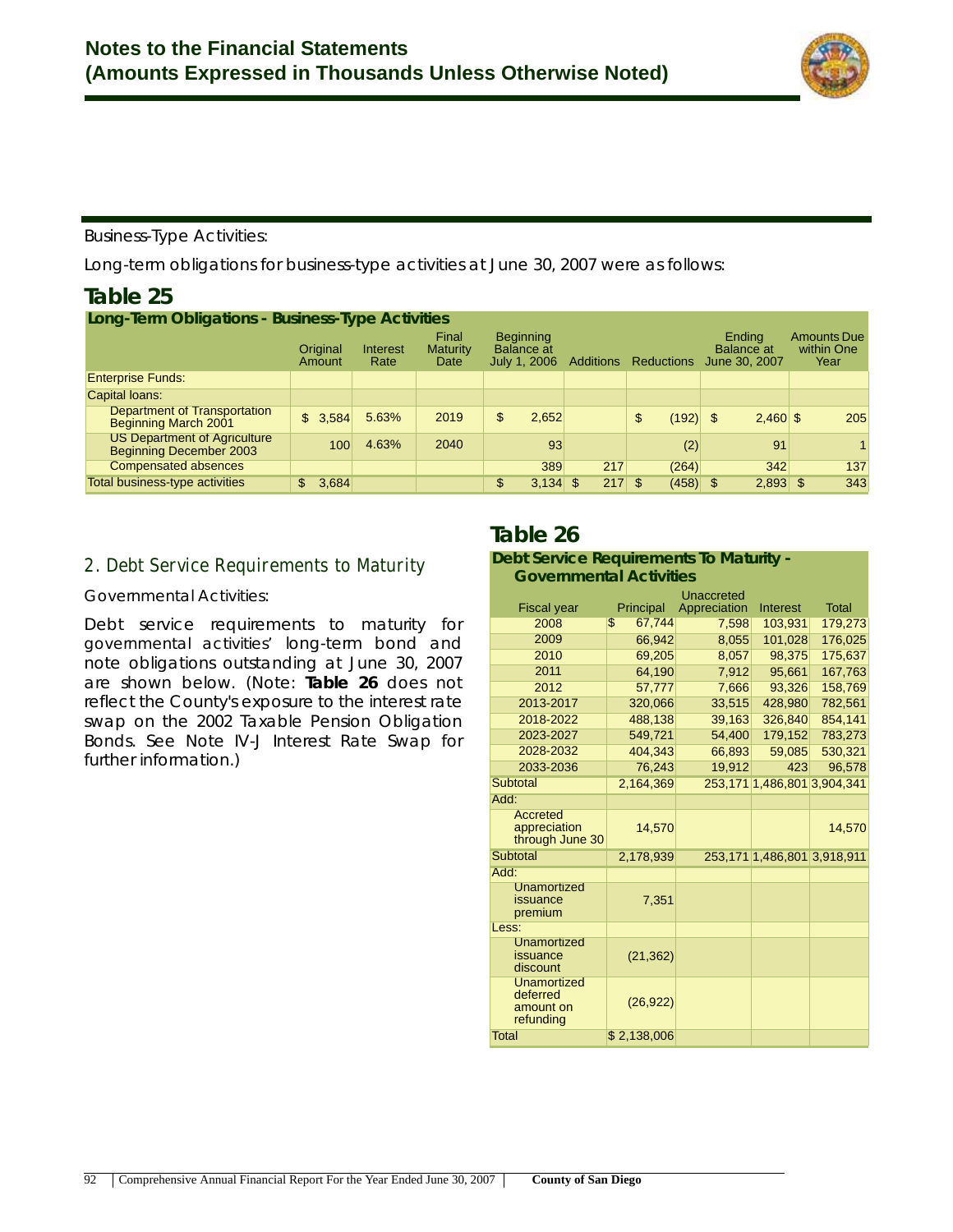

### *Business-Type Activities:*

Debt service requirements to maturity for *business-type activities'* capital loans obligations outstanding at June 30, 2007 were the following:

## **Table 27**

#### **Debt Service Requirements to Maturity -Business-Type Activities**

| <b>Fiscal Year</b> | Principal   | Interest | <b>Total</b> |
|--------------------|-------------|----------|--------------|
| 2008               | \$<br>206   | 143      | 349          |
| 2009               | 218         | 131      | 349          |
| 2010               | 231         | 119      | 350          |
| 2011               | 243         | 106      | 349          |
| 2012               | 256         | 92       | 348          |
| 2013-2017          | 1,321       | 231      | 1,552        |
| 2018-2022          | 11          | 17       | 28           |
| 2023-2027          | 14          | 14       | 28           |
| 2028-2032          | 17          | 10       | 27           |
| 2033-2037          | 22          | 6        | 28           |
| 2038-2040          | 12          | 1        | 13           |
| Total              | \$<br>2,551 | 870      | 3,421        |

## **3. Prior Year Defeasance of Long-Term Debt**

In prior years, the County defeased certain taxable pension obligation bonds and tobacco settlement asset-backed bonds by placing the proceeds of the original issue plus additional County contributions in an irrevocable trust to provide for all future debt service payments on the old obligations. Accordingly, the trust account assets and the liability for the defeased obligations are not included in the County's financial statements. At June 30, 2007, \$433.3 million of bonds and COPs were legally defeased and remain outstanding.

## **4. New Long-Term Debt**

• *San Diego County Asset Leasing Corporation 2006 Edgemoor Completion Project*

In December 2006, the San Diego County Capital Asset Leasing Corporation (SANCAL) issued \$42.390 million of fixed rate serial and term certificates of participation titled, "2006 Edgemoor Completion Project" (the "Certificates"). These Certificates consist of \$19.485 million Serial Certificates issued at fixed interest rates ranging form 4.00% to 5.00% with maturity dates ranging from February 1, 2010 through February 1, 2021; \$11.645 million Term Certificates issued at a fixed rate of 4.25% with maturity dates ranging from February 1, 2022 through February 1, 2026; and, \$11.260 Term Certificates issued at a fixed rate of 4.45% with maturity dates ranging from February 1, 2027 through February 1, 2030.

These Certificates were issued with a premium of \$606 thousand. Certificate proceeds of \$42.996 million along with County contributions of \$6.996 million were distributed as follows: 1) \$36.291 million to finance the completion of a skilled nursing facility to replace the existing skilled nursing facility in Santee California; 2) \$10.582 million to pay interest during the construction period on a portion of these Certificates and a portion of the SANCAL 2005 Edgemoor Project and 1996 Regional Communications System Refunding - "Series 2005 Certificates" (issued in September 2005), through March 1, 2009; 3) \$2.210 million to pay the principal portion of the base rental payment for the Series 2005 Certificates becoming due and payable in fiscal year 2007- 08 (2008); 4) \$887 thousand to pay certain costs of issuance incurred in connection with these Certificates; and, \$22 thousand was set aside to be used for various ongoing debt related costs. The interest on these Certificates is excludable from gross income for federal income tax purposes and is exempt from State of California income taxes.

• *Landavo Permanent Road Division (PRD) Zone 1015 Loan Agreement* 

In October 2006, the County of San Diego entered into a private bank loan agreement on its behalf and on behalf of the Landavo Permanent Road Division (PRD) Zone 1015 (Landavo), for \$344 thousand to finance the improvement and maintenance of roads in the Escondido area. Equal principal payments of \$17.2 thousand and fixed interest of 8.25% calculated on a 365-day year basis, are due semi-annually on June 30th and December 31st, until the loan matures on June 30, 2016.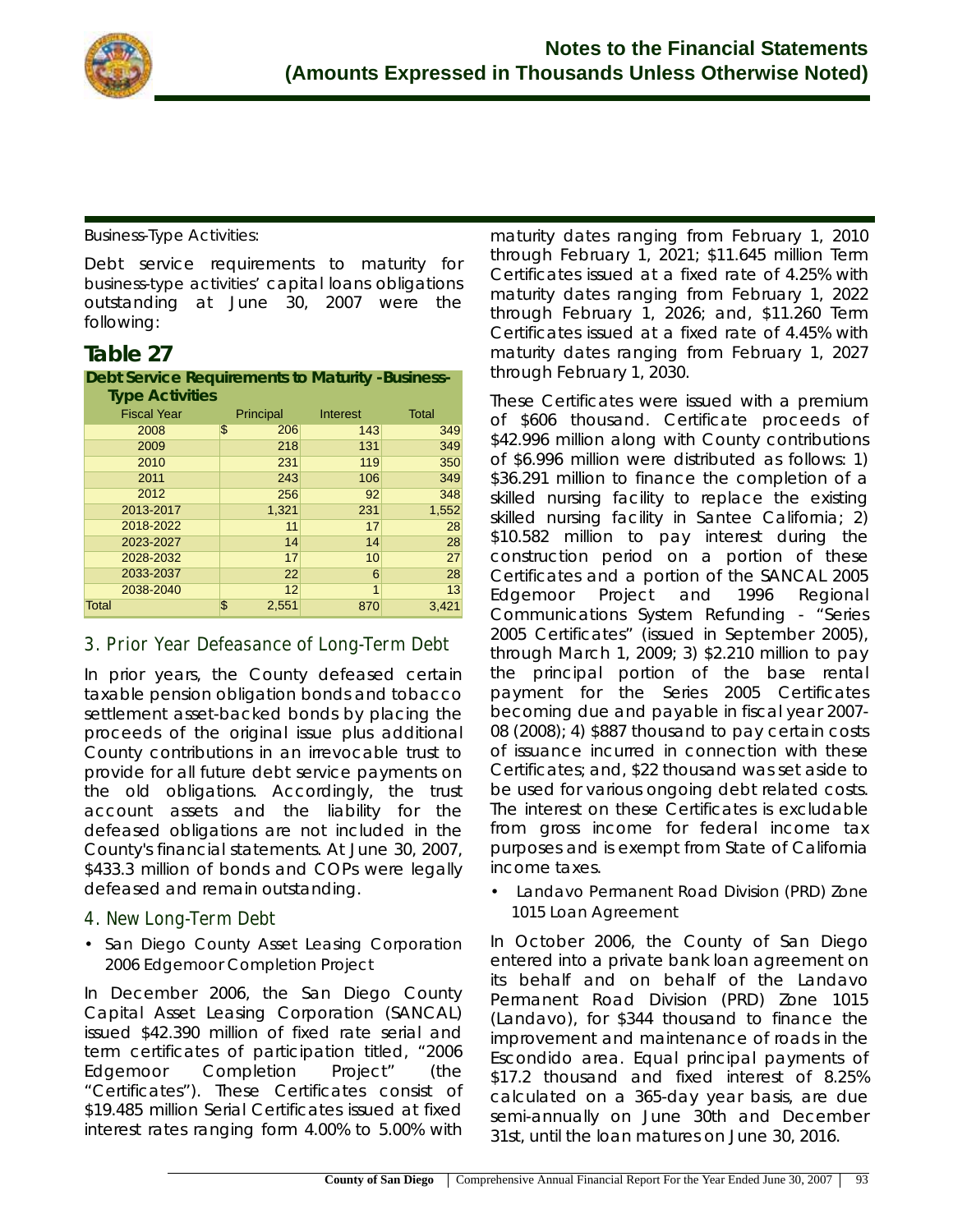

### • *El Sereno PRD Zone 1016 Loan Agreement*

In October 2006, the County of San Diego entered into a private bank loan agreement on its behalf and on behalf of the El Sereno PRD Zone 1016 (El Sereno), for \$118 thousand to finance the improvement and maintenance of roads in the Vista area. Equal principal payments of \$11.8 thousand (beginning December 31st, 2007) and fixed interest of 8.25% calculated on a 365-day year basis, are due semi-annually on June 30th and December 31st until the loan matures on June 30, 2012.

### **5. Changes in Long-Term Obligations**

Long-term obligation activity (Governmental Activities) for the year ended June 30, 2007 is presented in **Table 24.**

The following funds presented in **Table 28** below have typically been used to liquidate other longterm liabilities in prior years:

## **Table 28**

| Liquidated Liabilities                  |                                                                                                                                                                          |
|-----------------------------------------|--------------------------------------------------------------------------------------------------------------------------------------------------------------------------|
| Liability                               | Fund(s) Used to Liquidate in Prior Years                                                                                                                                 |
| <b>Claims &amp; Judgments</b>           | Internal Service Funds - Employee Benefits Fund and Public Liability Insurance Fund                                                                                      |
| <b>Compensated Absences</b>             | General Fund; Special Revenue Funds - County Library, Road, Cable TV and Air Pollution;<br>Internal Service Funds - Facilities Management, Fleet Services and Purchasing |
| <b>Landfill Closure and Postclosure</b> | General Fund                                                                                                                                                             |

## **J. Interest Rate Swap**

To manage interest rate risk and lower the County's borrowing cost for its 2002 Taxable Pension Obligation Bonds, the County entered into an interest rate swap on September 17, 2002 with two counterparties. The swap converts the variable interest rates on several subseries of the 2002 Taxable Pension Obligation Bonds to a single long-term fixed rate that was lower than the "natural" fixed rate available at the time of the swap. The interest rate swap with Citibank N.A. (Citibank) and Morgan Stanley Capital Services (Morgan Stanley), (together the "counterparties") is governed by the International Swaps and Derivatives Association, Inc. Master Agreement (the Agreement) and a Swap Confirmation. In fiscal year 2003, the County issued \$737.340 million of Pension Obligation Bonds of which \$505.125 million of the Series B Bonds are Auction Rate Securities. Within the Series B Auction Rate Securities there are the following subseries: \$100 million of Series B-1, \$135.025 million of Series B-2, \$135.05 million Series of B-3 and \$135.05 million of Series B-4 bonds. The

County swapped Series B-2, B-3 and B-4 totaling \$405.125 million of the Auction Rate Securities for a contractually agreed fixed interest rate of 5.30%. Of the \$405.125 million our exposure with Citibank is \$263.325 million and our exposure with Morgan Stanley is \$141.8 million notional amount.

Further details concerning this interest rate swap are discussed below:

## **1. Terms**

County payments are due to bondholders semiannually on August 15 and February 15, beginning February 15, 2003. The effective date of the swap was September 17, 2002 and the initial six-month calculation period began February 15, 2003. The Agreement and the Confirmation terminate on February 15, 2031 and the series B-2, B-3 and B-4 bonds mature on August 15, 2030. The County did not receive any upfront payments but pursuant to the terms of the Agreement, each August 15 and February 15 the County will receive an amount from each of the counterparties based on the notional amount of principal outstanding for the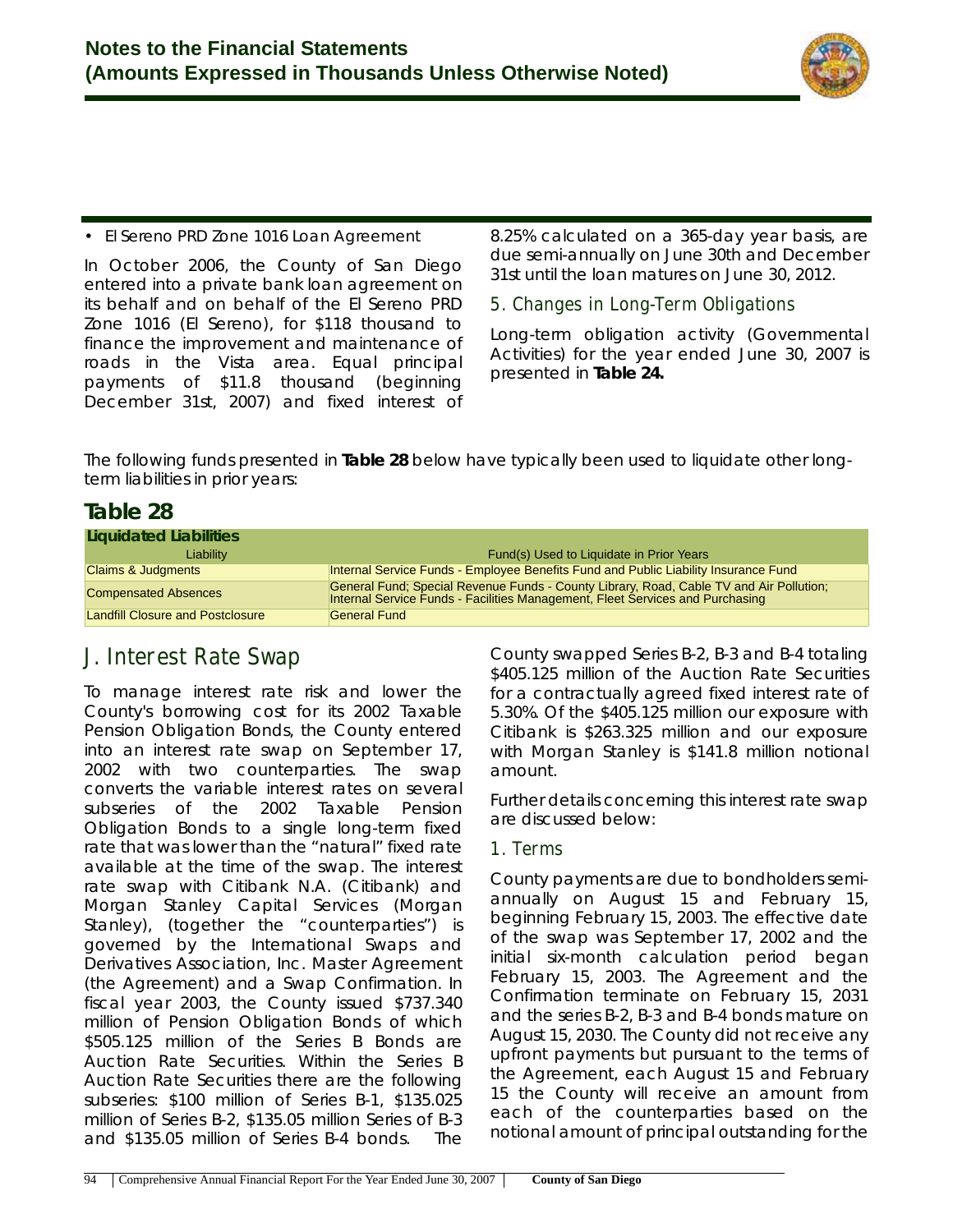

past six months at an interest rate of one month London Interbank Offered Rate (LIBOR) and each February 15 the County will pay the counterparties the scheduled 5.30% of the notional amount outstanding. The February 15 payment due from the counterparties will be netted against the 5.30% County payment. The notional amount of the swap will begin to decline in fiscal year 2017 in direct proportion to the repayment of the bonds.

The obligations of the County to make payments to the counterparties under this Agreement constitute general obligations of the County, payable from taxes, income, revenue cash receipts and other moneys of the County legally available in the General Fund. The payments due to the counterparties and the obligations of the County under this Agreement do not constitute any kind of indebtedness of the County as defined under and/or proscribed by any constitution, charter, law, rule, regulation, government code, constituent or governing instrument, resolution, guideline, ordinance, order, writ, judgment decree, or ruling.

As of June 30, 2007, the swap created a synthetic interest rate for the bonds as noted below:

## **Table 29**

| Interest Rate Swap - Synthetic Interest Rate               |               |           |  |  |  |
|------------------------------------------------------------|---------------|-----------|--|--|--|
|                                                            | <b>Terms</b>  | Rates     |  |  |  |
| <b>Fixed Rate to Counterparty</b>                          | Fixed         | 5.300%    |  |  |  |
| <b>Variable Rate from Counterparty</b>                     | 1 month LIBOR | $-5.320%$ |  |  |  |
| <b>Net Interest Rate Swap Payments</b>                     |               | $-0.020%$ |  |  |  |
| <b>Average Auction Rate Bond Coupon</b><br><b>Payments</b> |               | 5.205%    |  |  |  |
| <b>Synthetic Interest Rate on Bonds</b>                    |               | 5.185%    |  |  |  |

## **2. Fair Value**

As of June 30, 2007 the swaps had a mark to market fair value of \$21.1 million. The midmarket or indicative unwind valuation was derived from a proprietary model using the zero coupon method. This model takes into consideration estimates about relevant present and future market consideration as well as the size and liquidity of the position and any related actual or potential hedging transaction.

The primary risks associated with this transaction are: Credit Risk, Termination Risk, and Basis Risk.

### **3. Credit Risk**

As of June 30, 2007 the County was exposed to credit risk because the swap had a positive mark to market fair value of \$21.9 million. Citibank is rated Aaa/AA+/AA+ by Moody's, Standard & Poors and Fitch, respectively and Morgan Stanley is rated Aa3/A+/AA- by Moody's, Standard & Poor's and Fitch, respectively. Pursuant to the Agreement if the rating issued by Standard & Poors or Moody's of the senior unsecured debt obligations of the counterparties is suspended or withdrawn or falls below "A-" in the case of Standard & Poors or below "A3" in the case of Moody's, collateral is to be delivered to a third party.

## **4. Termination Risk**

The Agreement includes standard termination events such as failure to pay, bankruptcy and early termination. For this transaction, the swap and bond maturities match and carries an Interest Rate Swap Insurance Policy by MBIA Insurance Corporation (MBIA). If the Agreement is terminated for any of the conditions in the agreement, and at the time of the termination the swap has a negative fair value, the County would be liable to the counterparties for a payment equal to the swap's fair value. The swap can be terminated by the County for market value at any time. As of June 30, 2007 the fair value of the swap is \$21.1 million. Value is predominantly tied to changes in the market for the fixed swap rate for the remaining swap term.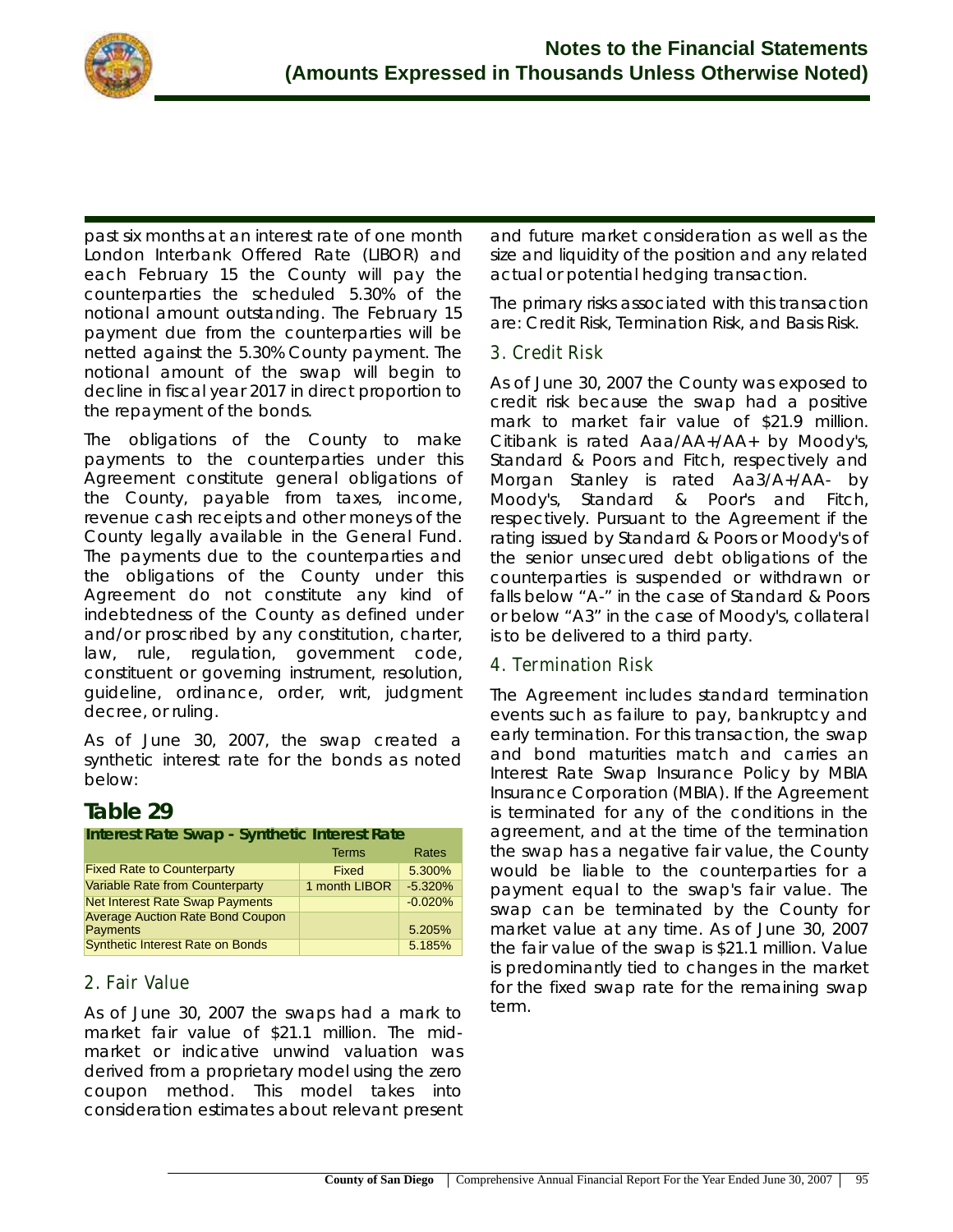

## **5. Basis Risk**

The County's exposure to basis risk arises when the one-month LIBOR rate index received from the counterparties may be less than the applicable auction rate that is being paid to the bondholders, that is the cash flow being received by the counterparty is not equal to the cash flow being paid to the variable rate bondholder. By using one month LIBOR, the County's objective is to mitigate the effect of the differential between the swap index and the bondholder variable rate. For fiscal year 2007, the differential was \$512 thousand.

### **6. Swap Payments and Associated Debt**

As of June 30, 2007, debt service requirements of the variable-rate debt and net swap payments, *assuming current interest rates remain the same*, for their term are presented in **Table 30**. As rates vary, variable rate bond interest payments and net swap payments will vary.

## **Table 30**

#### **Interest Rate Swap - SWAP Payments and Associated Debt**

| <b>Fiscal Year</b> | Principal      | Interest<br>5.205% | <b>Interest Rates</b><br>Swaps, Net<br>(.020%) | Total                |
|--------------------|----------------|--------------------|------------------------------------------------|----------------------|
| 2008               | \$             | 21,028             | $(81)$ \$                                      | 20,947               |
| 2009               |                | 21,087             | (81)                                           | 21,006               |
| 2010               |                | 21,087             | (81)                                           | 21,006               |
| 2011               |                | 21,087             | (81)                                           | 21,006               |
| 2012               |                | 21,087             | (81)                                           | 21,006               |
| 2013-2017          | 18,275         | 104,601            | (403)                                          | 122,473              |
| 2018-2022          | 108,325        | 85,095             | (335)                                          | 193,085              |
| 2023-2027          | 143,275        | 51,879             | (210)                                          | 194,944              |
| 2028-2031          | 135,250        | 11,032             | (53)                                           | 146,229              |
| <b>Total</b>       | 405,125<br>\$. | 357,983            |                                                | $(1,406)$ \$ 761,702 |

## **K. Landfill Site Closure and Postclosure Care Costs**

State laws and regulations require the placement of final covers on all landfill sites that stopped accepting solid waste after October 9, 1991 and the performance of certain maintenance and monitoring functions at these sites for a minimum of 30 years after closure. Closure and postclosure care costs are paid near or after the date a landfill stops accepting waste. The San Marcos Landfill is the sole waste disposal site owned by the County that is subject to these regulations. It was operational and accepted solid waste from 1979 until March 11, 1997. Formal closure of this landfill spanned from July 2004 through March 2006. Post closure maintenance began in September 2006.

The County is required by GASB Statement No. 18, "Accounting for Municipal Solid Waste Landfill Closure and Postclosure Care Costs", to report the projected closure and postclosure care costs as of each balance sheet date. The projected landfill closure and postclosure care liability at June 30, 2007 for the San Marcos Landfill was \$23.616 million. This estimated amount is based on what it would cost to perform all closure and postclosure care in calendar year 2007 dollars and is subject to change as a result of such factors including but not limited to: inflation; deflation; advancements in technology; and amendments to laws and regulations.

In addition to the above, state regulations require that landfill closure and postclosure maintenance costs be fully funded at the time of closure, unless a landfill owner/operator can demonstrate financial responsibility towards these activities by using other approved financial assurance alternatives. A pledge of revenue is one of various alternatives allowed to fund estimated postclosure costs. Under this alternative, the Board of Supervisors, on February 3, 1998, approved Minute Order No. 5 "Postclosure Maintenance Funding for the San Marcos Landfill", wherein the County entered into a pledge of revenue agreement with the California Integrated Waste Management Board (CIWMB). Pursuant to Resolution No. 98- 24, adopted under Minute Order No. 5, the Board directed that the amount of pledged revenue shall be equal to \$790 thousand per year for the 30 year period of postclosure maintenance commencing upon completion of the final closure of the San Marcos Landfill.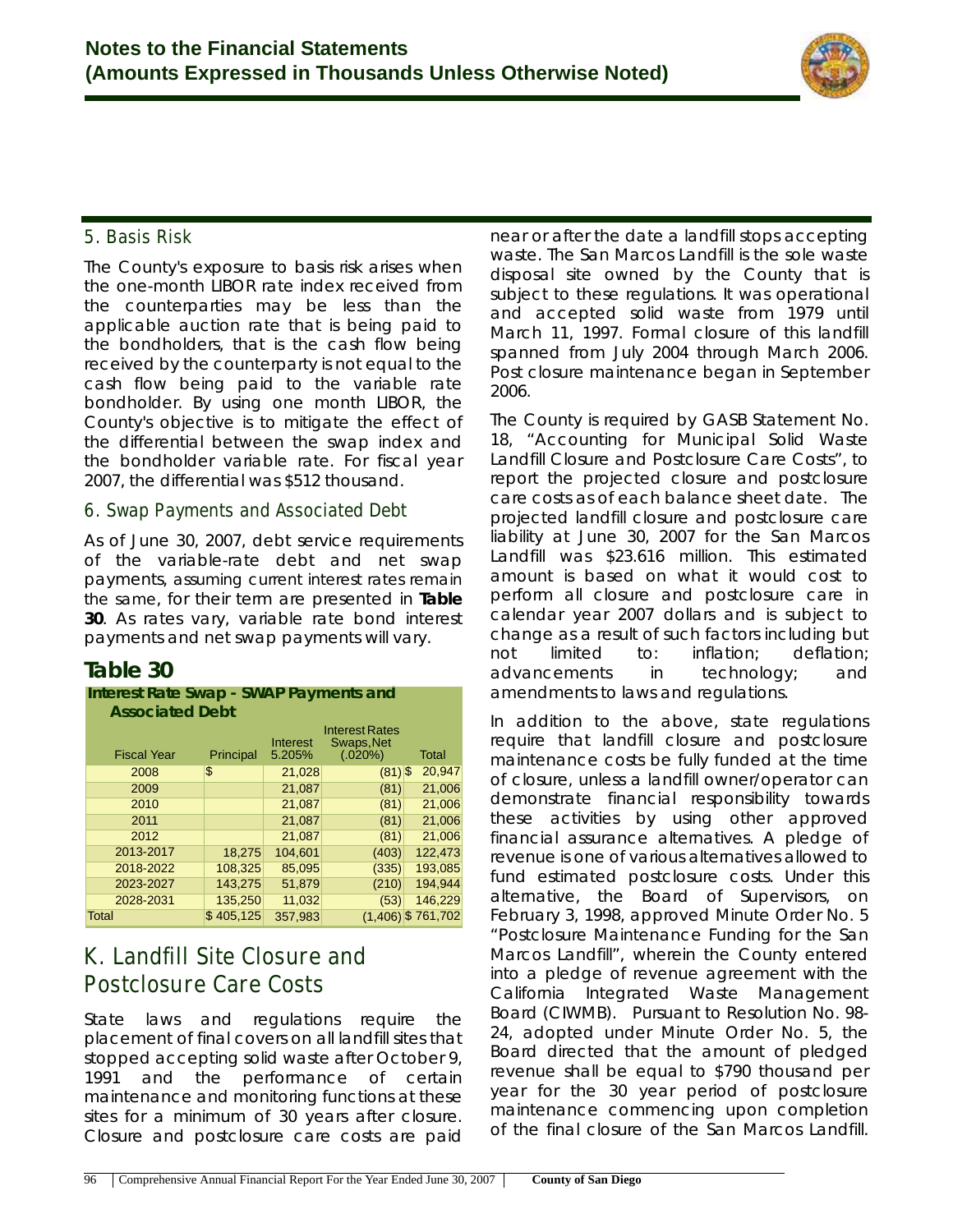

The pledged amount is a promise of existing funds rather than future revenues and may increase or decrease to match any adjustment to identified cost estimates that are mutually agreed to by the County and the CIWMB.

As of June 30, 2007, \$24.274 million has been spent on closure costs and \$1.446 of the net assets of the government-wide statement of net assets has been restricted for remaining closure costs of the San Marcos Landfill.

Regulations governing solid waste management are promulgated by government agencies on the federal and state levels. These regulations address the design, construction, operation, maintenance, closure and postclosure maintenance of various types of facilities; acceptable and prohibited waste types; and inspection, permitting, environmental monitoring and solid waste recycling requirements. Regulations at both the state and federal levels could impose retroactive liability, particularly with respect to cleanup activities relating to any landfill site ever operated by the County, whether or not owned by the County. Thus, the County has potential liability with respect to every landfill ever owned, operated, contracted to be operated, or into which the County disposed waste. Compliance with these regulations may be costly, and, as more stringent standards are developed to protect the environment, these costs could increase.

## **L. Fund Balances Reserved For Other Purposes**

At June 30, 2007, the fund balances reserved for other purposes are presented in **Table 31** as follows:

## **Table 31**

| <b>Fund Balances Reserved For Other Purposes</b>                        |                         |         |
|-------------------------------------------------------------------------|-------------------------|---------|
| <b>General Fund</b>                                                     |                         |         |
| Defray administrative costs, other general<br>reserves                  | \$                      | 27.246  |
| Improvement and maintenance of recorded<br>document systems             |                         | 18,561  |
| <b>Teeter tax losses</b>                                                |                         | 16,707  |
| <b>Emergency medical services, various</b><br>construction costs        |                         | 11,530  |
| <b>Mental health</b>                                                    |                         | 66,887  |
| Social programs                                                         |                         | 4,119   |
| <b>Vector control</b>                                                   |                         | 8,014   |
| Real estate fraud prosecution                                           |                         | 1,172   |
| Domestic violence and child abuse prevention                            |                         | 5,823   |
| Sheriff vehicle maintenance and replacement                             |                         | 645     |
| Fingerprinting equipment purchase and operation                         |                         | 5,986   |
| Sheriff automated warrant system                                        |                         | 3,922   |
| Delinguency and juvenile crime prevention                               |                         | 2,624   |
| <b>Reserve for donations</b>                                            |                         | 3,901   |
| <b>Total General Fund</b>                                               | $\overline{\mathbb{S}}$ | 177,137 |
|                                                                         |                         |         |
| <b>Special Revenue Funds</b>                                            |                         |         |
| Road-future road improvements                                           | $\overline{\mathbb{S}}$ | 55,362  |
| <b>Lighting Maintenance</b><br><b>County Service Districts projects</b> |                         | 16      |
|                                                                         |                         | 1,271   |
| Flood Control-future drainage improvements                              |                         | 19,095  |
| <b>Housing repairs and improvements</b>                                 |                         | 295     |
| <b>Total Special Revenue Funds</b>                                      | \$                      | 76,039  |
| <b>Capital Projects Funds</b>                                           |                         |         |
| <b>Edgemoor capital projects</b>                                        | $\overline{\mathbb{S}}$ | 250     |
| <b>Total Capital Projects</b>                                           | $\overline{\mathbb{S}}$ | 250     |
|                                                                         |                         |         |
| <b>Total Fund Balances Reserved for Other Purposes</b>                  | \$                      | 253,426 |

## **M. Fund Balances Designated for Subsequent Years' Expenditures**

At June 30, 2007, the fund balances designated for subsequent years' expenditures are presented in **Table 32** as follows: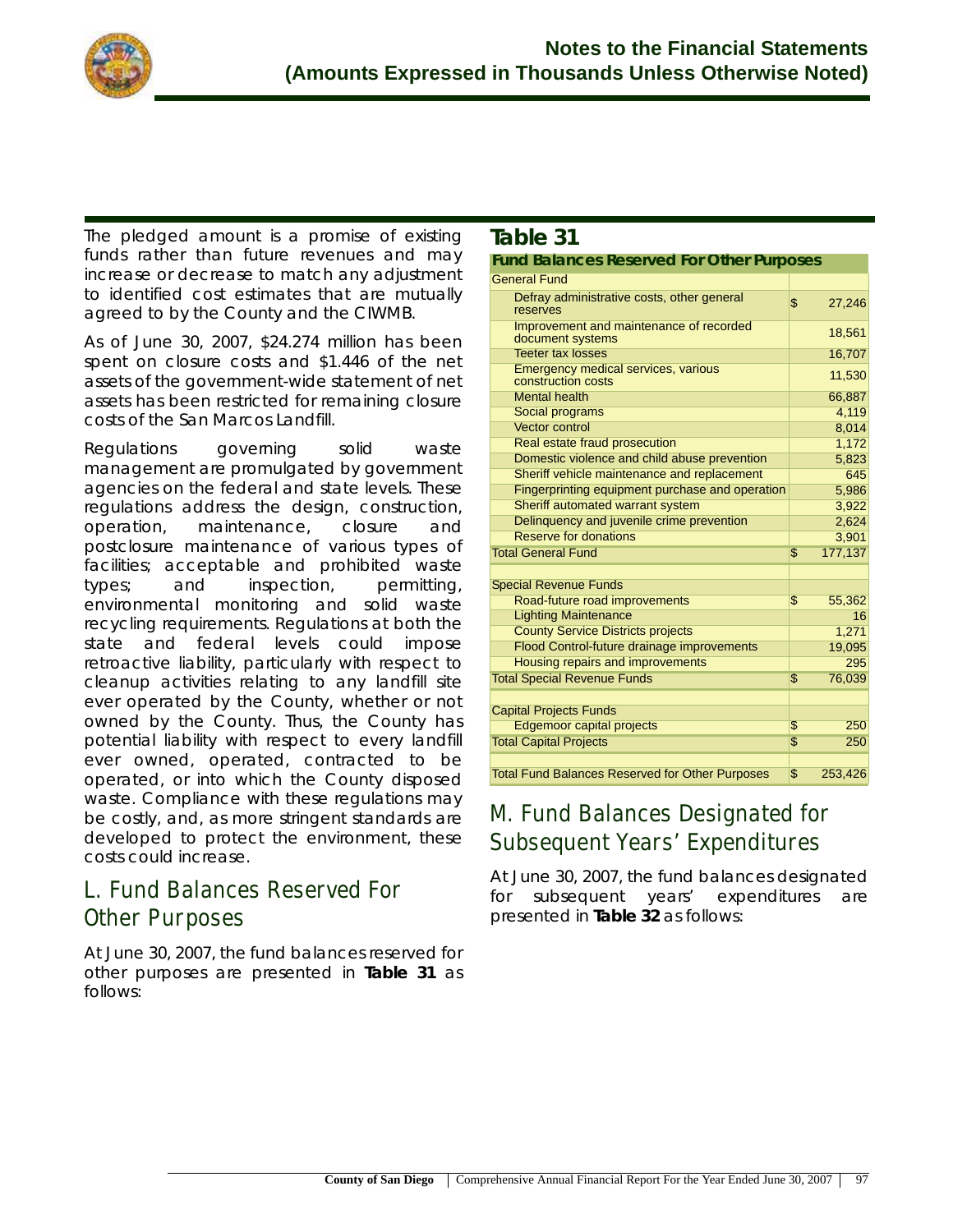

## **Table 32**

| <b>Fund Balances Designated for Subsequent Years'</b>                      |                                  |
|----------------------------------------------------------------------------|----------------------------------|
| <b>Expenditures</b>                                                        |                                  |
| <b>General Fund</b>                                                        |                                  |
| Sheriff Department's future capital expenditures                           | $\overline{\mathbf{S}}$<br>6,000 |
| <b>Assessor Department future expenditures</b>                             | 111                              |
| Clerk of the Board future expenditures                                     | 5                                |
| <b>Planning and Land Use building services</b>                             | 1,505                            |
| Department of Environmental Health future<br>expenditures                  | 6,476                            |
| Unforeseen catastrophic events                                             | 55,500                           |
| Realignment health, mental health and social<br>services                   | 74,620                           |
| Housing Authority future lease payments                                    | 917                              |
| Registrar of Voters future expenditures                                    | 1,200                            |
| Management of the County's conduit financing<br>program                    | 319                              |
| Preventative health care for children                                      | 613                              |
| South County Shelter capital improvements                                  | 15                               |
| Senior Volunteer Patrols Program in the<br>unincorporated communities      | 6                                |
| Regional communication system infrastructure<br>enhancements               | 7,830                            |
| <b>Replacement of Sheriff Department's helicopter</b>                      | 1,010                            |
| <b>Edgemoor geriatric hospital reconstruction</b>                          | 2,674                            |
| Health based programs aimed at reducing adult<br>and youth smoking         | 7,902                            |
| Equipment replacement/system enhancement-<br>Call ID Remote Access Network | 1,160                            |
| <b>Future lease payments</b>                                               | 2,624                            |
| FEMA and other agencies' reimbursement of<br>costs to 2003 County fires    | 12,012                           |
| <b>Total General Fund</b>                                                  | \$<br>182,499                    |
| <b>Special Revenue Funds</b>                                               |                                  |
| <b>Equipment acquisition</b>                                               | 626<br>\$                        |
| <b>Total Special Revenue Funds</b>                                         | $\overline{\mathbb{S}}$<br>626   |
|                                                                            |                                  |

# **V. Other Information**

## **A. Risk Management**

The County operates a Risk Management Program, whereby it is self-insured for premises liability at medical facilities, medical malpractice, errors and omissions, false arrest, forgery, general liability and workers' compensation. The County purchases insurance for property damage, certain casualty claims, public officials bond, employee dishonesty, faithful performance, volunteers, airport comprehensive, and loss of money and securities based upon site locations. Settlements in the areas covered have not exceeded insurance coverage for each of the

past three fiscal years. The County's Employee Benefits and Public Liability Insurance Internal Service Funds (ISF) are used to report all of its uninsured risk management activities. Risk management liabilities are reported when it is probable that a loss has occurred and the amount of that loss can be reasonably estimated. Actuarial evaluations were obtained which determine estimates of known and projected public liability and workers compensation claim liabilities. At June 30, 2007, the amount of these liabilities, including an estimate for claims incurred but not reported and allocated and unallocated loss adjustment expenses was estimated at \$111.2 million, including \$16.5 million in public liability and \$94.7 million in workers' compensation. Changes in the balances of claim liabilities for fiscal year 2006 and 2007 are shown below:

## **Table 33**

#### **Risk Management - Changes in Claim Liabilities**

| <b>Employee Benefits Fund</b>          | 2006         | 2007      |
|----------------------------------------|--------------|-----------|
| Unpaid claims, July 1                  | \$<br>86,073 | 91,297    |
| <b>Incurred claims</b>                 | 38,233       | 20,374    |
| <b>Claim payments</b>                  | (33,009)     | (16, 985) |
| Unpaid claims, June 30                 | \$<br>91,297 | 94,686    |
|                                        |              |           |
|                                        |              |           |
| <b>Public Liability Insurance Fund</b> | 2006         | 2007      |
| Unpaid claims, July 1                  | \$<br>17,496 | 31,035    |
| <b>Incurred claims</b>                 | 14,675       | (11, 121) |
| <b>Claim payments</b>                  | (1, 136)     | (3, 418)  |

## **B. Subsequent Events**

## **1. Tax and Revenue Anticipation Notes**

In July 2007, the County issued tax and revenue anticipation notes (TRANS) totaling \$95.2 million due June 30, 2008 at a coupon rate of 4.50% and net interest cost of 3.60%. Proceeds from the notes will be used to meet fiscal year 2008 cash flow requirements. Fiscal year 2008 unrestricted revenues collateralize the notes.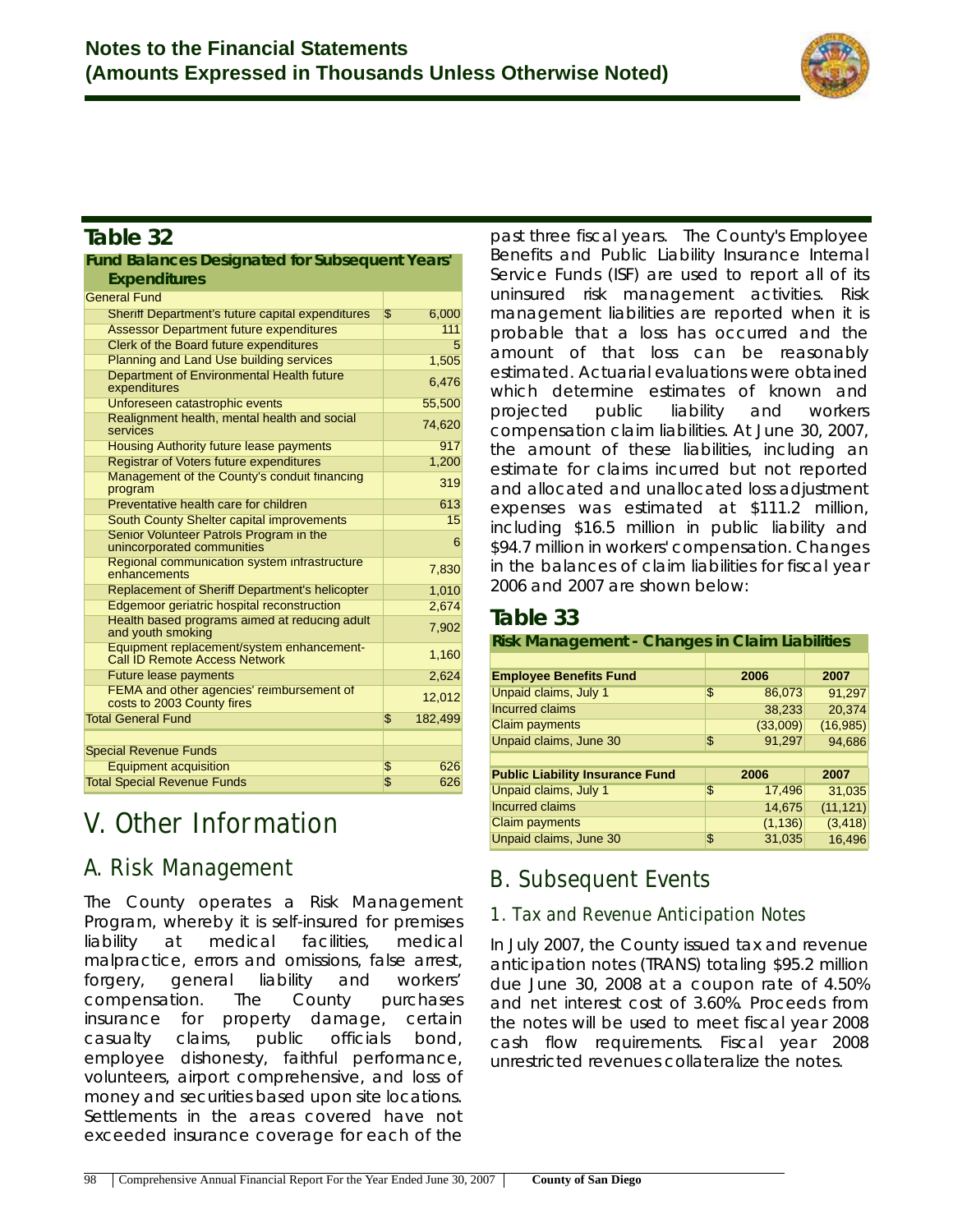

## **C. Contingencies**

## **1. Litigation**

In addition to the accrued liability for litigation and workers compensation claims described in Note V-A, the County has a potential liability of \$24.8 million that could result if unfavorable final decisions were rendered in numerous lawsuits to which the County is a named defendant. Appropriations are budgeted annually for those portions of obligations coming due that fiscal year. Estimates of potential liabilities described above (in Note V-A) include estimates of claims incurred but not reported at June 30, 2007.

### **2. Unrecorded Leave Benefits**

County employees have unrecorded accumulated benefits of approximately \$147.5 million in sick leave, holiday and compensatory time. These benefits are not payable to employees upon termination and are normally liquidated in future years as employees elect to use their benefits as prescribed by Civil Service rules and regulations. Accumulated vacation, sick leave, and compensatory time-off for which employees are eligible for payment upon separation have been recorded as current or long-term liabilities in the appropriate proprietary funds and the statement of net assets.

## **3. Federal and State Programs**

Amounts received or receivable from grant agencies are subject to audit and adjustment by grantor agencies, principally the federal government. Any disallowed claims, including amounts already collected, may constitute a liability of the applicable funds. The amount, if any, of expenditures that may be disallowed by the grantor cannot be determined at this time, although the County expects such amounts, if any, to be immaterial.

## **D. Jointly Governed Organizations**

The County Board of Supervisors jointly governs the Service Authority for Freeway Emergencies (S.A.F.E.). San Diego S.A.F.E. is governed by a seven-member board, whose members are appointed by the County Board of Supervisors and the eighteen cities within the county. The purpose of the authority is to provide for freeway emergency call boxes on major freeways within the County. Funding for the authority is provided by a \$1dollar yearly fee on vehicle registrations in San Diego County, which are collected by the State and deposited into the County Treasury. The County provides minimal administrative staff support for the S.A.F.E. authority.

The County Board of Supervisors and the San Diego City Council jointly govern the San Diego Workforce Partnership (Partnership). The Partnership's Board of Directors consists of two members of the County Board of Supervisors, two members from the San Diego City Council and one member of a charitable organization. The purpose of the Partnership is to provide employment training to area residents. Funding for such training is provided by State and Federal grants.

The San Diego Geographic Information Source (SanGIS) was created in July 1997 as a joint powers agreement between the City of San Diego and the County of San Diego. SanGIS objectives are to create and maintain a geographic information system, marketing and licensing compiled digital geographic data and software, providing technical services and publishing geographic and land-related information. The annual budget is \$1.5 million. The City and the County have agreed to fund the budget equally.

The County also jointly governs the San Dieguito River Valley Authority, the Serra Cooperative Library System, Southern California Regional Training and Development Center, and the Van Horn Regional Treatment Facility. The governing boards of these entities consist of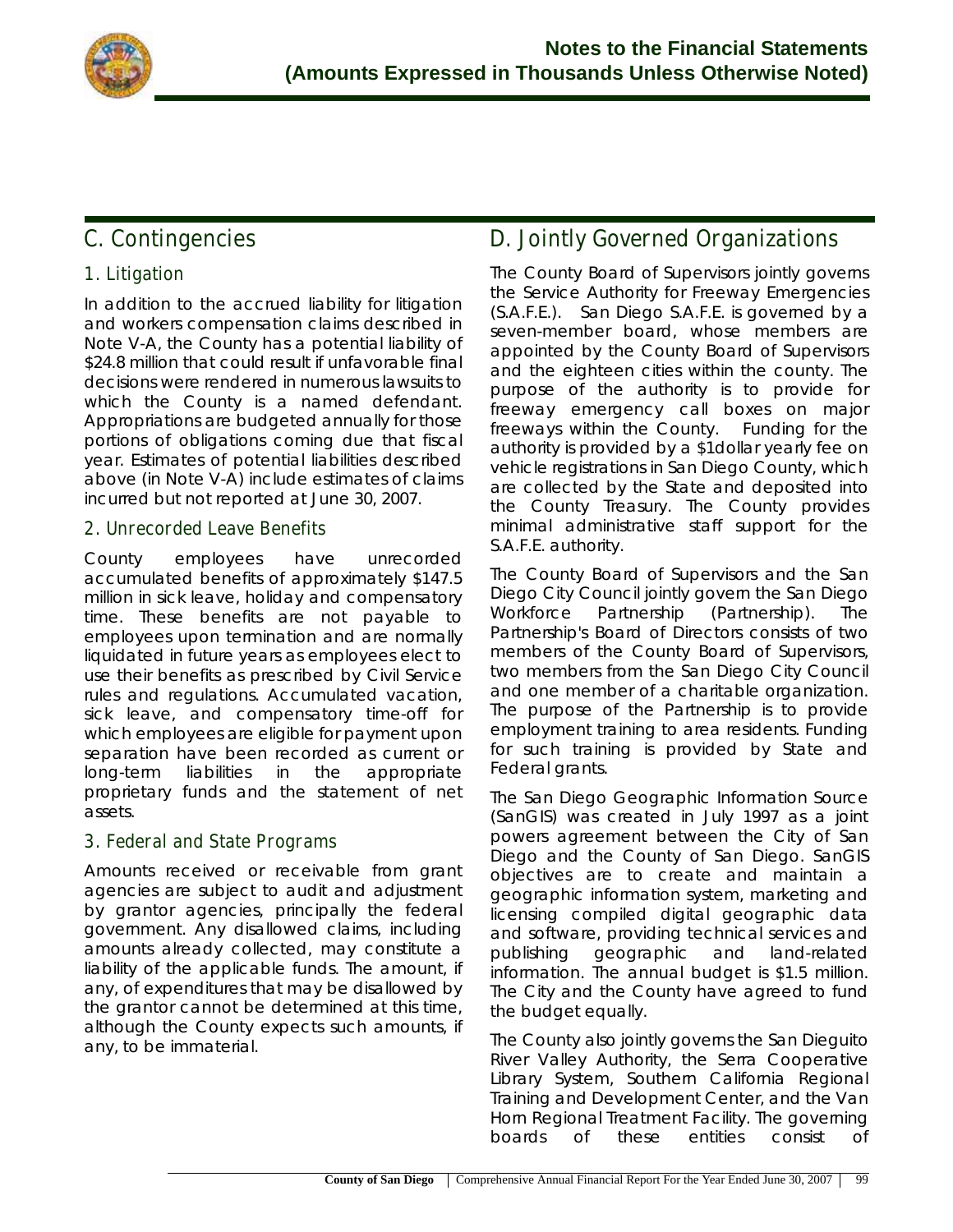

representatives from the County and/or other regional governments and other counties. The County does not appoint a voting majority to the above boards. Services provided by these entities include park land acquisition, coordination of library services, regional governmental training, and treatment of emotionally disturbed youth.

The County is a participant with eighteen incorporated cities to operate an emergency services organization for the purpose of providing regional planning and mutual assistance in the event of an emergency in the region including accidents involving hazardous waste. The region is governed by the Unified Disaster Council composed of one voting member from each represented jurisdiction. A contractual agreement requires that the cities provide one half of the total required funding each year. The County, by agreement, also provides one half of the required yearly funding. Total participant contributions for fiscal year 2007 were \$1.6 million. The organization had a cumulative surplus of \$34 thousand at June 30, 2007.

## **E. Deferred Compensation Plans**

County of San Diego Incentive Retirement Deferred Compensation Plan

The County of San Diego Incentive Retirement Deferred Compensation Plan is a defined contribution plan established and governed under the Internal Revenue Code Section 401(a). All permanent and part-time County employees are eligible to participate in the plan. Participants may elect to contribute between 2.5 and 25% of their federal taxable gross wages, up to \$44,000 a year, whichever is less. Plan participation is voluntary, however, once enrolled, the election percentage is irrevocable except under certain unforeseeable financial hardship provisions in the plan.

Under Internal Revenue Code rules, the amount of contributions by participants to the plan are considered employer contributions not subject to federal or state tax at the time of contribution. Participants direct the investment of all amounts contributed through two plan providers. All amounts held on behalf of participants are fully vested and held in trust at all times. Plan benefits for a participant who separates from County service or retires will be dependent upon the accumulated value of individual contributions and investment return. The County does not perform the investing function and has no fiduciary accountability for the plan. Thus, plan assets and any related liability to plan participants have been excluded from the County's financial statements. The 401(a)actual contributions for the year ended June 30, 2007 were \$24.3 million.

San Diego County Deferred Compensation Plan

The County offers to its employees an optional deferred compensation plan created in accordance with Section 457 (b) of the Internal Revenue Code. This plan is available to substantially all employees and allows participants to defer a portion of their current income until future years, up to a maximum of \$15,000 (in whole dollars), so as to shelter such funds and earnings from state and federal taxation until withdrawal. The deferred compensation is not available to participants until termination, retirement, death, or unforeseeable emergency. The actual contributions for the year ended June 30, 2007 were \$23.7 million.

The County does not perform the investing function and has no fiduciary accountability for the plan. Thus, plan assets and any related liability to plan participants have been excluded from the County's financial statements.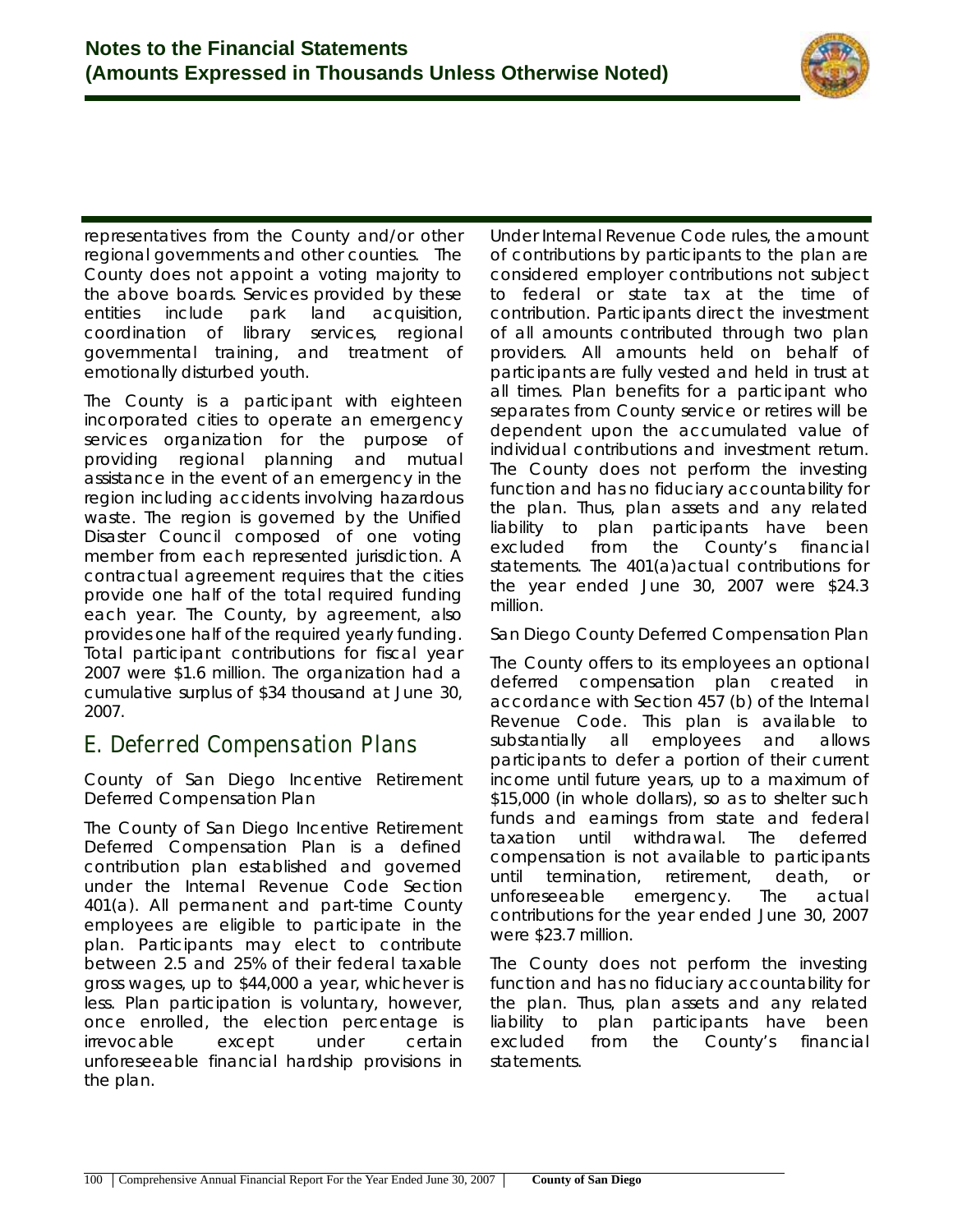

## **F. San Diego County Employees Retirement Association**

## **1. Plan Description**

The SDCERA administers a cost-sharing, multiemployer defined benefit plan, with County employees representing 89.6% of active members. Participating employers include: the County; the Air Pollution Control District; the Superior Court; the San Diego River Valley Joint Power Authority; the Local Agency Formation Commission; and the San Diego County Office of Education.

The plan provides retirement, disability, and death benefits for members and beneficiaries pursuant to the County Employees Retirement Act of 1937, as enacted and amended by the State legislature. The plan is integrated with the Federal Social Security System. Cost-of-living adjustments are provided to members and beneficiaries at the discretion of the SDCERA Board of Retirement. The SDCERA Board does not set the pension benefit amounts or establish/amend plan provisions. SDCERA administers benefits that are set by the County Board of Supervisors through the collective bargaining process with County employees in accordance with the Retirement law.

SDCERA issues a publicly available financial report that includes financial statements and required supplementary information for the pension plan. The financial report may be obtained by writing to the San Diego County Employees Retirement Association, 2275 Rio Bonito Way Suite 200, San Diego, California 92108 or by calling (619) 515-0130.

## **2. Funding Policy**

In accordance with Board of Supervisors' resolutions, the County's funding policy is to make contributions to SDCERA in amounts such that, when combined with employee contributions and invested income, will fully provide for member benefits at retirement. State statutes require that County and member contributions be actuarially determined to provide a specific statutory level of benefit. Member contribution rates, as a percentage of salary, vary according to age at entry, benefit tier level, and certain negotiated contracts which provide for the County to pay a portion of the employees' contribution. Average member contribution rates, in effect at June 30, 2007, expressed as a percentage of salary are 9.19%-9.97% for general members and 11.94% for safety members. The County is also required by State statutes to contribute at an actuarially determined rate, expressed as a percentage of annual covered payroll. The fiscal year 2007 rates, expressed as a percentage of covered payroll, are 18.70% for general members and 27.55% for safety members. Additionally, in accordance with various agreements with employee bargaining units, the County has contributed \$44.5 million on behalf of employees.

In March 2002, the County implemented a new enhanced retirement package. In October 2002, the County issued taxable Pension Obligation Bonds to fund a portion of its statutory obligations arising from enhanced benefits. In June 2004, the County issued Pension Obligation Bonds and transferred \$450 million of the issuance to the retirement fund. The retirement plan's funding status (the ratio of system assets to system liabilities) was 89.7% at June 30, 2007.

## **3. Actuarial Assumptions and Annual Pension Cost**

For the fiscal year ended June 30, 2007, the County's annual pension cost was \$231.3 million. The County's actual contribution during the fiscal year ended June 30, 2007 totaled \$231.3 million, resulting in a net pension obligation of zero as of June 30, 2007, compared to zero at the end of the prior year. The required contribution rates, as adopted by the SDCERA Board of Retirement, were determined as part of the June 30, 2005 actuarial valuation based on entry-age actuarial cost method. The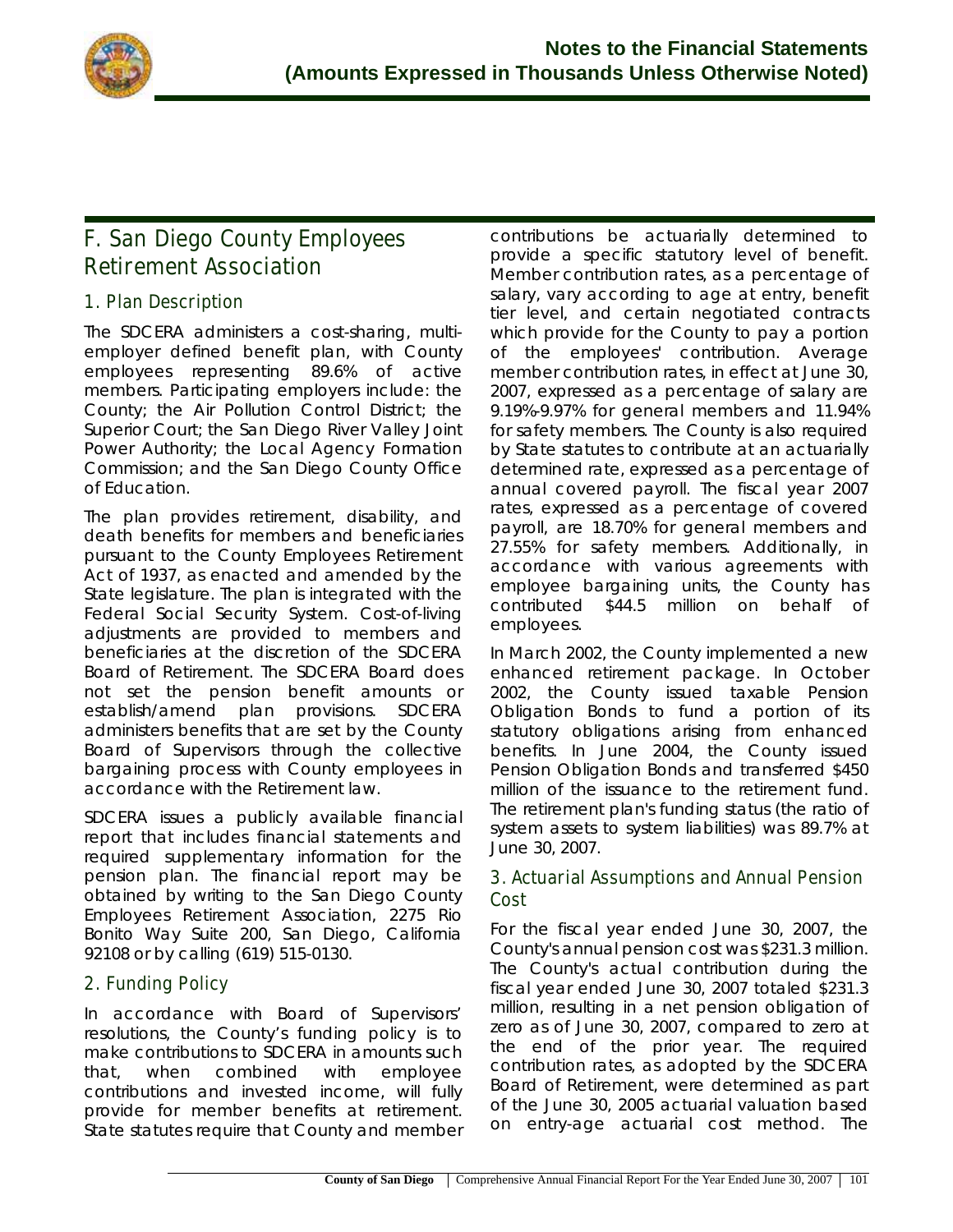

actuarial assumptions include: an inflation rate of 3.75%; an investment rate-of-return of 8.25%, projected salary increases of 5.25% per year; and cost-of-living increases for retirees of 3%.

Generally accepted actuarial methods and assumptions are used to evaluate SDCERA's assets, liabilities and future contribution requirements. Effective with the June 30, 2004 valuation, actuarial calculations reflect the Board of Retirement's funding policy to amortize the unfunded actuarial accrued liability as 20-year fixed/closed (i.e. decreasing) layered amortization periods.

### **4. Three-Year Trend Information**

The following trend information concerning annual pension costs and the percentage of annual pension costs contributed for the last three fiscal years is included below:

## **Table 34**

| <b>Three-Year Trend Information</b> |                                            |                                                  |                                  |
|-------------------------------------|--------------------------------------------|--------------------------------------------------|----------------------------------|
| <b>Fiscal Year</b><br>Ended June 30 | Annual<br>Required<br><b>Contributions</b> | Percentage of<br>ARC <sup>-</sup><br>Contributed | <b>Net Pension</b><br>Obligation |
| 2005                                | 235,122<br>\$                              | 100.00% \$                                       |                                  |
| 2006                                | 203,700                                    | 100.00%                                          |                                  |
| 2007                                | 231,300                                    | 100.00%                                          |                                  |

## **5. Retiree Health Benefits**

Retiree health benefits may be available to eligible retirees to the extent that the Board of Retirement annually approves the payment of such benefits. SDCERA recognizes the cost of providing those benefits by expending annual insurance premiums, which approximated \$35.3 million for fiscal year 2007.

The Board of Supervisors and the Board of Retirement adopted a funding mechanism under Section 401(h) of the Internal Revenue Code, which calls for a portion of the County's contributions to be deposited to a separate health benefits 401(h) account that is administered by SDCERA. Any investment income earned on the account balance increases the balance and any losses reduce it.

The reserve for health benefits, established by the SDCERA Board of Directors, designates funds that may be used for future payments under the retiree health benefits program and related administrative expenses. The reserve for health benefits was approximately \$164.9 million at June 30, 2007, a \$42.4 million decrease from the previous fiscal year.

## **G. Restatements**

## **1. First 5 Commission**

The beginning net asset balance of the First 5 Commission is restated as shown in **Table 35** below in the amount of \$828 thousand resulting from an adjustment reflecting an unrealized loss of \$768 thousand on investments that should not have been recorded in 2006 and a correction of an overstated vacation accrual of \$60 thousand.

## **Table 35**

| <b>Restatement - First 5 Commission</b>   |     |         |
|-------------------------------------------|-----|---------|
| Net asset balance as of June 30, 2006     | \$. | 188,018 |
| Adjustment for restatement                |     | 828     |
| Net asset balance, restated June 30, 2006 | \$  | 188,846 |

## **2. Specific Investments-Investment Trust Fund**

The beginning net assets balance of the Specific Investments - Investment Trust Fund is restated as shown in **Table 36** below. Individual investments for School Districts and other agencies outside of the investment pool were not reported in the County's financial statements previously. Specifically, it was interpreted that these investments were not held by the Treasurer and as a result there was no fiduciary responsibility. Based on a reevaluation of Government Code 27000 et seq., and GASB Statement No. 31, it was determined that a fiduciary responsibility and a reporting requirement exists. Accordingly, this adjustment is reflected below in the restated beginning net assets balance of the Individual Investment Accounts - Investment Trust Fund.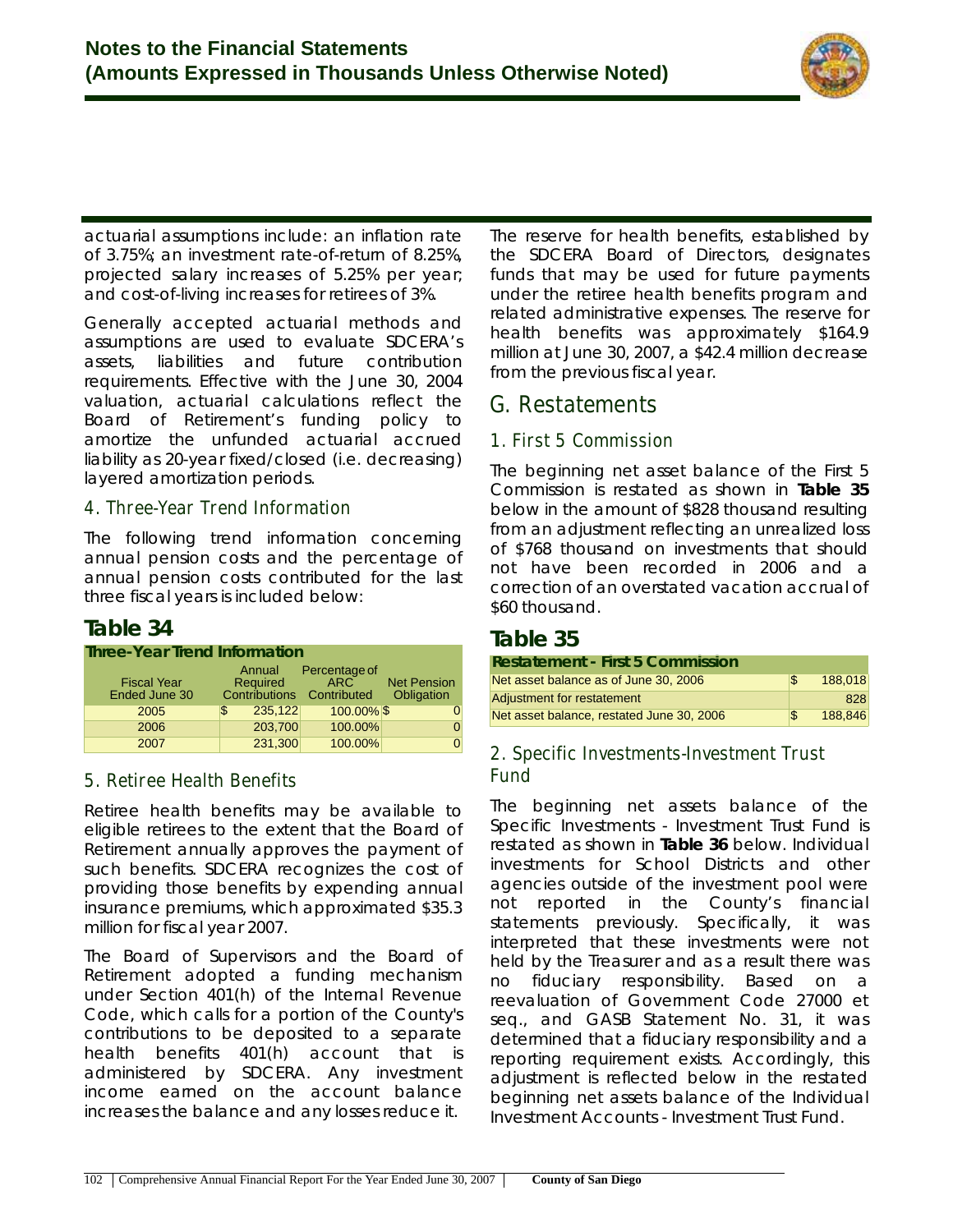

## **Table 36**

| <b>Restatement - Specific Investments - Investment</b><br><b>Trust Fund</b> |     |         |
|-----------------------------------------------------------------------------|-----|---------|
| Net asset balance as of June 30, 2006                                       | S   | 0       |
| Adjustment for restatement                                                  |     | 856,820 |
| Net asset balance, restated June 30, 2006                                   | \$. | 856,820 |

## **H. Commitments**

## **1. Third Party Debt**

The tax code allows for certain types of nongovernmental borrowers to take advantage of tax-exempt financing through a governmental agency. The County of San Diego as a governmental agency, has issued tax-exempt debt on behalf of qualified borrowers. The County of San Diego is not responsible for the repayment of the debt. Accordingly, no liability for these bonds has been recorded in the statement of net assets.

### **a. Mortgage Revenue Bonds**

Mortgage Revenue Bonds are issued to provide construction and permanent financing to developers of multi-family residential rental projects located in the County to be partially occupied by persons of low or moderate income. Between 1995 and 2002, the County issued \$14 million of Mortgage Revenue Bonds of which \$8.6 million were still outstanding as of June 30, 2007.

## **b. Certificates of Participation**

The County has implemented a conduit program whereby the County is the issuer of tax-exempt bonds and loans, where the proceeds are provided to a qualifying for profit or nonprofit organization. The County has no obligation to pay for the bonds and loans. The original amounts of Certificates of Participation issued as well as the amounts outstanding per issue at June 30, 2007 are as follows:

## **Table 37**

| <b>Certificates of Participation - Conduit Program</b>               |                   |                                            |                                     |
|----------------------------------------------------------------------|-------------------|--------------------------------------------|-------------------------------------|
|                                                                      | Date Issued       | Original<br><b>Amount</b><br><b>Issued</b> | Amount<br>Outstanding<br>at June 30 |
| <b>Sharp Hospital</b>                                                | <b>April 1998</b> | 112.020<br>\$                              | 96,255                              |
| <b>San Diego Natural</b><br><b>History Museum</b>                    | December<br>1998  | 15,000                                     | 13,200                              |
| San Diego Museum of<br>Art (principal due at<br>maturity)            | <b>March 2000</b> | 6,000                                      | 5,800                               |
| <b>Salk Institute</b>                                                | April 2000        | 15,000                                     | 13,785                              |
| University of San Diego                                              | <b>May 2001</b>   | 36,870                                     | 31,895                              |
| San Diego-Imperial<br>Counties<br>Developmental<br>Services          | September<br>2002 | 10.750                                     | 9,750                               |
| <b>Chabad Jewish</b><br>Academy (principal due<br>at maturity)       | January 2003      | 11,700                                     | 10,530                              |
| San Diego Jewish<br>Academy (principal due<br>at maturity)           | December<br>2003  | 13,325                                     | 11.720                              |
| <b>Bishop School</b>                                                 | <b>June 2004</b>  | 25,000                                     | 25,000                              |
| Museum of<br><b>Contemporary Art</b>                                 | December<br>2004  | 13,000                                     | 12,750                              |
| <b>Sidney Kimmel Cancer</b><br>Center (principal due at<br>maturity) | October 2005      | 24,500                                     | 24,500                              |
| <b>Burnham Institute for</b><br><b>Medical Research</b>              | February<br>2006  | 59,405                                     | 58,450                              |
| <b>San Diego Foundation</b>                                          | August 2006       | 13,500                                     | 13,500                              |

### **c. Reassessment District Improvement Bonds**

Reassessment District Improvement Bonds were issued to provide refunding an earlier issuance of improvement bonds for the 4-S Ranch assessment district. The District originally issued \$28.8 million of Improvement Bonds in July 1991 to finance the acquisition of certain infrastructure improvements specially benefiting properties within an assessment district. In July 1997, the District issued \$21.8 million of Reassessment Bonds to refund the original issuance, of which \$10.39 million were still outstanding as of June 30, 2007.

## **2. Deposits for Other Agencies**

The Treasurer is a named paying agent for various bonds issued by other agencies, e.g., school districts, pursuant to the bond covenants. The proceeds from these issues are deposited in the County pool or as specified in bond resolutions. The amounts deposited belong to the specific agencies that issued the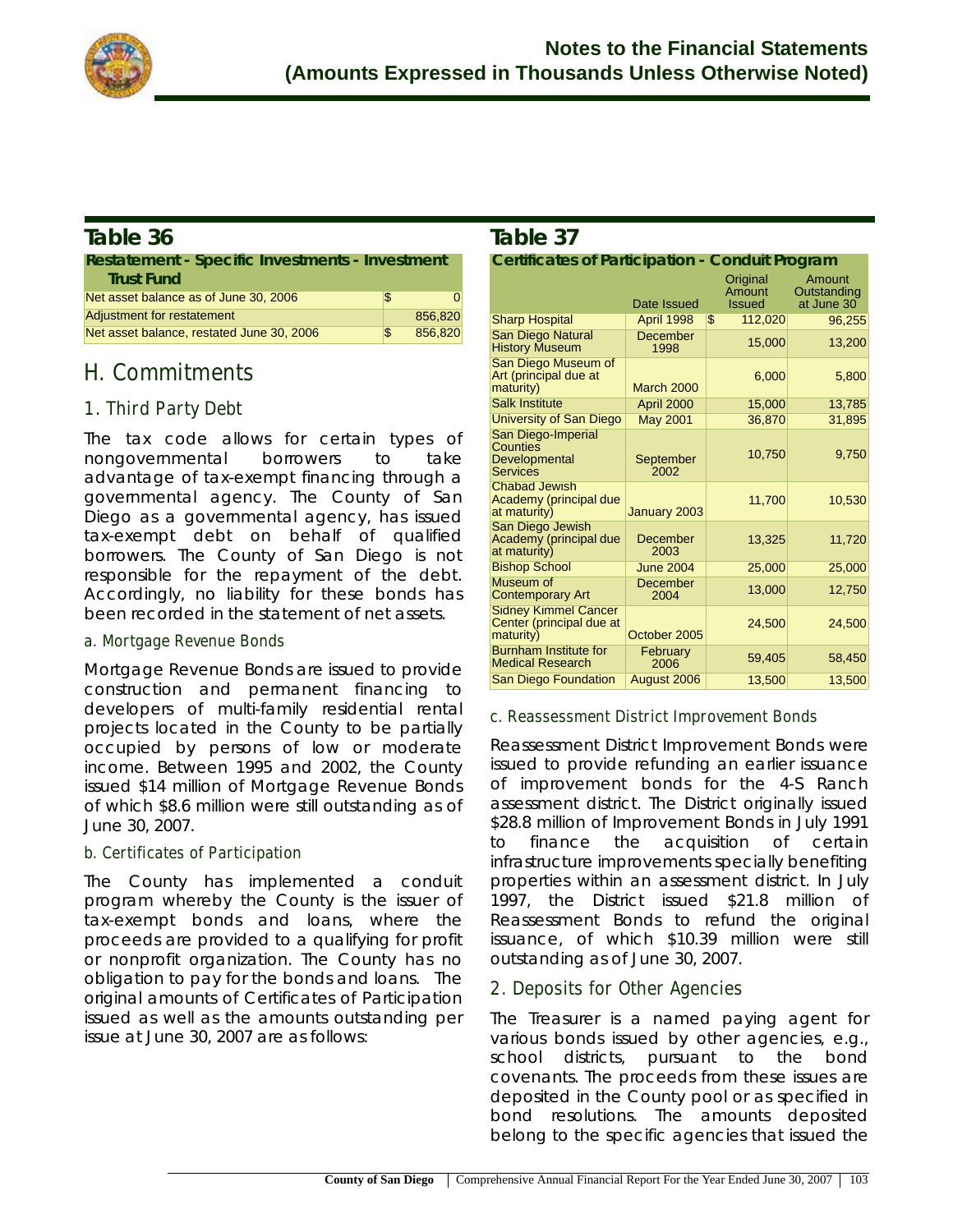

bonds and are not assets of the County. The County has no liability with respect to these issues. The repayment of these bonds are from ad valorem taxes levied on the properties in the school districts.

## **I. New Governmental Accounting Standards**

## **1. Implemented**

In April 2004, GASB issued Statement No. 43, *Financial Reporting for Postemployment Benefit Plans Other Than Pension Plans.* This statement establishes uniform financial reporting standards for other postemployment benefits (OPEB) plans. The approach followed in this statement generally is consistent with the approach adopted for defined benefit pension plans with modifications to reflect differences between pension plans and OPEB plans. The statement applies for OPEB trust funds included in the financial reports of plan sponsors or employers, as well as for the stand-alone financial reports of OPEB plans or the public employee retirement systems, or other third parties, that administer them. This statement also provides requirements for reporting of OPEB funds by administrators of multiple-employer OPEB plans, when the fund used to accumulate assets and pay benefits or premiums when due is not a trust fund. This statement is effective for the County's fiscal year ending June 30, 2007

In Fiscal Year 2007, the County determined that these requirements do not affect the financial reporting for the County of San Diego. The County will implement the requirements of GASB Statement 45 *Accounting and Financial Reporting by Employers for Postemployment Benefits Other Than Pensions*, which addresses how state and local governments should account for and report their costs and obligations related to postemployment healthcare and other nonpension benefits; in the fiscal year ended June 30, 2008.

## **2. Under Analysis**

The County is currently analyzing its accounting practices to determine the potential impact on the financial statements for the following GASB Statements:

In June 2004, GASB issued Statement No. 45, *Accounting and Financial Reporting by Employers for Postemployment Benefits Other Than Pensions*, which addresses how state and local governments should account for and report their costs and obligations related to postemployment healthcare and other nonpension benefits. Collectively, these benefits are commonly referred to as other postemployment benefits, or OPEB. The statement generally requires that employers account for and report the annual cost of OPEB and the outstanding obligations and commitments related to OPEB in essentially the same manner as they currently do for pensions. Annual OPEB cost for most employers will be based on actuarially determined amounts that, if paid on an ongoing basis, generally would provide sufficient resources to pay benefits as they come due. This statement's provisions may be applied prospectively and do not require governments to fund their OPEB plans. An employer may establish its OPEB liability at zero as of the beginning of the initial year of implementation; however, the unfunded actuarial liability is required to be amortized over future periods. This statement also establishes disclosure requirements for information about the plans in which an employer participates, the funding policy followed, the actuarial valuation process and assumptions, and, for certain employers, the extent to which the plan has been funded over time. This statement is effective for the County's fiscal year ending June 30, 2008.

In June 2005, GASB issued Statement 47, *Accounting for Termination Benefits*. This Statement establishes accounting standards for termination benefits. For termination benefits provided through an existing defined benefit OPEB plan, the provisions of this Statement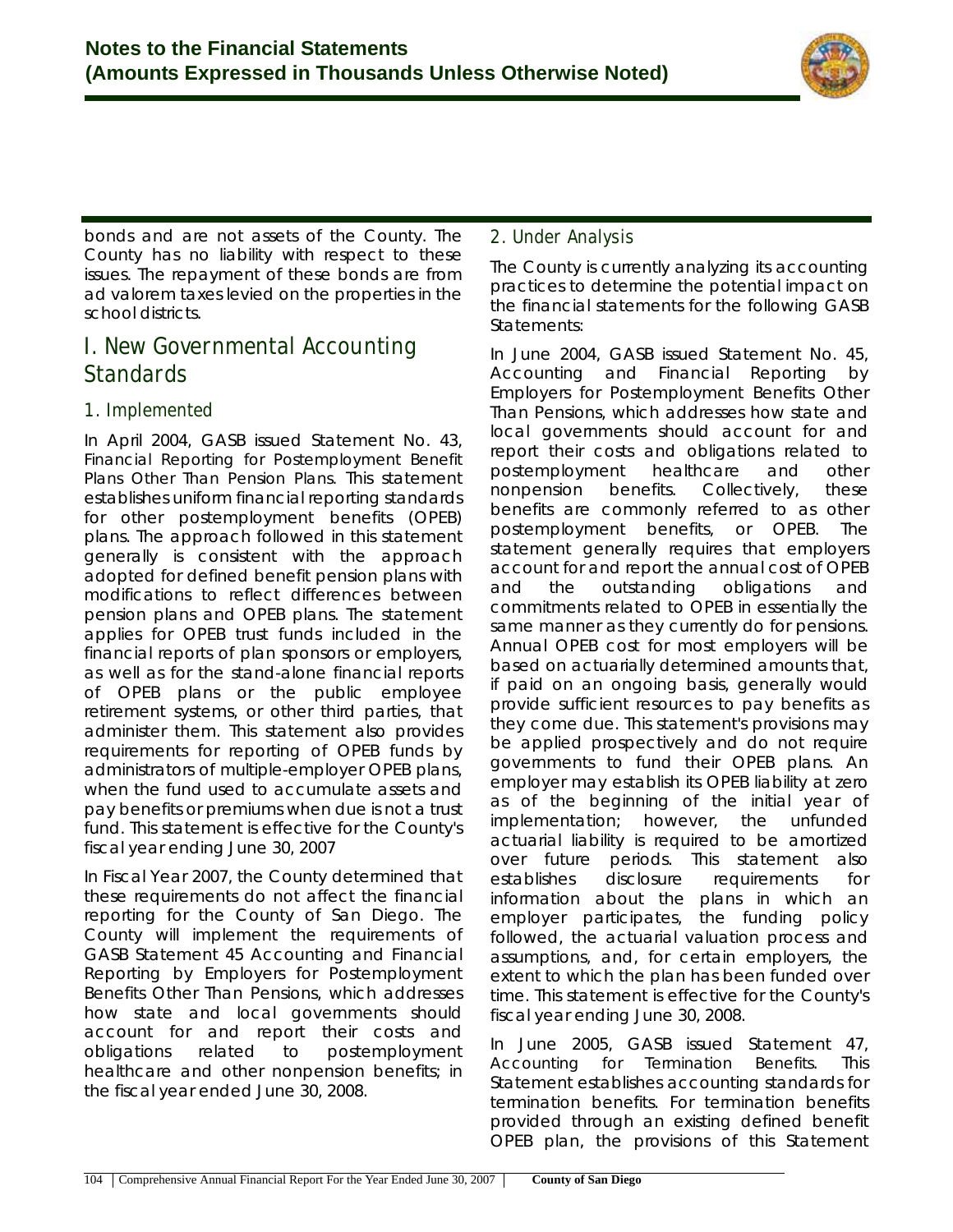

should be implemented simultaneously with the requirements of Statement 45, and are therefore effective for the County's fiscal year ended June 30, 2008.

In September 2006, GASB issued Statement No. 48, *Sales and Pledges of Receivables and Future Revenues and Intra-Entity Transfers of Assets and Future Revenues*. Governments sometimes exchange an interest in their expected cash flows from collecting specific receivables or specific future revenues for immediate cash payments - generally, a single lump sum. The financial reporting question addressed by this Statement is whether that transaction should be regarded as a sale or as a collateralized borrowing resulting in a liability. This statement establishes criteria that governments will use to ascertain whether the proceeds received should be reported as revenue or as a liability. This statement also includes a provision that stipulates that governments should not revalue assets that are transferred between financial reporting entity components. Therefore, any assets (or future revenues) sold or donated within the same financial reporting entity should continue to be reported at their current carrying value when those assets or future revenues are transferred. Additionally, this statement also includes guidance to be used for recognizing other assets and liabilities arising from a sale of specific receivables or future revenues, including residual interests and recourse provisions. This disclosures pertaining to future revenues that have been pledged or sold are intended to provide financial statement users with information about which revenues will be unavailable for other purposes and how long they will continue to be so. This statement is effective for the County's fiscal year ending June 30, 2008.

In November 2006, GASB issued Statement No. 49, *Accounting and Financial Reporting for Pollution Remediation Obligations.* This Statement identifies the circumstances under which a governmental entity would be required to report a liability related to pollution

remediation. Liabilities and expenses would be estimated using an "expected cash flows" measurement technique, which is used by environmental professionals but will be employed for the first time by governments. Statement 49 also will require governments to disclose information about their pollution obligations associated with clean up efforts in the notes to the financial statements. This statement is effective for the County's fiscal year ending June 30, 2009.

In May 2007, GASB issued Statement 50, Pension Disclosures-an amendment of GASB Statements No. 25 and No. 27. This Statement amends GASB Statement 25 Financial Reporting for Defined Benefit Pension Plans and Note Disclosures for Defined Contribution Plans (GASB Statement 25) and GASB Statement 27 Accounting for Pensions by State and Local Governmental Employers (GASB Statement 27) to require defined benefit pension plans to present notes to financial statements that disclose the funded status of the plan as of the most recent actuarial valuation date. Defined benefit pension plans also should disclose actuarial methods and significant assumptions used in the most recent actuarial valuation in notes to financial statements instead of in notes to required supplementary information (RSI).

This Statement amends GASB Statement 25 to require defined benefit pension plans to disclose in the notes to financial statements the methods and assumptions used to determine the fair value of investments, if the fair value is based on other than quoted market prices. This Statement amends GASB Statement 27 to require cost-sharing employers to include, in the note disclosure of the required contribution rates of the employer(s) in dollars and the percentage of that amount contributed for the current year and each of the two preceding years, how the contractually required contribution rate is determined (for example, by statute or by contract, or on an actuarially determined basis) or that the cost-sharing plan is financed on a pay-as-you-go basis.